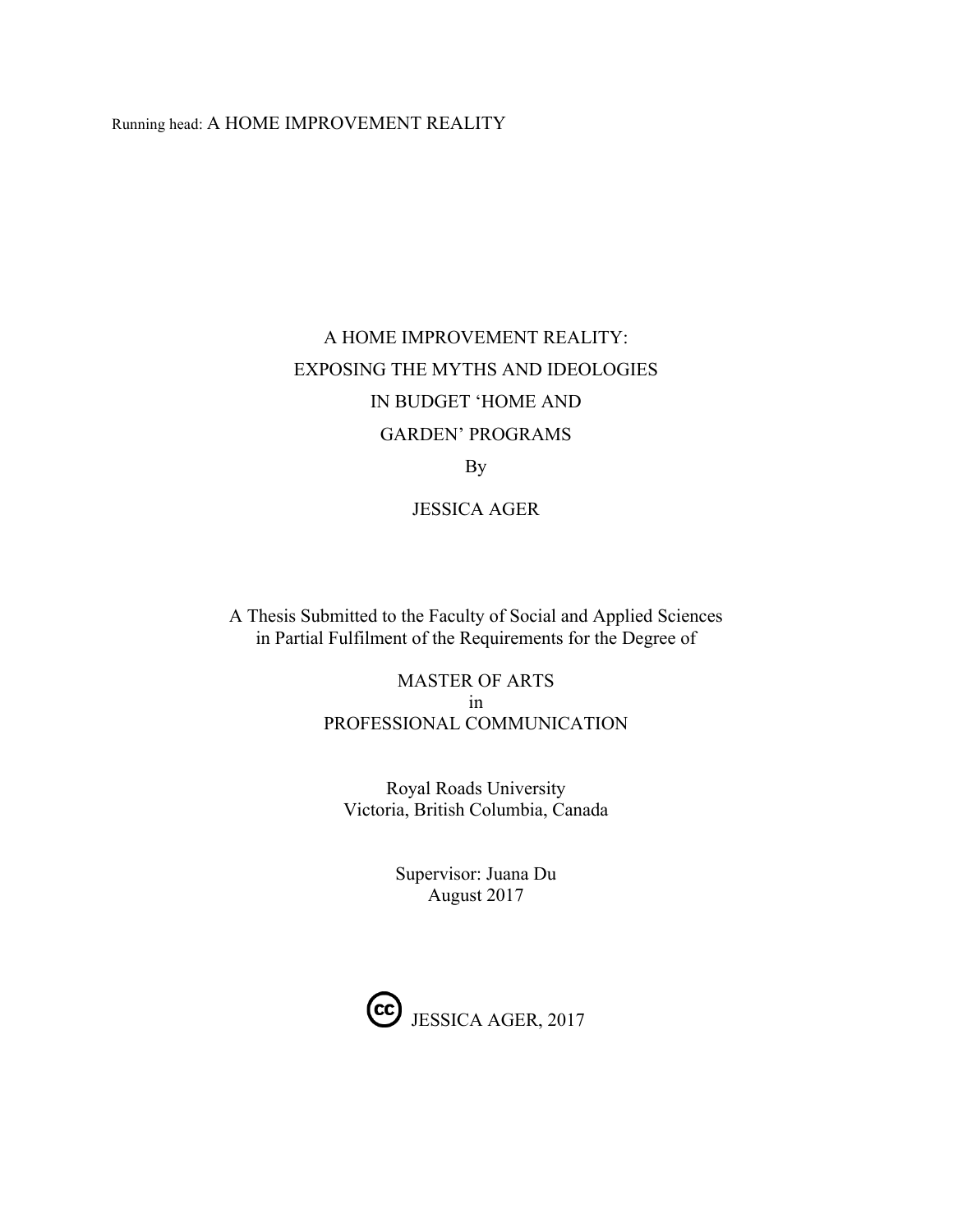#### COMMITTEE APPROVAL

The members of Jessica Ager's Thesis Committee certify that they have read the thesis titled: "A Home Improvement Reality: Exposing the Myths and Ideologies in Budget 'Home and Garden' Programs" and recommend that it be accepted as fulfilling the thesis requirements for the Degree of Master of Arts in Professional Communication.

> Juana Du [signature on file] Virginia McKendry [signature on file]

Final approval and acceptance of this thesis is contingent upon submission of the final copy of the thesis to Royal Roads University. The thesis supervisor confirms to have read this thesis and recommends that it be accepted as fulfilling the thesis requirements: Juana Du [signature on file].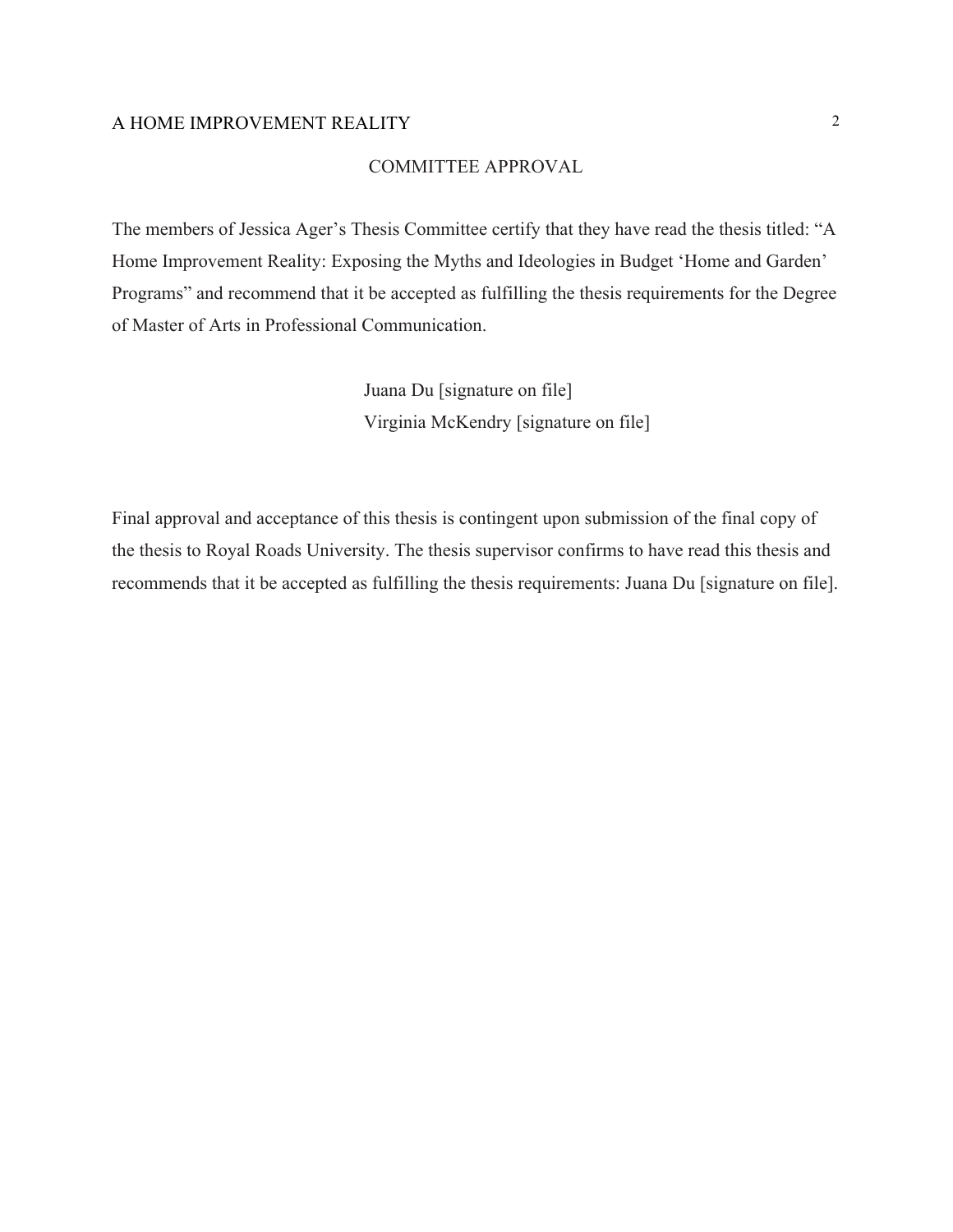# Creative Commons Statement  $\left(\mathrm{c}\mathrm{c}\right)$

This work is licensed under the Creative Commons Attribution-NonCommercial-ShareAlike 2.5 Canada License. To view a copy of this license, visit

[http://creativecommons.org/licenses/by-nc-sa/2.5/ca/.](http://creativecommons.org/licenses/by-nc-sa/2.5/ca/)

Some material in this work is not being made available under the terms of this licence:

- Third-Party material that is being used under fair dealing or with permission.
- Any photographs where individuals are easily identifiable.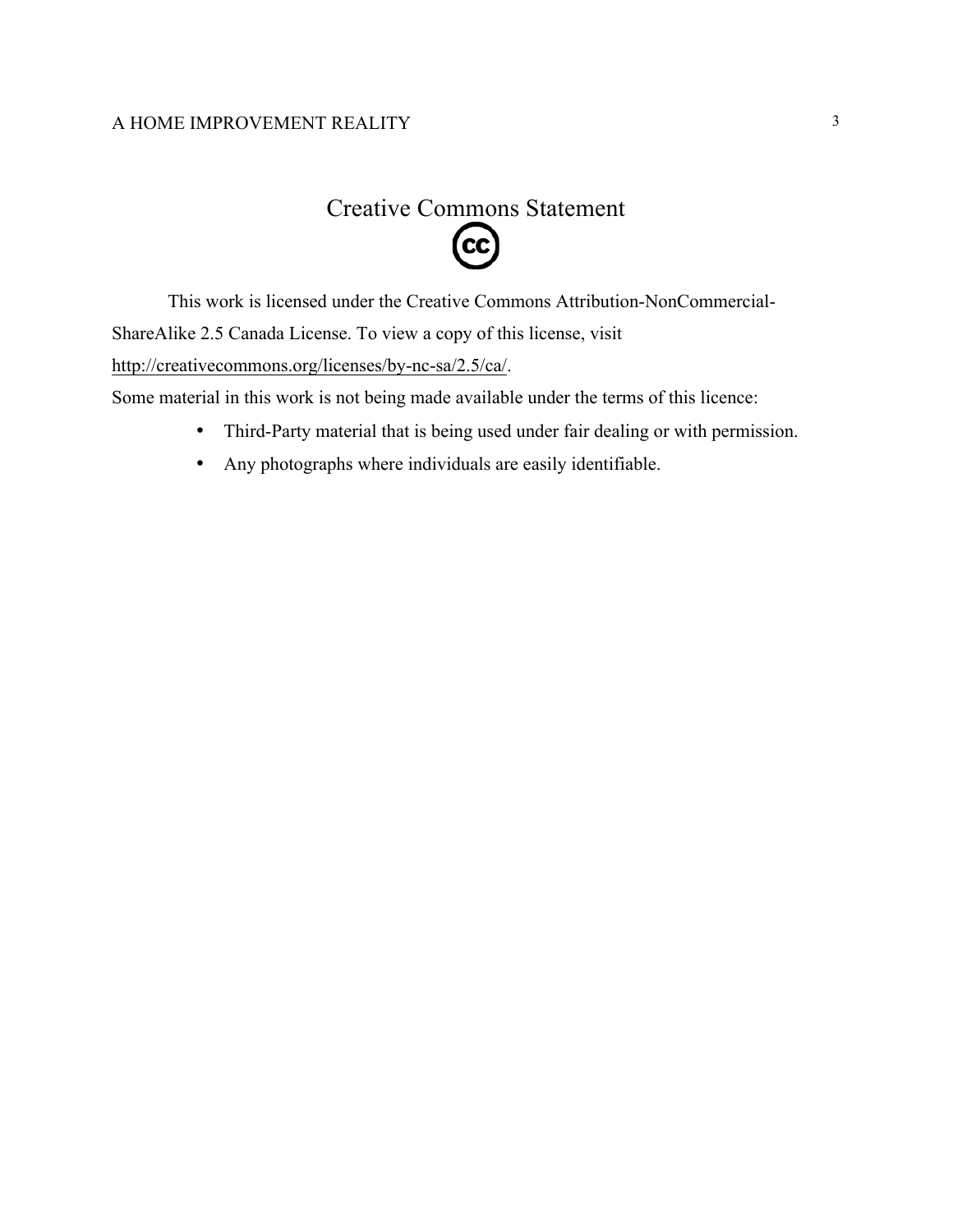#### **Abstract**

There is a culture industry deeply invested in alerting consumers to what is "trending" in virtually every element of our lives today, especially with regards to the home and how it is meant to look. This study focuses on how budget 'home and garden' programs are promoting and naturalizing neoliberal cultural myths about the "North American dream." By conducting an audience analysis of 25 Southern Alberta Institute and Technology students and staff who regularly watch home improvement shows. This study found that viewers' image of the good life is aligned with the encoded messages of consumerism and unlimited accumulation, and other assumptions connected to capitalist notions of economic prosperity. Audiences have given over control to home improvement shows to define and determine the standard of home aesthetics.

*Keywords*: myths, neoliberalism, budget home improvement shows, building shows, television, thematic analysis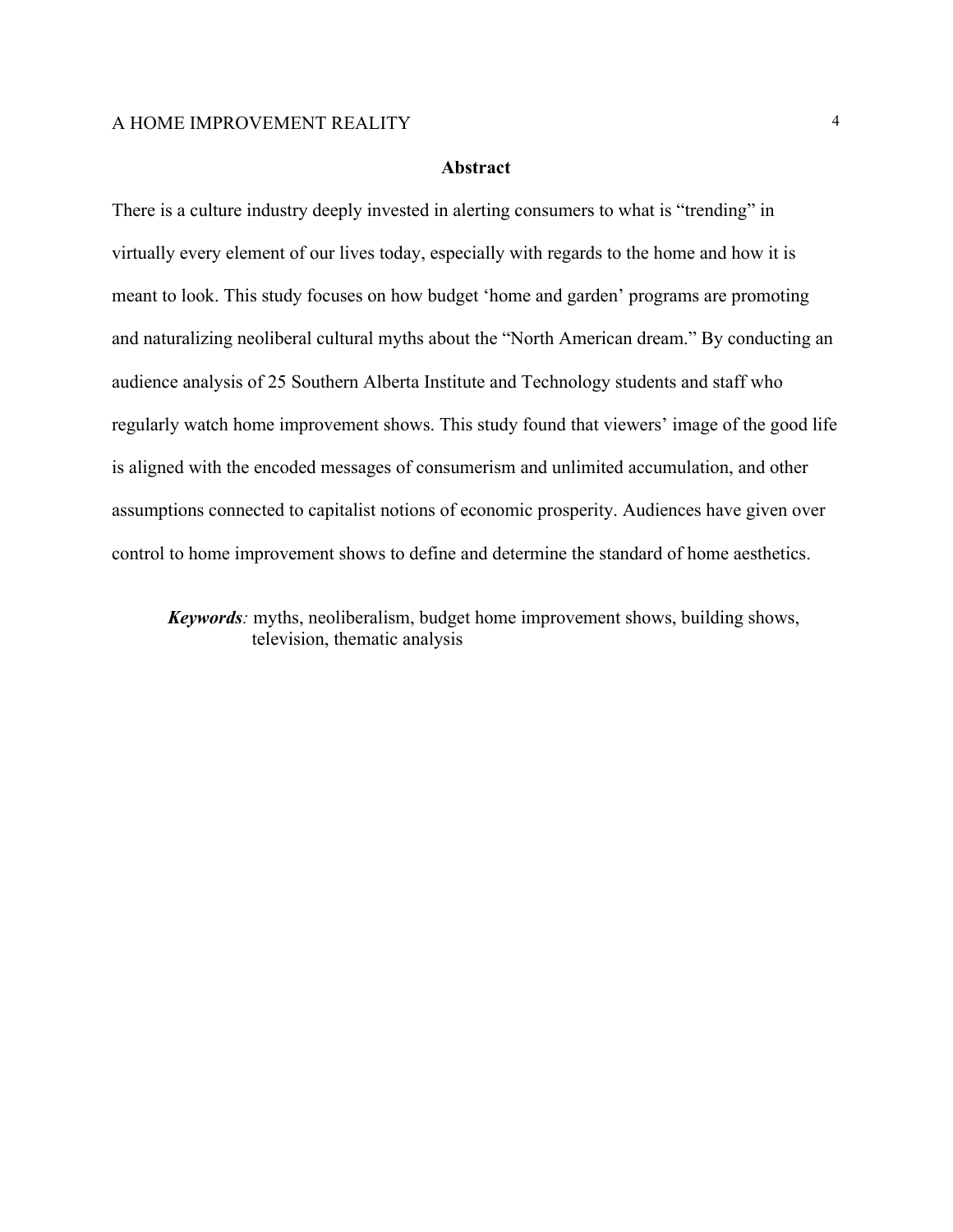| 9<br><b>Literature Review</b><br>Reality Improvement<br>9<br>Home improvement as Productive of Cultural Myth<br>12<br>A Myth is Made<br>14<br>Dominant Myths of Home Improvement Shows<br>15<br>Commercialization of Programming<br>18<br>Audiences and Media Ideologies<br>19<br>23<br>Summary<br>24<br><b>Method</b><br>Data Gathering and Collection<br>25<br>Program Sampling<br>25<br>Gathering the Data<br>28<br>Data Analysis<br>31<br>Ethics<br>34<br>35<br><b>Findings</b><br>The Cost Imbalance of Design<br>36<br>Myth Construction<br>36<br>Participant Interpretation<br>38<br>Speed and Quality are One in the Same<br>40 |
|-----------------------------------------------------------------------------------------------------------------------------------------------------------------------------------------------------------------------------------------------------------------------------------------------------------------------------------------------------------------------------------------------------------------------------------------------------------------------------------------------------------------------------------------------------------------------------------------------------------------------------------------|
|                                                                                                                                                                                                                                                                                                                                                                                                                                                                                                                                                                                                                                         |
|                                                                                                                                                                                                                                                                                                                                                                                                                                                                                                                                                                                                                                         |
|                                                                                                                                                                                                                                                                                                                                                                                                                                                                                                                                                                                                                                         |
|                                                                                                                                                                                                                                                                                                                                                                                                                                                                                                                                                                                                                                         |
|                                                                                                                                                                                                                                                                                                                                                                                                                                                                                                                                                                                                                                         |
|                                                                                                                                                                                                                                                                                                                                                                                                                                                                                                                                                                                                                                         |
|                                                                                                                                                                                                                                                                                                                                                                                                                                                                                                                                                                                                                                         |
|                                                                                                                                                                                                                                                                                                                                                                                                                                                                                                                                                                                                                                         |
|                                                                                                                                                                                                                                                                                                                                                                                                                                                                                                                                                                                                                                         |
|                                                                                                                                                                                                                                                                                                                                                                                                                                                                                                                                                                                                                                         |
|                                                                                                                                                                                                                                                                                                                                                                                                                                                                                                                                                                                                                                         |
|                                                                                                                                                                                                                                                                                                                                                                                                                                                                                                                                                                                                                                         |
|                                                                                                                                                                                                                                                                                                                                                                                                                                                                                                                                                                                                                                         |
|                                                                                                                                                                                                                                                                                                                                                                                                                                                                                                                                                                                                                                         |
|                                                                                                                                                                                                                                                                                                                                                                                                                                                                                                                                                                                                                                         |
|                                                                                                                                                                                                                                                                                                                                                                                                                                                                                                                                                                                                                                         |
|                                                                                                                                                                                                                                                                                                                                                                                                                                                                                                                                                                                                                                         |
|                                                                                                                                                                                                                                                                                                                                                                                                                                                                                                                                                                                                                                         |
|                                                                                                                                                                                                                                                                                                                                                                                                                                                                                                                                                                                                                                         |
| Myth Construction<br>40                                                                                                                                                                                                                                                                                                                                                                                                                                                                                                                                                                                                                 |
| Participant Interpretation<br>40                                                                                                                                                                                                                                                                                                                                                                                                                                                                                                                                                                                                        |
| It Needs to Be Trendy or Eccentric Design<br>42                                                                                                                                                                                                                                                                                                                                                                                                                                                                                                                                                                                         |
| Myth Construction<br>42                                                                                                                                                                                                                                                                                                                                                                                                                                                                                                                                                                                                                 |
| 43<br>Participant Interpretation                                                                                                                                                                                                                                                                                                                                                                                                                                                                                                                                                                                                        |
| 45<br>The Constant Consumer                                                                                                                                                                                                                                                                                                                                                                                                                                                                                                                                                                                                             |
| Myth Construction<br>46                                                                                                                                                                                                                                                                                                                                                                                                                                                                                                                                                                                                                 |
| 47<br>Participant Interpretation                                                                                                                                                                                                                                                                                                                                                                                                                                                                                                                                                                                                        |
| <b>Discussions</b><br>49                                                                                                                                                                                                                                                                                                                                                                                                                                                                                                                                                                                                                |
| Conclusion<br>53<br><u> 1989 - Johann Stein, mars an deus an deus Amerikaansk kommunister (</u>                                                                                                                                                                                                                                                                                                                                                                                                                                                                                                                                         |
| 55                                                                                                                                                                                                                                                                                                                                                                                                                                                                                                                                                                                                                                      |
| Reference<br>56<br><u> 1989 - Johann Barbara, margaret eta idazlea (h. 1989).</u>                                                                                                                                                                                                                                                                                                                                                                                                                                                                                                                                                       |
| Appendix<br>64                                                                                                                                                                                                                                                                                                                                                                                                                                                                                                                                                                                                                          |
| Appendix A—Initial Email<br>64                                                                                                                                                                                                                                                                                                                                                                                                                                                                                                                                                                                                          |
| Appendix B—Follow-up Email<br>65                                                                                                                                                                                                                                                                                                                                                                                                                                                                                                                                                                                                        |
| Appendix C-Confirmation Email<br>66                                                                                                                                                                                                                                                                                                                                                                                                                                                                                                                                                                                                     |
| Appendix D-Consent Letter<br>67                                                                                                                                                                                                                                                                                                                                                                                                                                                                                                                                                                                                         |
| Appendix E—Questions<br>68                                                                                                                                                                                                                                                                                                                                                                                                                                                                                                                                                                                                              |
| Appendix F—Post-Questions<br>69                                                                                                                                                                                                                                                                                                                                                                                                                                                                                                                                                                                                         |
| Appendix G—Episode Thematic Analysis<br>70                                                                                                                                                                                                                                                                                                                                                                                                                                                                                                                                                                                              |
| Appendix H—Myth: Cost Imbalance<br>71                                                                                                                                                                                                                                                                                                                                                                                                                                                                                                                                                                                                   |
| Appendix I—Myth: Speed and Quality are One in the Same<br>72                                                                                                                                                                                                                                                                                                                                                                                                                                                                                                                                                                            |
| Appendix J—Myth: It Needs to Be Trendy or Eccentric Design<br>73                                                                                                                                                                                                                                                                                                                                                                                                                                                                                                                                                                        |
| Appendix K-Myth: Constant Consumer<br>74                                                                                                                                                                                                                                                                                                                                                                                                                                                                                                                                                                                                |

## **Table of Contents**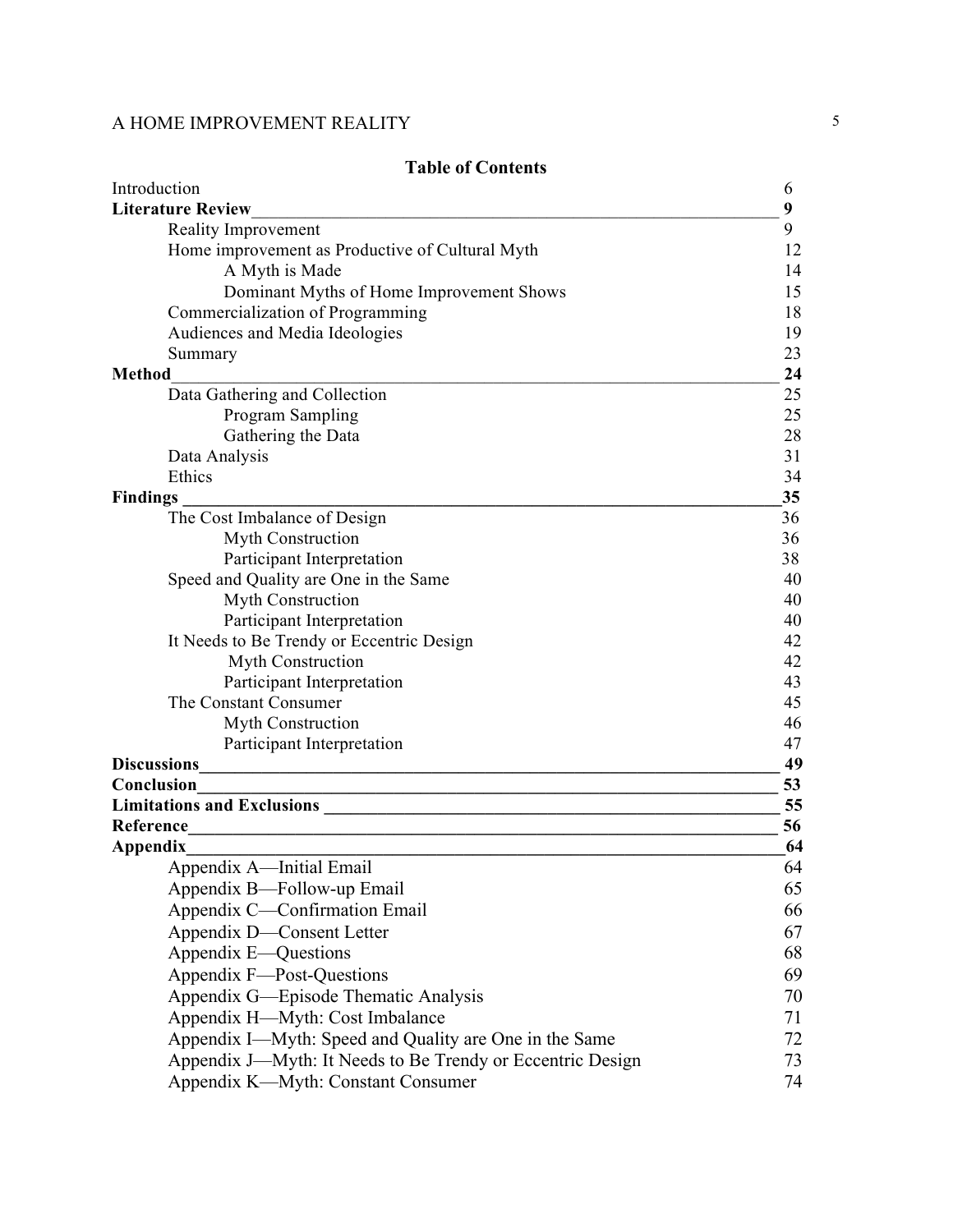#### **Introduction**

Home improvement reality TV programs introduce the element of viewing real people working on real projects, and in order to capitalize the popularity of this trend HGTV (Home and Garden Television) was created and first broadcasted on Canadian televisions in 1996. The nature of the programming as described by the Canadian Radio-Television and Telecommunications (CRTC) (1996) was dedicated to five areas of interest: "building and remodeling, decorating and interior design, gardening and landscaping, crafts and hobbies and special interest groups" (CRTC, 1996). Everett (2004) observed three factors that explain the rise of HGTV: (1) the ease of accessibility on the network (2) the attitude change in "baby boomers", and (3) governmental community funding programs. Through its' programming, HGTV has consistently shown viewers how to interpret and respond to macro-economic trends within a home renovation context. More specifically, HGTV's response to the realities of the 2008 recession, ironically linked directly to the bubble in home ownership related to the sub-prime mortgage scandal, has been to establish trendy programs such as *Love It or List It*, in which, an interior designer and a real estate agent, help a family through renovating the home or selling it, on the premise that remodeling could simultaneously be more cost-effective than buying new, or that renovations provide the mechanism for using one's home as an investment property. At the end of the show the family must decide if they are going to stay in their newly renovated home or list it and move. Another show on HGTV is *Rehab Addict*, which looks at the realities of recession and its relevance to homeowners through a show about a heritage-loving woman who goes into old homes that are set to be demolished and revamps the home back to life.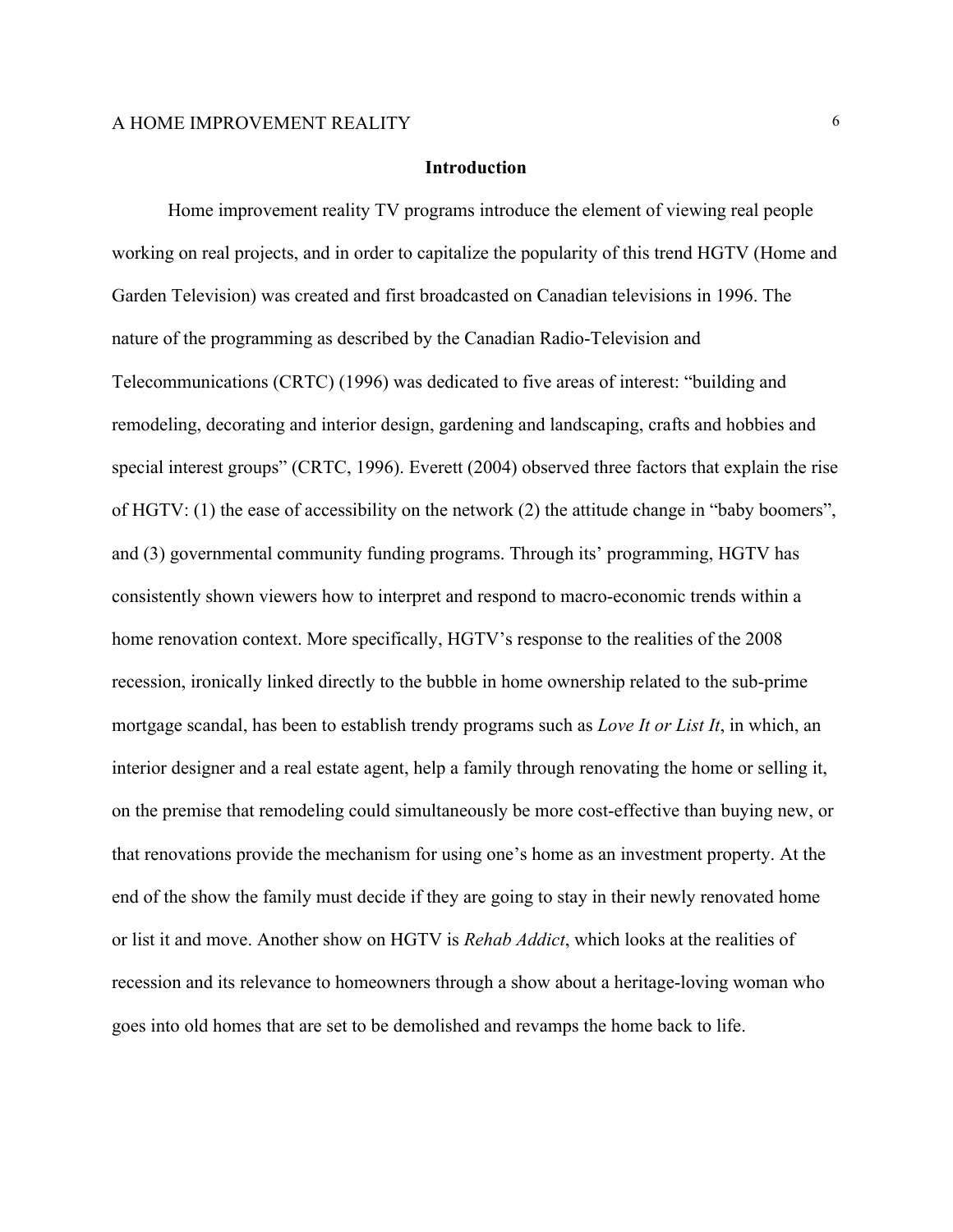This study is concerned with how the seemingly innocent informational and entertainment value of these shows also result in indoctrinating viewers with a set of cultural myths about class realities and images of the good life in Western countries like Canada, and the USA. For one thing, the imbedding of advertisers into the program offers the viewer an opportunity to purchase the same products used on the shows, promoting the idea that anyone has the ability to own a home, and that individual prosperity can be achieved regardless of the overall state of the economy. Although HGTV programs have been the subject of some earlier scholarship (Rogers, 2002; Hay, 2010), to date there are only a few recent studies on programs that purport to acknowledge the economic pressures on today's home renovator (Bruce & Druick, 2017; McElroy, 2017) and how HGTV programming communicates the meaning of recession to its viewers (Bruce, 2017; White, 2017). The way in which cultural myths about the good life mask the reality of what is involved in home renovation combined with the need for society to strive towards maintaining a particular home-style, is what drives this study to answer the question: What cultural myths and social identities are being produced and circulated by the introduction of 'home and garden' programs, that use an agreed upon budget for the project on HGTV, during an era of an extended North American economic recession? By revealing these ideological standpoints, this study will expose one recent example of how popular culture circulates hegemonic neoliberal ideologies that work against the interests of individual viewers considering home ownership in an overheated housing market. This research aims to identify how popular media texts work symbolically to convince audiences that they can buy their way out of the economic mess that North American's are currently challenged by.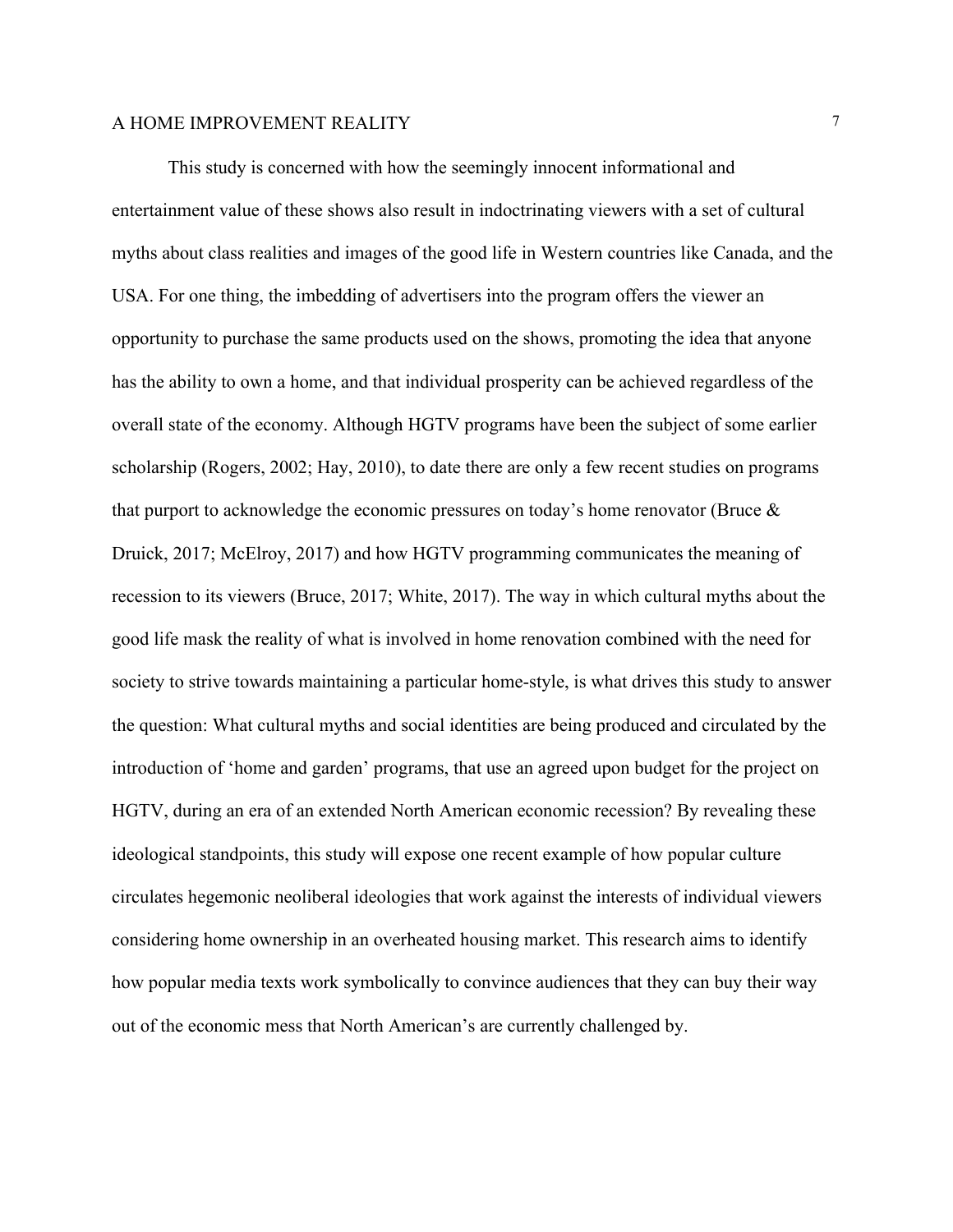Working within the critical paradigm, this research takes the form of a qualitative study that uses an audience analysis approach to identify viewer's consumption and identification with ideological standpoints that are present in two budget 'home and garden' programs, *Leave it to Bryan* (2016) and *Tiny Home, Big Living* (2017). The first phase involves conducting a thematic analysis to identify myth production in two shows, *Leave it to Bryan* and *Tiny Home, Big Living,*  determining the set of codes that will be used in the next phase of the research. In the second phase*,* five sets of focus groups were conducted with individuals who have both viewed the programs and conducted their own home renovations to gauge their level of awareness of the ideological stance of the programs and the level to which they agree with or oppose their ideological messages. Theoretically, the analysis was guided generally by Roland Barthes (1972) work on the semiotics of cultural myths, Stuart Hall's "Encoding/Decoding" (1980) model for assessing audience agency in meaning production. The objective of seeking out and listening to audience perspectives on their HGTV home renovation program viewing was to demonstrate how the audience decodes the messages encoded in the program narratives in order to discover what messages they notice being communicated, and whether they accept, oppose, or negotiate those ideological assumptions.

The analysis found that viewers generally accept the latent neoliberal ideology informing the narrative arc of each program. While they have a clear understanding of the realities behind budget 'home and garden' programs and therefore an oppositional decoding of the myths of "cost imbalance", "speed equals quality" and "trendy or eccentric design." Viewers are eager to accept and align with the neoliberal ideologies encoded within the shows that promote neverending consumption and continuous striving for more. The goal of this research is to reveal and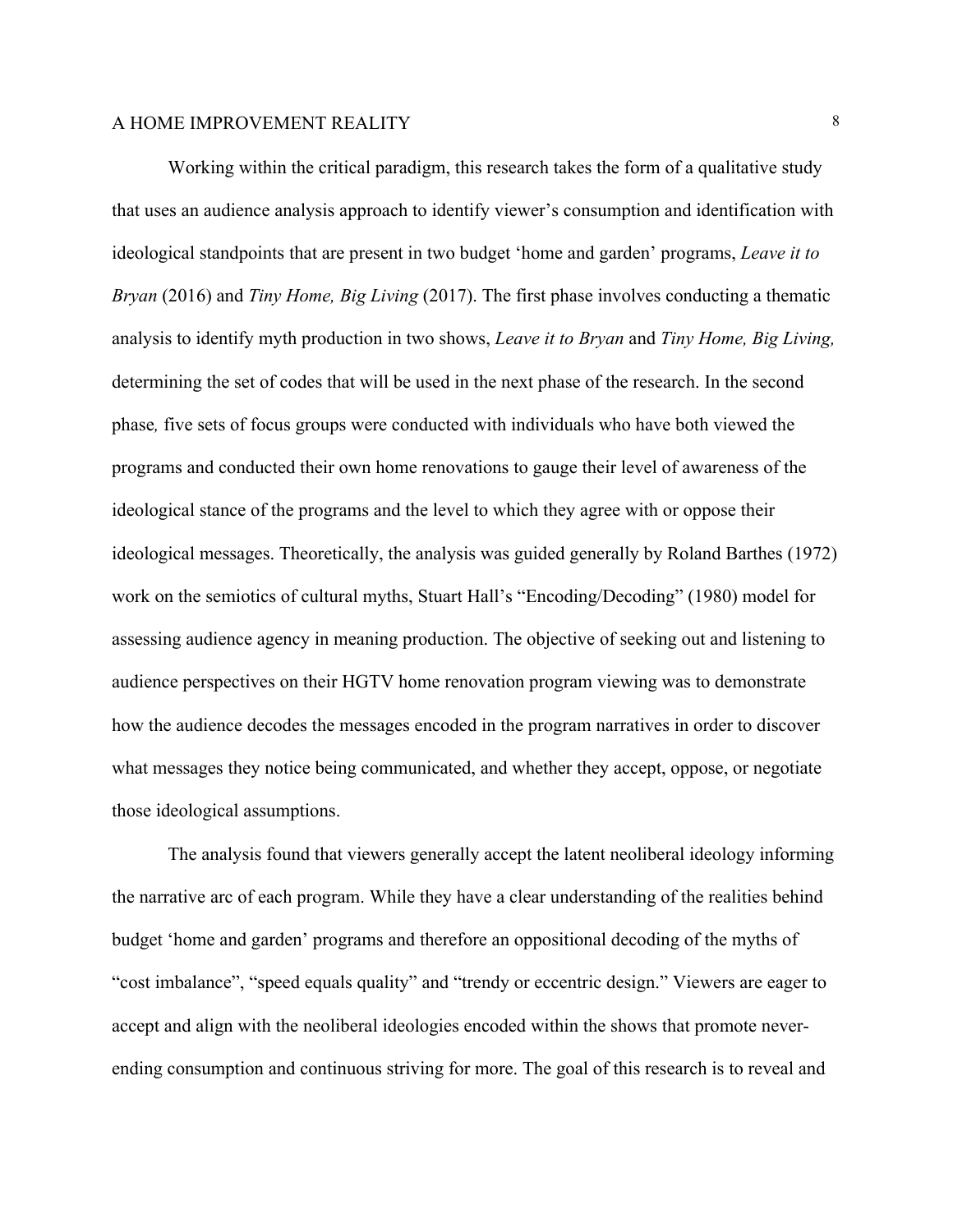discuss the tendency of budget 'home and garden' programs to address their viewers as consumers, a home as a commodity, and society as a marketplace, all the while promoting an image of the world that is oblivious to the likelihood that fewer people will ever achieve the dream of home ownership. Awakening the viewer to the ideologies being circulated by budget 'home and garden' programs that could allow them to become aware of their own degree of identification with or opposition to those ideologies instead of blindly falling in line to what they are being told to believe.

#### **Literature Review**

This study seeks to understand how budget 'home and garden' programs, specifically those on HGTV, are circulating class ideologies that are being accepted by society but may not be in the best interest of citizens or the vision of a just society. To create the conceptual framework for this study, this literature review focuses specifically on scholarship related to the reality TV genre. It then synthesizes relevant studies about HGTV that explore the myths produced by its programming, followed by a review of the more general literature on the commercialization of social identities displayed by home improvement shows and the debates on ideologies, media and audience effects. This review aims to frame my study with a critique of how seemingly apolitical budget 'home and garden' programs promote and normalize a standard of living without signaling its corporate interests; without viewers really noticing that underlying ideology for what its class commitments and lack of interest in social wellbeing.

#### **Reality Improvement**

In 2000, a new genre of television programming was introduced and being aired during prime-time spots. By 2003 the success of the reality TV genre had proven to be of lasting power,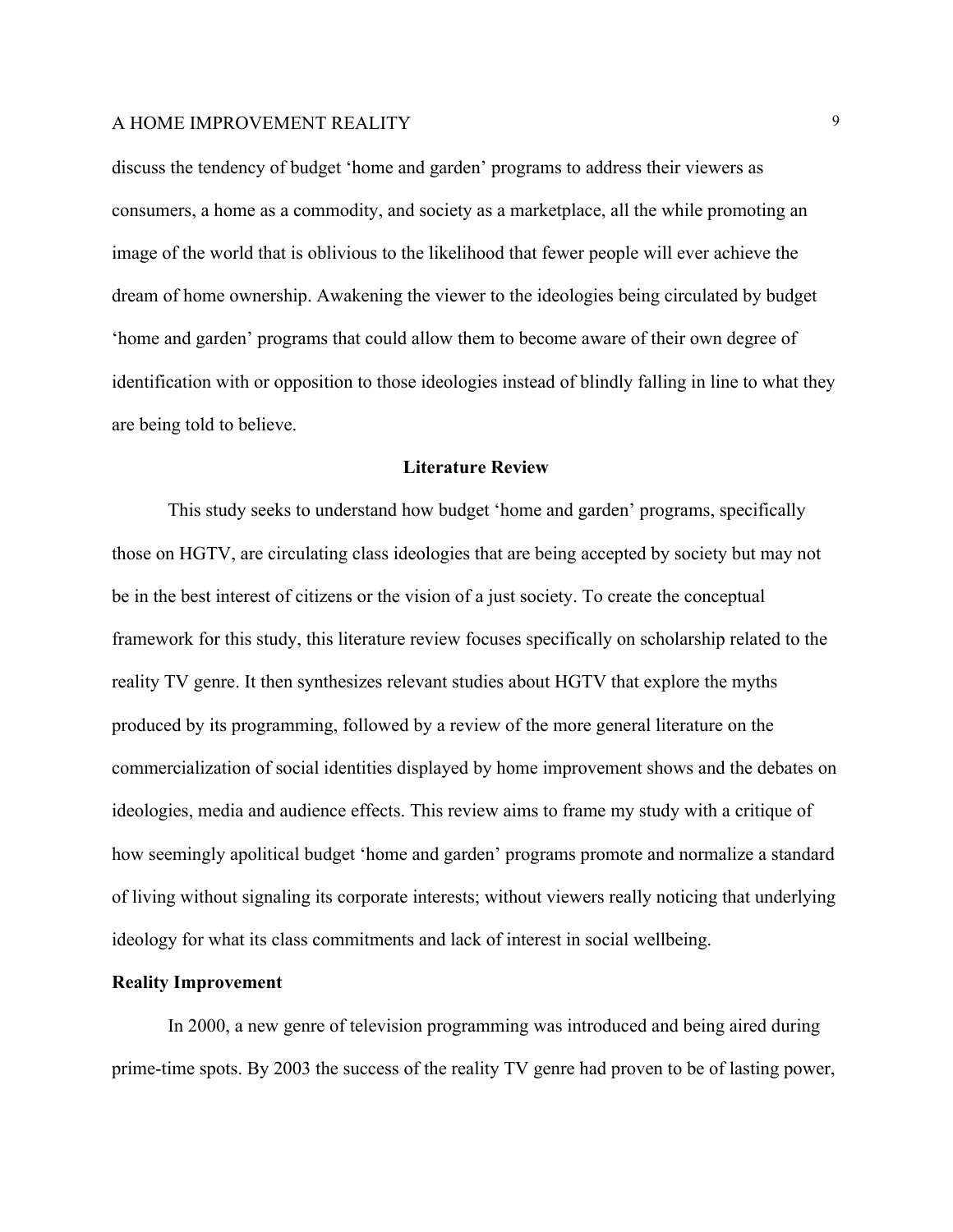with networks such as ABC allowing for one-seventh of its' programing to be reserved specifically for more reality type shows and a cut back on scripted dramas (Murray & Ouellette, 2004). Aslama and Pantti (2006) address the increase in popularity of reality TV, positing that its draw is the free expression of "true" and real emotions. Rose and Wood (2005) discuss how the programs create the ability for the audience to see similarities and differences to their own lives through the various issues and situations enacted in the script. However, Hill (2005) suggests that audiences tend to judge the truthfulness and authenticity of the show by how people are represented in front of the cameras: "The more ordinary people are perceived to perform for the cameras, the less real the program appears to be to viewers" (Hill, 2005, p. 57).

Yet, the continued success of reality shows demonstrates that audiences allow reality TV to set the standard for how an individual is to deal with emotional or behavioral experiences (Bonsu, Darmody & Parmentier, 2010). For example, a study conducted by Domoff, Hinman, Koball, Storfer-Isser, Carhart, Baik, and Carels (2012) found that viewers of *Biggest Loser* resulted in having a negative perception of overweight individuals who believed that weight is controllable (Domoff et al., 2012). Similarly, Banet-Weiser and Portwood-Stacer (2006) discuss the increase in acceptance towards cosmetic surgery with the growing popularity of makeover reality shows. Both studies point to the social impact these reality "improvement" shows can have. As reality shows continue to monopolize the cable networks, there is every indication that audiences will begin to use it as a tool to develop their social norms around what they are being shown through reality TV programs. Heller (2006) states that "what American makeover shows often tell us is that self-realization and conformity to cultural ideals are twin virtues founded on one's unrealized desire for belonging" (p. 1). Springett (2010) mentioned how reality shows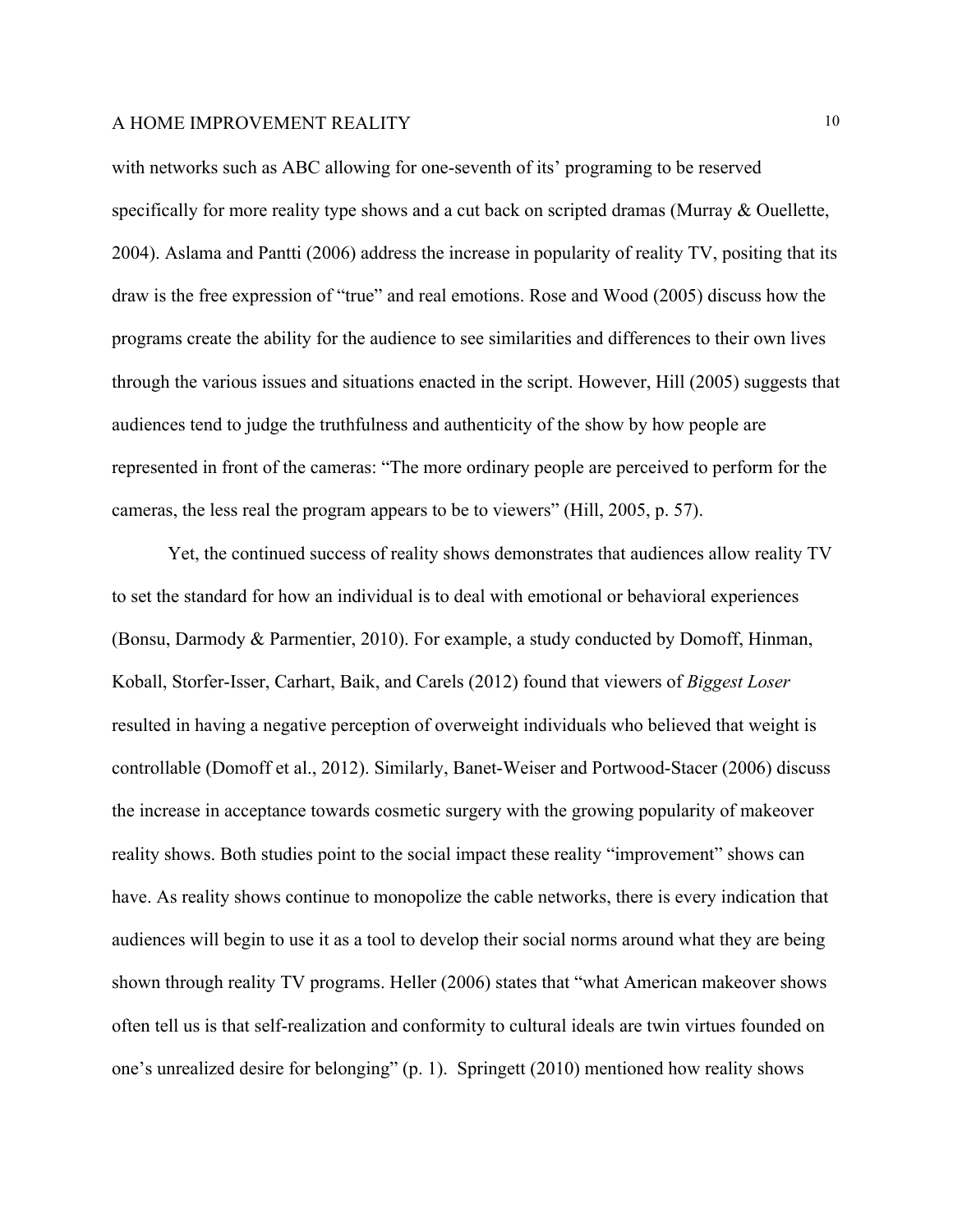display individuals in various circumstances that want to "improve" their situation by conforming them to "meet certain ideals" (p. 6). In a study by Allon (2008), she equated home improvement shows as a demonstration of creating social significance, with enhancing the home value it adjusted their existence within society.

Two very common trends within the reality TV genre are home improvement and makeover shows (Springett, 2010). With the creation of HGTV (Home and Garden TV) a marathon of home improvement shows are broadcasted 24 hours a day. Rogers (2002) stated that HGTV "is to home and garden what ESPN is to sports" (p. 1). Lewis (2008b) looks at how the subtext of makeover shows promotes the idea that there is a need to make improvements to one's current life, finding that, while audiences were critical of various aspects of these shows, they still accepted the main concept of the show as "social and moral transformation" (p. 445). In another study, Lewis (2008a) argues that makeover shows have become a sub-genre under the reality TV umbrella, merging together various other genres such as lifestyle advice, talk show, and soap opera programming to create an exciting show for audiences. In McElroy's (2008) study, she argues that that Property TV, in "making the domestic national, sutures the making of home to the making of the nation and more broadly to the making and negotiation of national belonging" (p. 45). With the constant ability to tune in to these programs, viewers consistently consume and identify with the what repetitive media representations have deemed as an acceptable home appearance, such that the generic home improvement show has built a set of standards through which viewers can measure themselves against.

The programs of HGTV have been discussed frequently from various perspectives, but usually with a critical theoretical focus on the corporate values and neoliberal ideology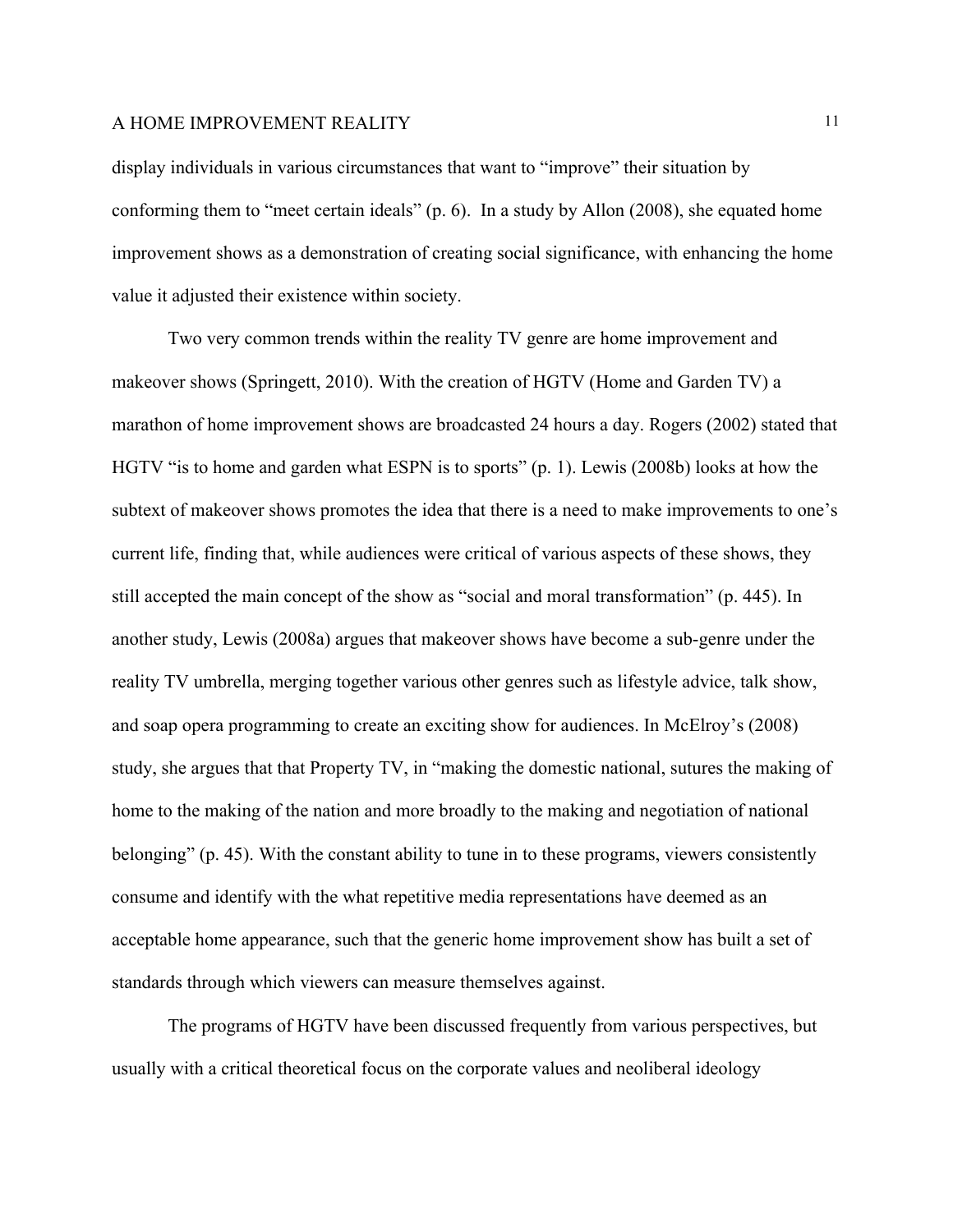underlying the entire purpose of the network. For example, White's (2012) study focused on American *House Hunters* and how it communicates to audiences the appeal of owning a home because it creates the sense of fulfilling the values of success and security, while in turn undermining the true reality of homeownership but instead as a way to promote the networks other lifestyle programs. Hay (2010) looked at how HGTV stated that the real purpose behind their real estate programs is to produce entrepreneurs that are self-managed and have the ability to replicate a similar lifestyle. Ryan (2015) argued that neoliberal citizenship and lifestyle are woven together by television programing taking the stance of creating a self-managed viewer. She states that lifestyle television programs are a way to "instruct, entreats, appeals to and molds individuals into ideal citizens" (p. 2). Her study concluded by acknowledging the neoliberal messaging was accepted when it appealed to a cultural moment. Ryan (2015) noted that the success of Martha Stewart "articulated a compelling fantasy of abundance, plenty, and richness—of food, of aesthetics, and social life—that formed a core appeal during a cultural moment in which those elements were lacking" (p.17). Taking a critical stance similar to that of Ryan (2015), who sees the intent of reality TV in creating a homogenous world of home-owning shoppers, this research study will be specifically focusing on *how* budget 'home and garden' programs semiotically create a set of standards that society deems acceptable with regards to the overall look and style of a home, and whether audiences receive those messages in the same spirit intended by the network.

#### **Home Improvement as Productive of Cultural Myth**

With the introduction of home improvement reality shows, people seeking inspiration for how to renovate their home are now presented with a relentless variety of visual options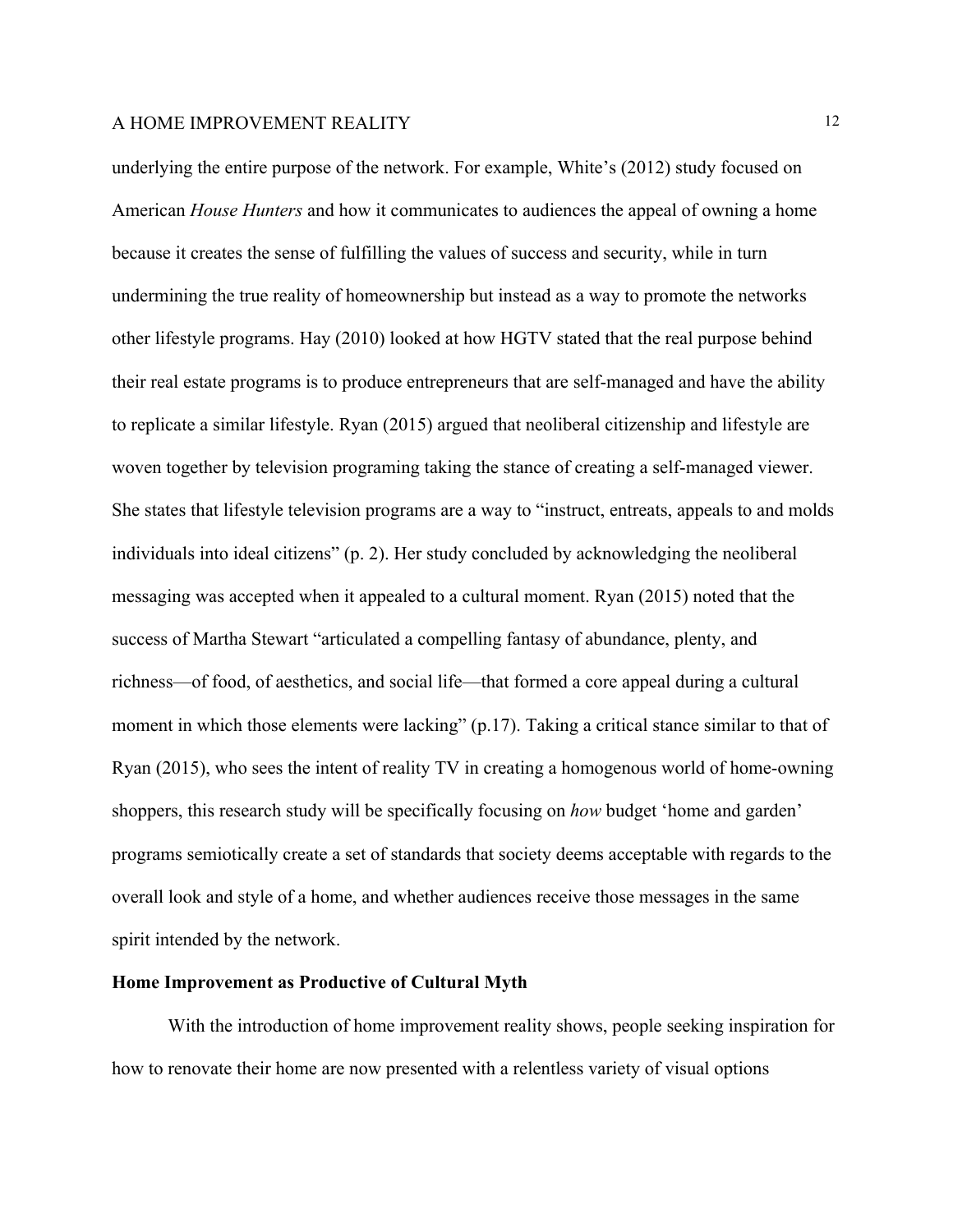reflecting the evolving trends that drive the home improvement industry as a whole. Zborowski (2012) argued that the visual details and materialistic nature of lifestyle shows support and cultivate the notion that people should think of their home as a representation of themselves, and that it is normal to portray themselves and their homes as items on display, always needing to represent the best with little time and effort. Without being obvious to the audience, cultural myths of what is normal and natural are being represented as if it were within the viewers' personal capacity to achieve home ownership and "on-trend" architectural detail and furnishings, should they choose to take the advice.

Barthes' (1972) semiotic concept of *mythology* describes how ideology enters into signification. He explains how *myth*, a type of sign, begins with seemingly apolitical signs, such that a myth analysis must begin with first understanding the semiotic operations of denotation and connotation. Denotation is similarly defined as "literal", "commonsense" or "obvious" when interpreting the meaning of a sign. Where connotation is the personal associations of the interpreter based on the viewers' class, age, gender or ethnicity. Barthes (1972) noted that denotation and connotation can be described in different orders of signification: the *first order of signification*, denotation in which a sign is comprised of a signifier and a signified that appears to be purely descriptive, such as the name or literal meaning of something. *The second order of signification* is the level of connotation, when the denotative sign is used as the signifier and additional signified meanings are attached through referencing existing cultural codes that preexist the moment of semiosis. For example, in a discussion of how signification works in wardrobe makeover shows, Thomas (2010) illustrated how, the appearance of outdated clothing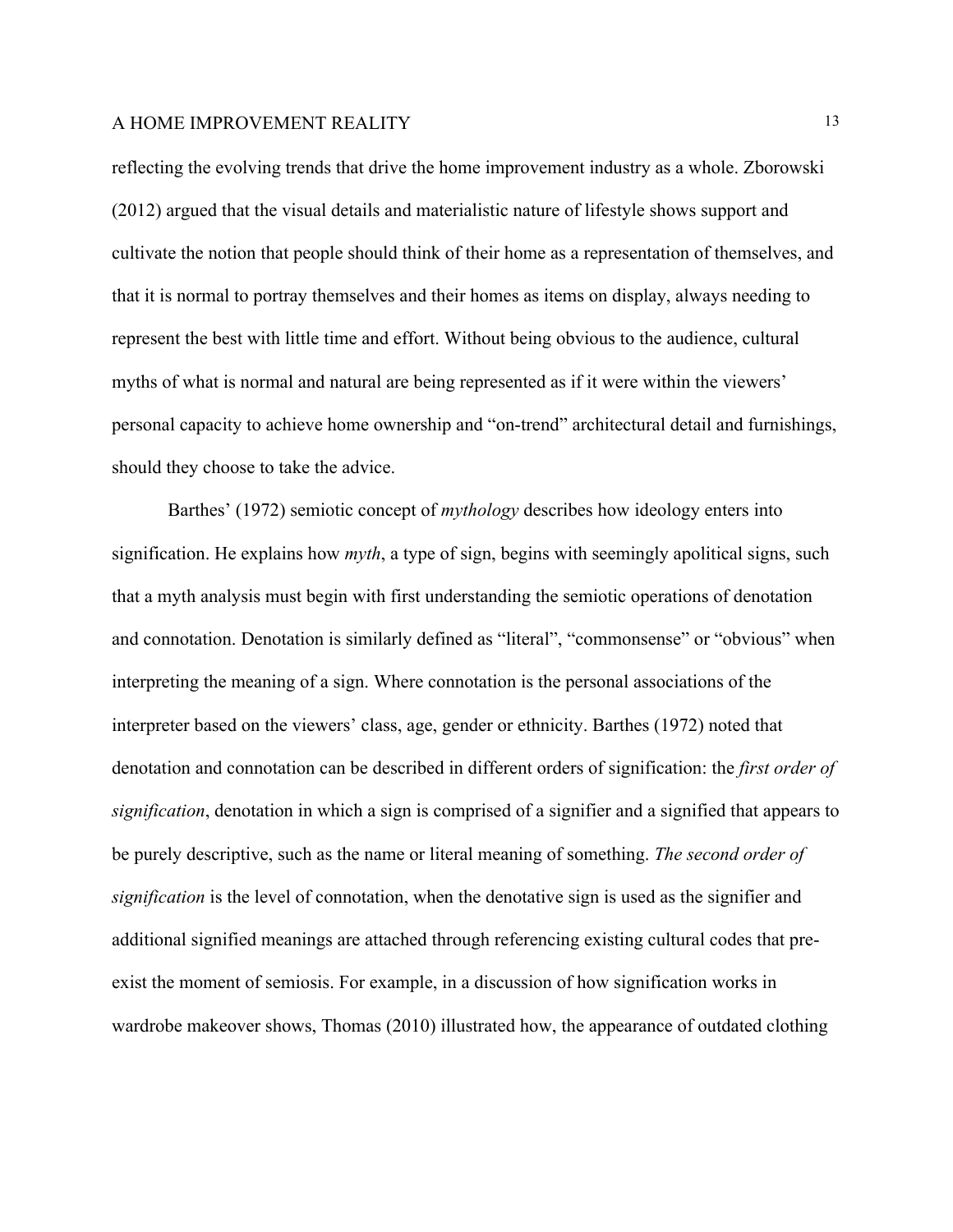would be the denotative sign and the connotative interpretation for some viewers may be the need for intervention, while others see it as a personal expression of style.

Although Barthes (1972) later stated that it has become very difficult to separate the ideological (signifier) from the literal (signified), the formulation still allows understanding of the idea that "what is a signifier or a signified depends entirely on the level at which the analysis operates: a signified on one level can become a signifier on another level" (Willemen, 1994 p. 105).

**A myth is made**. Semiotically, it is out of the interpretation and creation of connotation that myths are created. Barthes (1972) argued that the orders of signification—the denotation and connotation—have the ability to produce ideology when combined. Scholars such as Fiske and Hartley (1978) and O'Sullivan (1994) have described this concept of ideology as being the third order of signification. A myth is not a lie; it does not hide details nor does it make information obvious, it just distorts, such that a main "principle of a myth is the transformation of history into nature" (Barthes, 1972, p. 127). According to Barthes (1972), myths are produced through the interpretation of the signifier (the signified), leading to a particular slant on the truth and, in turn, the "myth serves the ideological function of naturalization" (Chandler, 2014, para. 11), where the reader is invited to perceive the phenomenon as something that exists outside of human cultivation and politics. To illustrate the semiotic dimensions of myth, Barthes (1972) uses the example of a magazine cover with the image of a young black boy saluting in a French uniform with his eyes uplifted. At the level of myth, the image signifies that the French Empire is great, faithfully served by all (including colonial subjects recruited from conquered North Africa) without colour discrimination. As Barthes so eloquently notes, there is "no better answer to the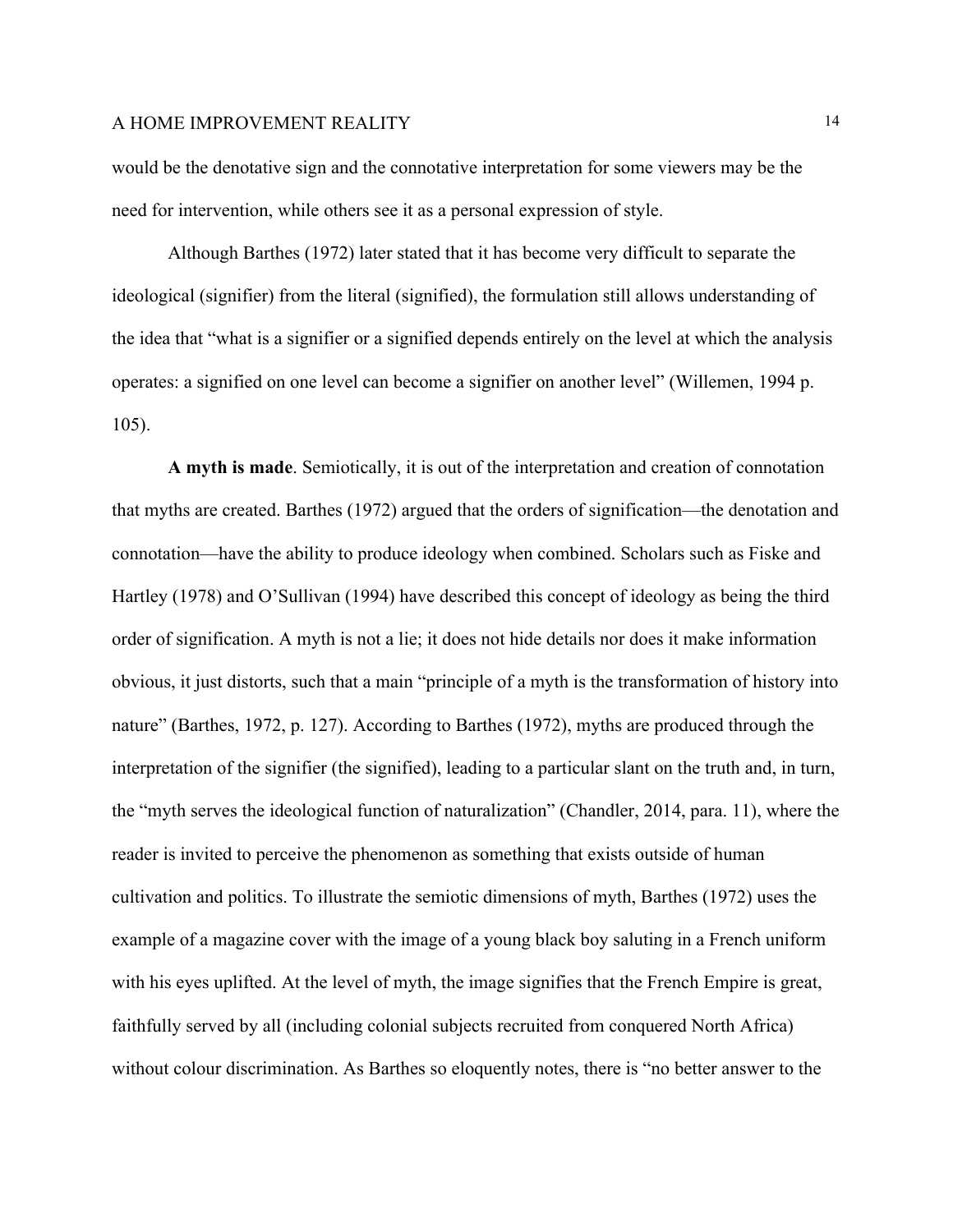detractors of an alleged colonialism than the zeal shown by this young black boy in serving his so-called oppressors" (p. 115). For the first order of significations is the denotative element of the image on the magazine cover of a young black boy. The second order of signification is the meaning of the sign where cultural meanings are based on societies views. It is not stemming from the sign itself but rather the application of connotative meanings. In the case of the magazine cover, the second order of significance would depend on the attitudes, emotions, and values of the reader. In the third order of signification is the constructing of a myth; it is the cultural meanings transforming the denotative images to conform to the ideology of reality. Barthes (1972) explains that looking at the otherwise un-notable signifier as an integral piece of the meaning and form constitutes a myth, for example the saluting black boy is the essence of French imperialism.

As Barthes (1972) famously stated, the myth is a "political proposition" (p. 128), and it is for this reason that myth is a useful concept for this study. Its purpose of exposing the political propositions circulated in the process of HGTV's budget-conscious home-improvement shows. The normalizing impact of myth and the intended acceptance of the ideologies is worthy of scrutiny, and this study is particularly interested in the degree to which audiences are "myth literate" or whether they are uncritically consuming the neoliberal ideologies HGTV is contributing to the culture. Discussed next are particular myths that construct the home improvement programs' narrative arc.

**Dominant myths of home improvement shows.** Dominant myths within home improvement shows are based around the idea that a renovation's effectiveness to advance an individual's social identity. Winslow (2010) noted that viewers of home improvement or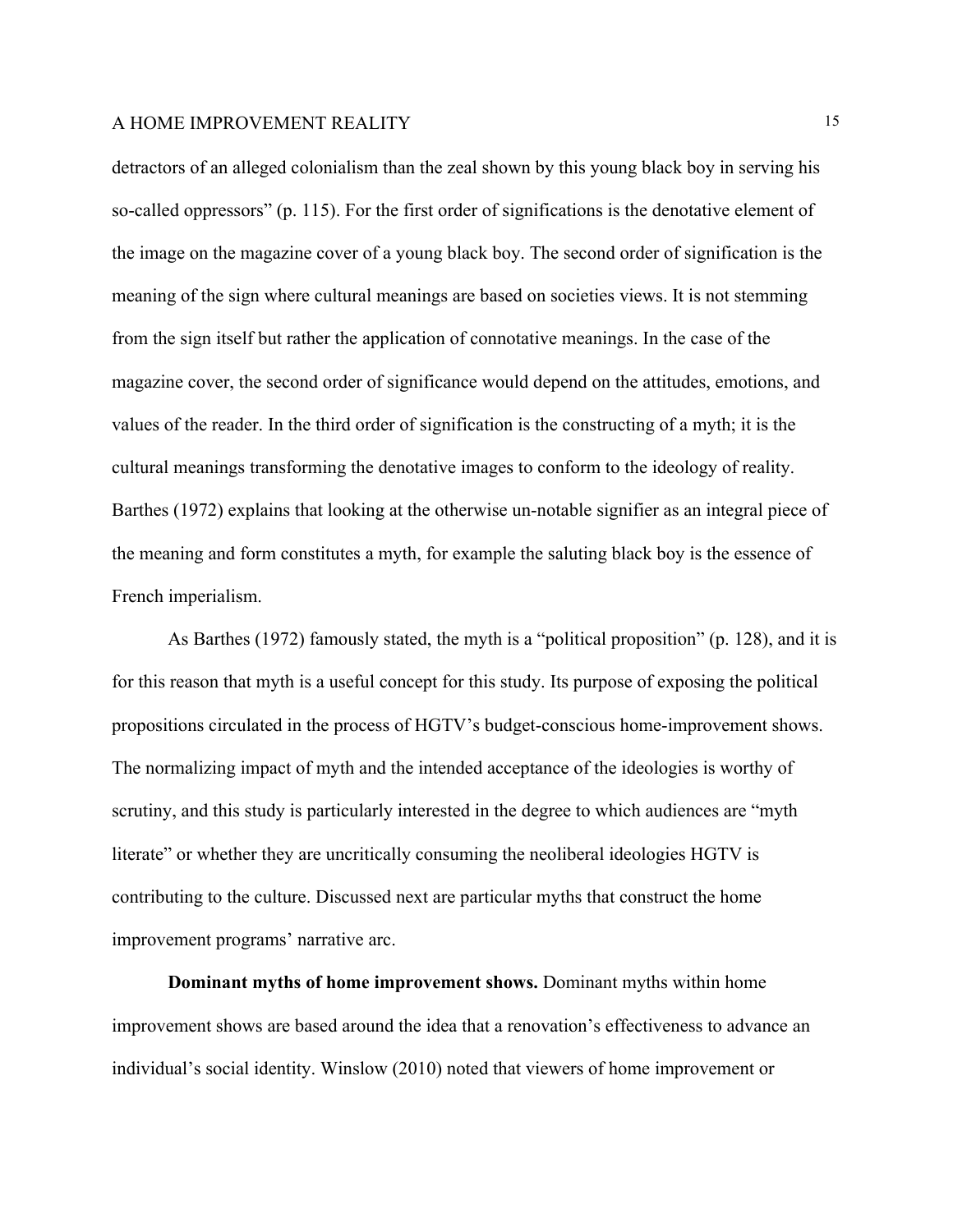makeover shows are more open to believing the concepts of the myths and ideologies produced in these shows, the dominant myths and status quo values in the programs are being used as a way of bringing meaning to their world. He argues that the relationship between ideology and myth is of great importance in this era of neoliberalism, where "vulnerable persons are unworthy of concern" (p. 270); it is myth that situates ever-increasing levels of social inequality as being the norm and capitalism as a panacea for individual ills. Similarly, a study conducted by Hay (2010) posited that, in the mid-2000's, there was a blurred line between the makeover and property venture shows, and as a result this blurring became normalized. It is at this moment that home improvement shows reinvented reality TV as a new form of transactional reality where the viewers are addressed as entrepreneurs who are set to learn the proper techniques of capitalizing on the housing market, instead of citizens concerned with the health of their community.

Currently there is a small but rich literature focused on identifying home improvement mythologies. Martin (2004) conducted a study looking specifically at interior based design programs and how after studying these shows, he was able to identify six myths that are frequently associated with them: the element of surprise, speed equals quality, anyone can do it, design is good if it is trendy or eccentric, the cost imbalance of design, and lastly, that all designers are quirky. A major myth of budget 'home and garden' programs is the idea that it is quick, easy, cheap and that a renovation has the possibility to create a big return on the renovators investment. Reality show viewers were discursively influenced to handle the risk and rewards of ownership as a way of seizing "one's financial future" (Hay, 2010, p. 389). In a study of the gentrification of a neighborhood, Goodsell (2008) argues that the media's portrayal of remodeling tends to frustrate viewers due to its false sense of simplicity. The overall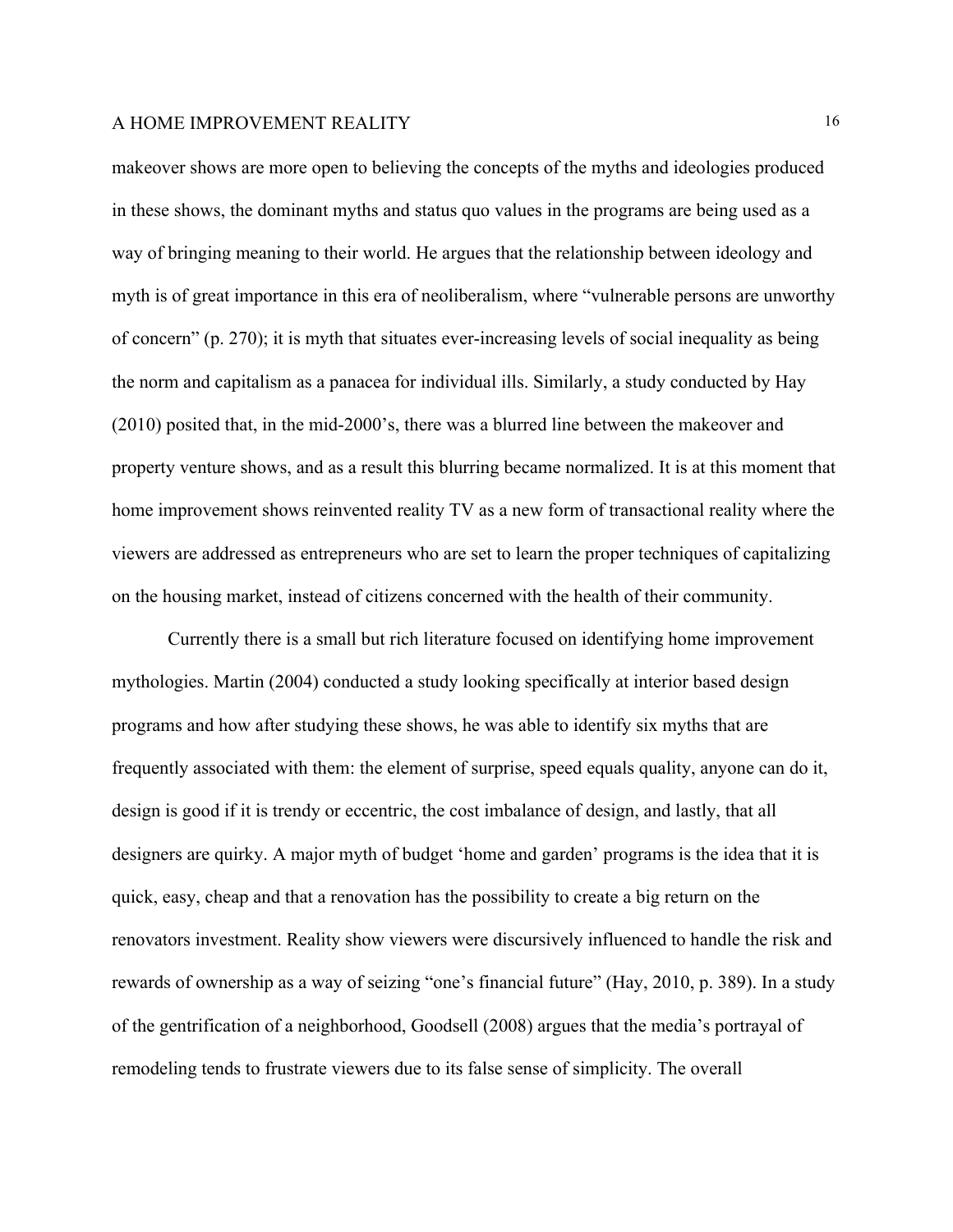representation and lack of information helps reinforce the myth that this is a quick and easy solution to achieving the "American Dream" of improving one's circumstances and that any couple with a can-do attitude can accomplish it.

The myth of the American Dream has been defined in many different ways, but essentially it relates to the dream of economic freedom and home ownership and is a frequent motif in U.S. television programming. Winslow (2010) states that the American dream resonates so strongly due to the trend of the present economy with the movement of society from a "liberal biopolitical... to a neoliberal society" (p. 269), a movement from government responsibility in the care of the citizens to a focus on "market fundamentalism" (p. 269) minimizing the responsibilities of the government. This action has created a social and economic environment of individuals facing their own struggles, and always striving for more material wealth to ensure survival and portray success. Jacobson (2008) suggests that home makeover shows glorify the notion of the American Dream, yet overlook the financial difficulties that come with home ownership. He explains that home improvement shows are quick to take on projects to renovate a room or, in the case of *Makeover Home Edition,* help out a desperate family. Yet it fails to show audiences the reality behind the renovation such as money, time, and effort. The reality is, home improvement shows are only focused on what can help guarantee them good ratings. The American Dream and its underlying neoliberal ideology have also gone global. Allon (2008) looked at Australia's home obsession and how it relates to how they view themselves in the world. Her research found that, in the height of the economic surge, homes have taken on the idea as being "the meaning of life" (p. 207), immersing aspirational owners in a continual process of trying to achieve bigger and better housing.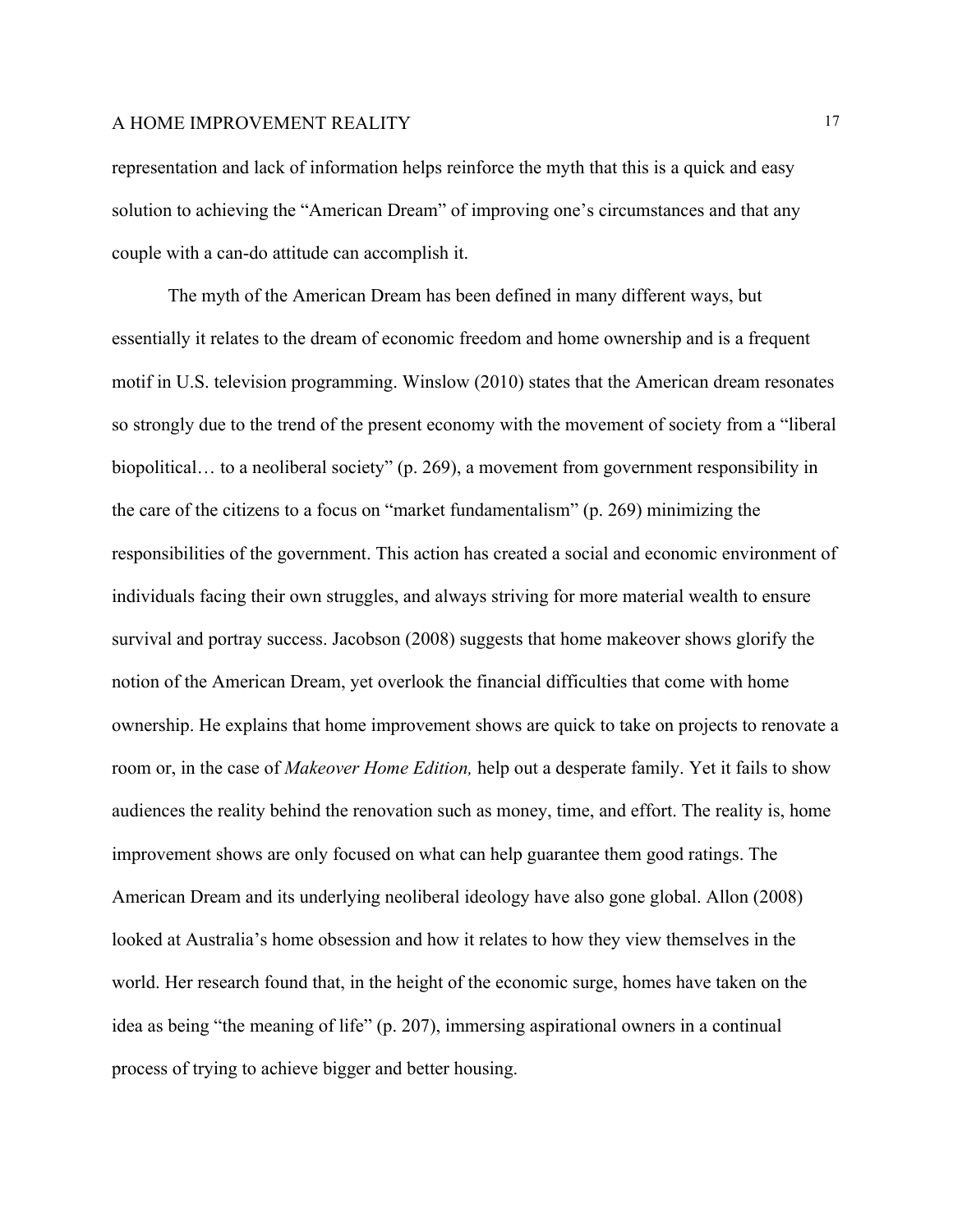Regardless of which national audiences they are addressing, Miller (2008) has shown that home makeover shows have a moral function, in that they put the responsibility on individuals to "master their drives and harness their energies to get better jobs, homes, looks and families" (p. 586). The audience is meant to align their own desires and self-concept with a neoliberal ideology that equates a "nice" home with a good life. The idea that life will become easier by renovating a room is a myth that budget 'home and garden' programs tend to rely on, in order to reinforce an individual's self worth. Miller (2008) notes that the fascination we have with makeovers is that it satisfies the consumer's desire of "self-invention via commodities" (p. 586). Having the financial capital to complete a renovation creates competition among individuals, ultimately creating a division between those who can and those who cannot afford renovation projects. In other words, budget 'home and garden' programs successfully cultivate class envy among viewers, by producing a standard of where individuals can fit in and in doing so viewers now have a standard in which they feel they can judge others against. Bourdieu (1984) explains how "taste classifies, and it classifies the classifer" (p. 6). These shows are fabricating a solution for individuals to accomplish their desires in order to be complete and at the same time hosts of the shows and brands are capitalizing on the public achieving these desires.

#### **Commercialization of Programming**

Home improvement programs have taken the concept of the American Dream and have made it into a commercialized product, that promotes the associated myth or ideological standard that individuals well feel better by purchasing high quality products. Bonsu, et al. (2010) recognizes that the new trend for commercial television within reality TV is producer/advertiser co-creation in which products are being used and advertised within the show. It is a blurring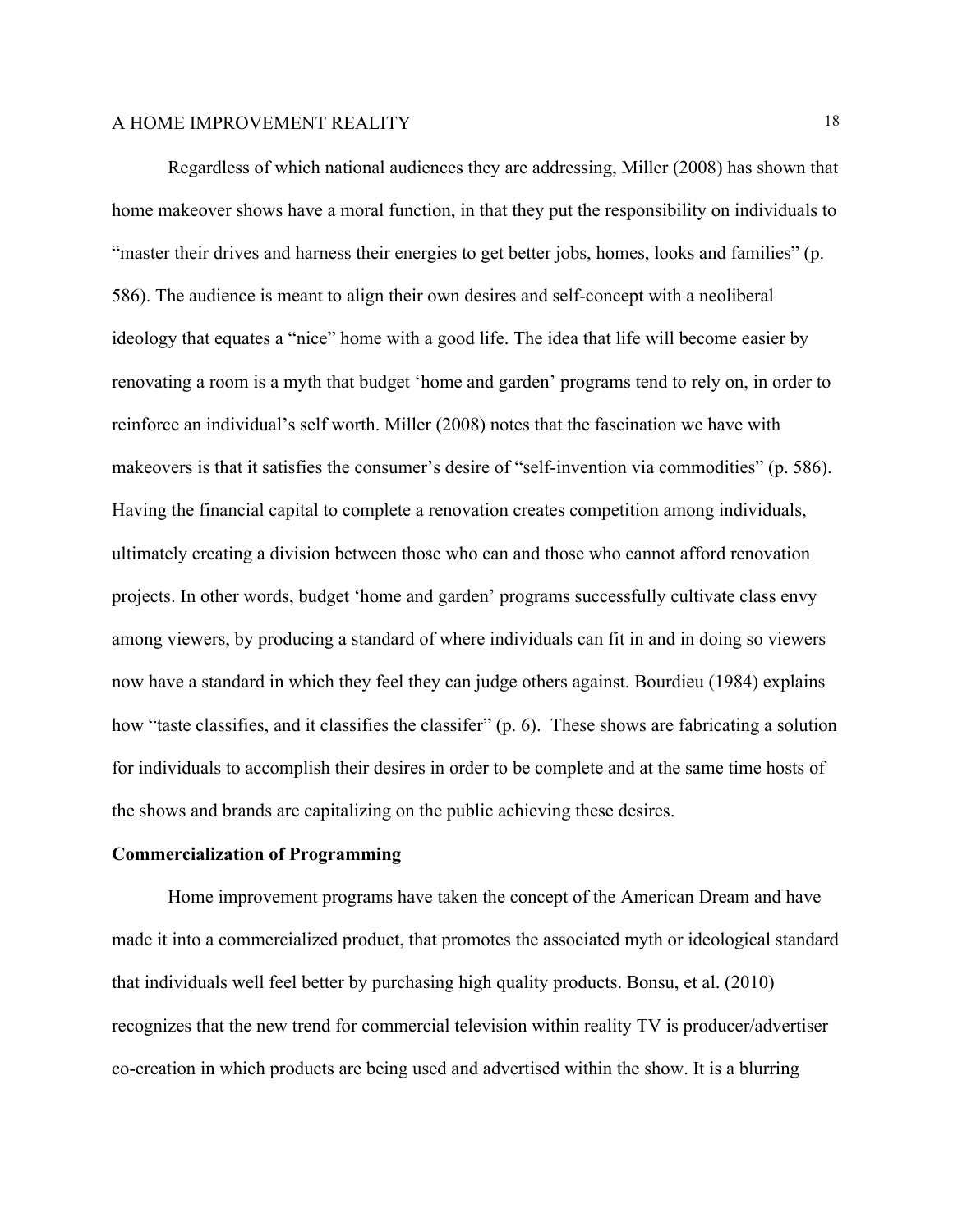between the production and consumption, to enhance interaction between performers (whether "real" or professional actors) and the audience. Futentes and Hagberg (2012) also commented on the idea of co-creation, positing the notion that the consumer is also an active participant of the experience. Television shows are continually referring to sponsored brands and products being used for their renovations, the reinforcement of the virtues of consumption through imagery and information ingrains the suggestion that audience members can fulfill their desires through the purchase of these products. For example, Hatton-Jones and Teah (2015) showed that in 2013 \$580 billion was spent in Australia for home improvement and DIY industry markets. As a result, there is a continual need to reinforce the idea that the grass is always greener on the other side and in return keep the viewers on a never-ending path of achieving the American Dream.

The literature shows that, not only does the commercialization of culture on HGTV encompass running commercials between programs, it has also blurred the lines by sponsoring the hosts and getting their commercials blended within the context of the show. A study conducted by Rasure (2015) looked at the influence of reality TV on home ownership aspirations among friends. The results concluded that the interviewees noticed a direct relation to their friend's purchase habits and the reality shows that they watched. Large renovation companies are built on the idea that anyone can do it themselves and they take advantage of the naivety of the viewer going through hard economic times and believing the program message that 25 minutes of information is all they need to improve their home. This study is concerned with the degree to which North American viewers are buying these products and ideas that they are selling.

## **Audiences and Media Ideologies**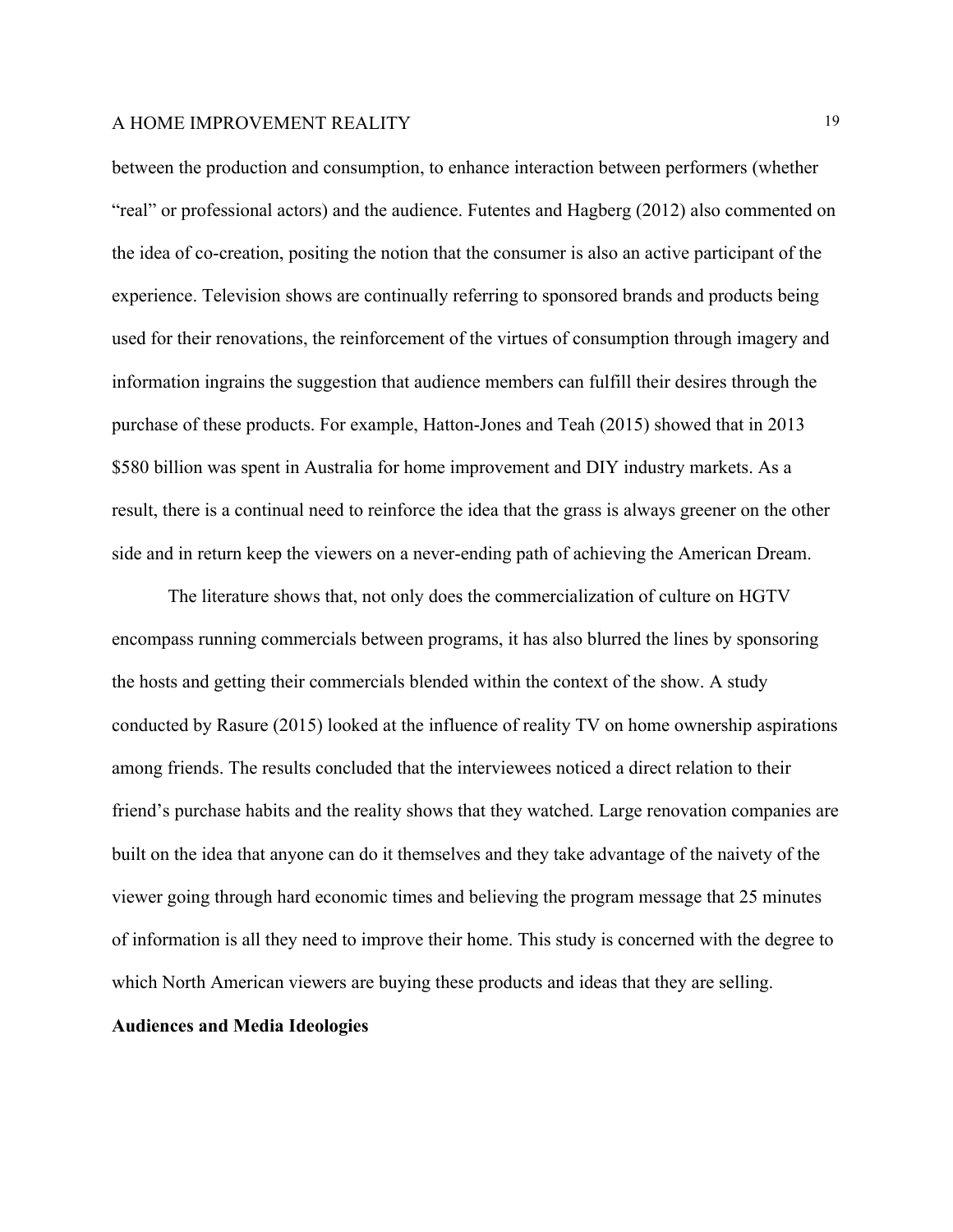The phrase "ideology" has many debated definitions (Eagleton, 1991).One of the meanings first stems from Marx's definition that "the ruling class are in every epoch the ruling ideas … The class which has the means of material production at its disposal, has control at the same time over the means of mental production" (Marx & Engels, 1970, p. 64). One of the early critical cultural studies thinkers, Antonio Gramsci famously revised Marx's notion of class ideologies by conceiving the notion of *hegemony*, which theorizes that capitalism is reproduced through how popular culture circulates dominant class interests that become accepted as common sense. Hegemonic ideas allow for class power to be enacted without the need to force or manipulate, such that consumers will just unconsciously agree without a second thought (Littlejohn & Foss, 2009). As Eagleton (1991) explains its operations, hegemony is the means by which "a dominant power legitimates itself by promoting beliefs and values congenial to it; naturalizing and universalizing such beliefs so as to render them self-evident and apparently inevitable" (Eagleton, 1991, p. 5,). Eagleton's understanding of ideology is very similar to Barthes' notion of how mythic signs portray meanings in such a way that they are perceived as "natural," when they are, in reality, reflective to the interests of the corporation, the state, or the wealthy classes. Naturalization of neoliberal ideology at the level of representation is implicated in how budget 'home and garden' programs are setting the trends and standards for how a home is to be viewed. The show's messaging encodes its signs with cultural codes associated with neoliberalist perspectives that situate viewers as consumers, a home as a commodity, and society as a marketplace, all the while promoting an image of the world that is oblivious to the likelihood that fewer people will ever achieve the dream of home ownership.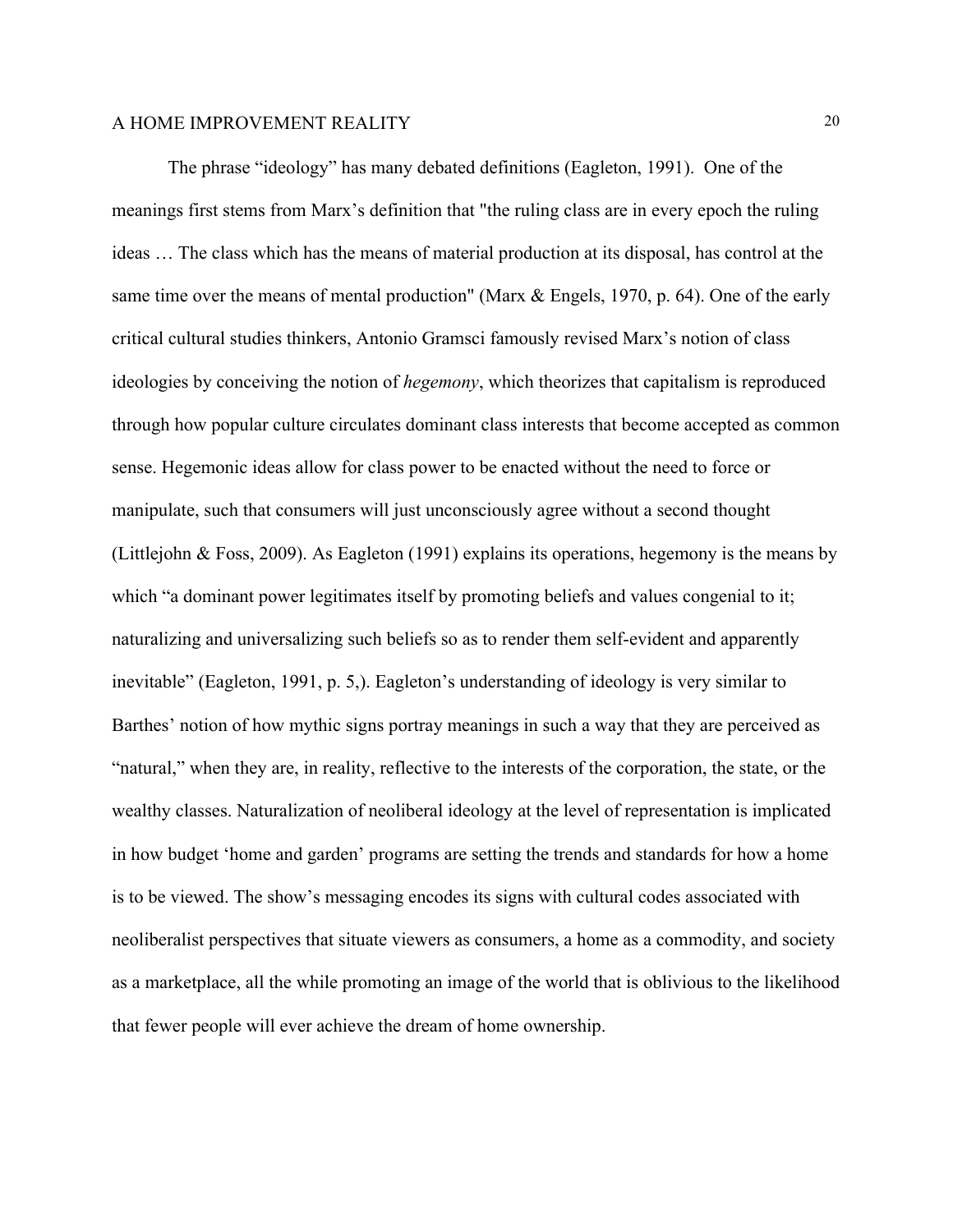Whether the audience consumes the ideology along with the desire to renovate is a related, but separate question, one that is of significant concern to this study. In his famous "Encoding/Decoding" essay, Hall (1980) explained:

[Before] this message can have an effect, satisfy a need, or be put to use, it must first be appropriated as a meaningful discourse and be meaningfully decoded. It is this set of decoded meanings, which have an effect, influence, entertain, instruct or persuade with very complex perceptual, cognitive, emotional, ideological or behavioral consequences. (p. 165)

In other words, regardless of the producer's intentions, the ultimate meaning of the 'home and garden' program rests with the audience. Hall's (1980) encoding/decoding framework looked specifically at how messaging is translated between television content and the audience. Hall (1980) referred to particular moments as part of a continual circuit of communication – production, circulation, distribution/consumption and reproduction (p. 128). This process of encoded/decoded messages is not a symmetrical exchange and can be understood/misunderstood depending on the producer and receiver being from different socio-economic, gender or ethnic social positions. There are three positions that a viewer can take in their interpretation of the message: dominant/hegemonic, oppositional, and negotiated. The dominant/ hegemonic position is when the viewer decodes the encoded messaging exactly the way it was intended to be, sharing the same cultural biases and constructing the same meaning as that intended by the producer of the message (denotation). The oppositional position is when the viewer acknowledges but does not agree with the denotation, rejecting the dominant meaning in favour of an alternative meaning (connotation). Last is the negotiated position, where the viewer accepts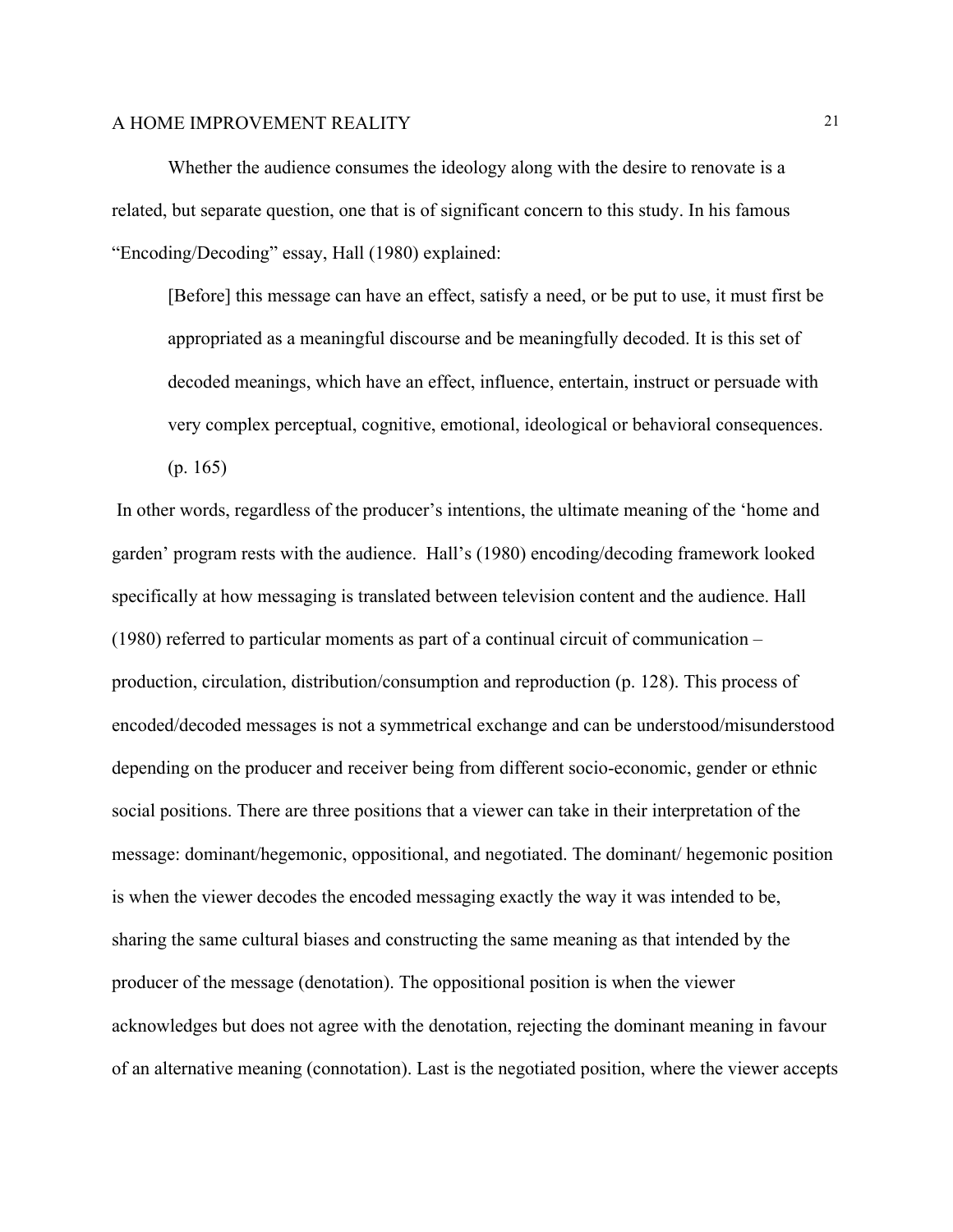and rejects aspects of the dominant messaging. The viewer understands the dominant messaging; accepting the denotation that appeals to them, but at the same time rejecting elements that they don't agree with, altering the final meaning to best reflect their own interests. How audience members decode budget home renovation and building programs is a key question posed by this research. As Thomas (2010) has commented, how "the placements of codes, the naturalization of those codes, and the use of signs will all have an impact on the decoding process and the reading of the program by the audience" (p. 3). Audiences have looked to budget 'home and garden' programs as a tool to help enlighten and broaden their imagination for what they can do in their home. However, in doing so they may or may not be aware or be accepting of the imbedded neoliberal ideology that hails them as constant consumers in order to accommodate the standards of acceptable home tastes set out by these home improvement programs.

Some scholars have noticed the effects that the budget home improvement and building shows are having on society. Rosenburg's (2011) research looks at the idea of taste anxiety, specifically in regards to paint colours for a project and how others may interpret the meaning of the colour. His findings concluded that participants tended to find an ease from taste anxiety by getting expert advice to guide design decisions, especially that of colour choice. Bourdieu (1984) states how "nothing is more distinctive more distinguished than the capacity to confer aesthetic status on objects that are common" (p.6). Budget 'home and garden' programs are becoming a place where viewers can tune in and see what these "experts" are saying about design decision, distinguishing themselves by providing a classification of taste. From a critical cultural studies perspective, these experts may be seen as setting standards of what individuals should recreate for their own homes in order to be accepted by others. In this vein, Redden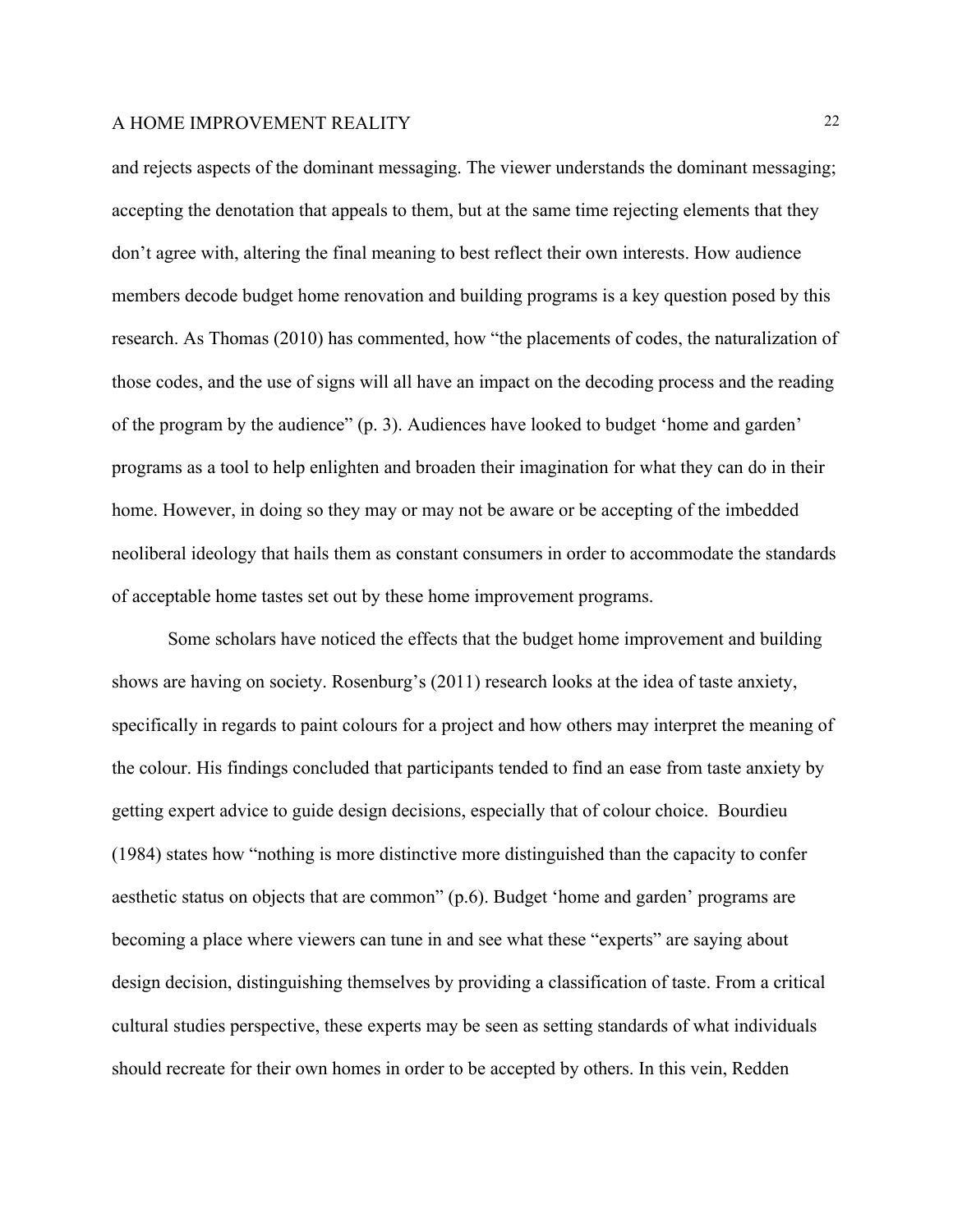(2008) examined how makeover shows have become a socially acceptable way of evaluating the worth of individuals by setting a standard of what a home is meant to look like. As more audiences begin to agree with what is being communicated to them through budget 'home and garden programs, neoliberal ideologies about the middle-class dream become linked with the consumption of real estate and home renovation services and goods. Hall (1980) explained this relationship of representation, consumption, and cultural change in this way: In a determinate moment the message, via its decodings, issues into the structure of social practices (128). This study is interested in if taste anxiety is apparent in the data being looked at, as well as what an informed viewer (someone who is familiar with home improvement from a gained knowledge angle) would make of the ideological messages inherent in the shows. It is not enough to predict that audiences will buy into the myths, as they may interpret them differently than a strict Marxist reading would allow. In other words, this research sought to find out if people who should know better are being deluded and what level of ideology they are aware of (if they are simply noticing masking of renovation realities, or seeing the neoliberal values of individualism and consumption as well).

#### **Summary**

Since the introduction of reality television in the late 1990's there has been academic research interested in the effects of reality television and the audience understanding of the social acceptance of self-beautification and pursuit of self-improvement as an impact of the makeover shows. Within the body of scholarly research done within the sphere of makeover reality shows, there is a sparse amount of audience research regarding budget 'home and garden' programs, especially looking at if and how they are encoded using neoliberal perspectives, and whether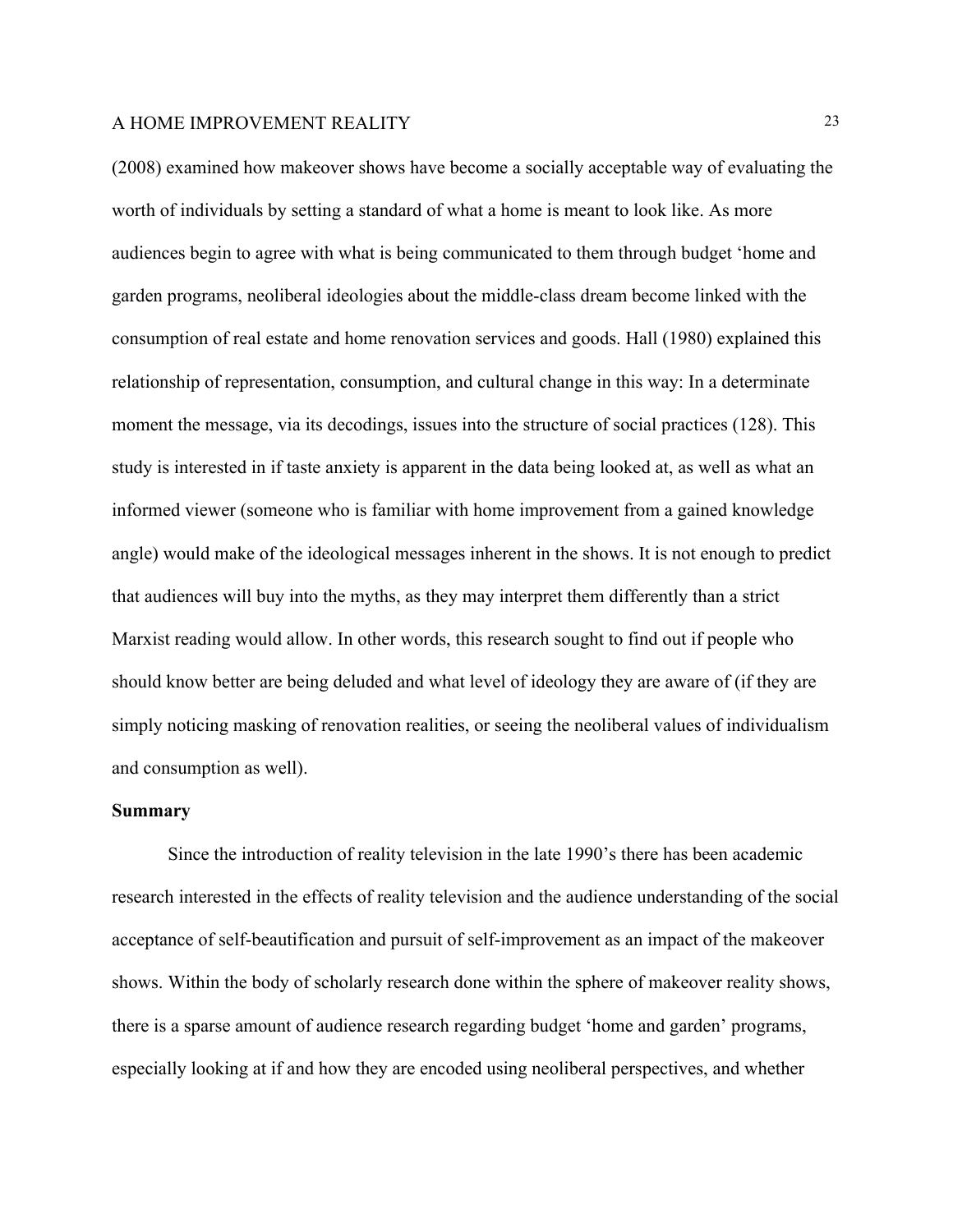those cultural myths are being naturalized and accepted by audiences. Drawing on Barthes semiotic theory and Hall's encoding/decoding theory, this study has aimed to fill that gap by joining the conversation and exposing how a particular sub-genre of budget-conscious 'home and garden' programs has navigated the tension between neoliberal ideology and an economy in recession and how renovation-savvy audiences interpret and internalize the myths that constitute the narrative content.

#### **Method**

Situated in the critical paradigm, this qualitative study undertakes to reveal the cultural myths and social ideologies that are produced and circulated by budget based 'home and garden' programs on HGTV and then to understand how audiences interpret those encoded messages portrayed in each show's text. Punch (2016) defines qualitative analysis as a collection of data not comprised of numerical information but also as "a way of thinking" (p. 5), it is a way to help define the process of decision-making. Merrigan, Huston & Johnston (2012) state how most critical studies have a shared stance on the need to identify and change oppressive hegemonic ideologies toward the goal of a social world that supports equal rights for all of its members.

This research began with a thematic analysis technique that provided the ability to conduct a myth analysis of two HGTV programs, with the objective of exposing the economic myths that constitute each program and whether they support ideals of equality at the level of social class or promote neoliberal ideologies. Then conducting focus groups with 25 participants with some gained knowledge of home renovation, all of whom were recruited from Southern Alberta Institute of Technology. In a study by Skeggs, Thumim and Wood (2008) in which they concentrated their focus group data on the discourse that arouse based on the class of the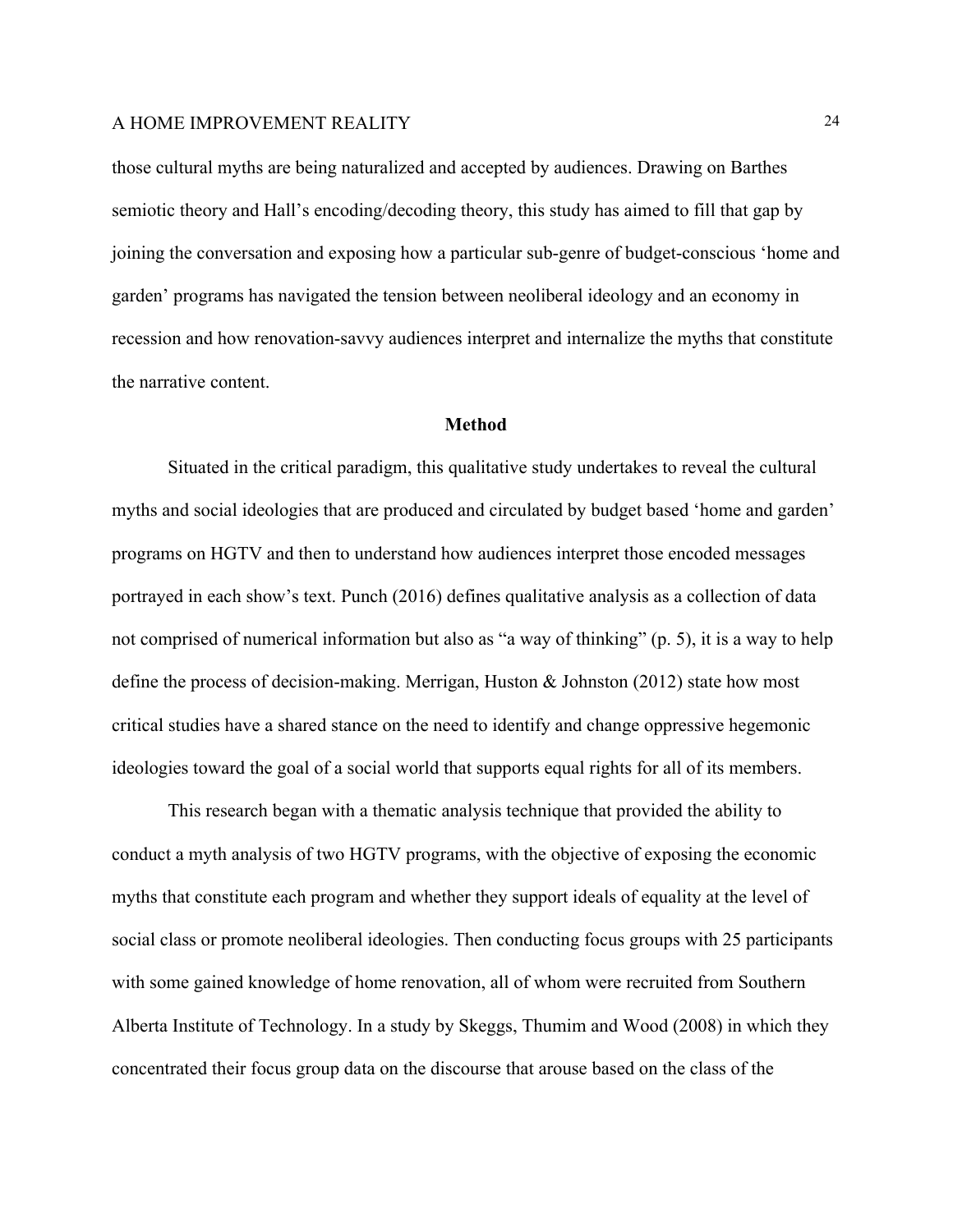participants around the idea of social mobility in relation to reality TV, they made the commented on how focus group research allows for a higher validity of the findings based on the influenced interaction within the group (p.18). Bradford, Myers and Kane (1999) have explained that an advantage to focus group data is the ability for the participant's attitudes, ideas and opinions be the focus instead of that of the researcher. They also added that focus groups could provide a brainstorming atmosphere in which participants feel comfortable sharing more information (p. 104), and it was the researches purpose here to gain an understanding of the audience perspective and gauge their level of awareness of the ideological stance of the programs, using Hall's (1980) encoding/decoding framework to conduct a deductive thematic analysis of the audience data.

#### **Data Gathering and Collection**

The data for the myth analysis portion of the study was gathered from two television shows on the HGTV network and then audience response data was gathered from focus group sessions. HGTV was specifically chosen based on a number of reasons: First, it is one of the biggest home improvement based networks currently on television. Second, it is a channel that is provided to Shaw customers without the need of an extra subscription. Last there is strong literature growing around this channel and this study can build on that foundation.

**Program Sampling.** Some of the 2016-2017 broadcasted budget-conscious programs that air on the channel are: *Leave it to Bryan; Flip or Flop; Love It or List It; Tiny House Big Living; Fixer Upper; and Vintage Flip*. Each show demonstrates an area that needs to be changed or updated within a home to meet the trends of today's style, in order to add value. The two 22-minute television programs I will be focusing on are, *Tiny House, Big Living* (2017*)* and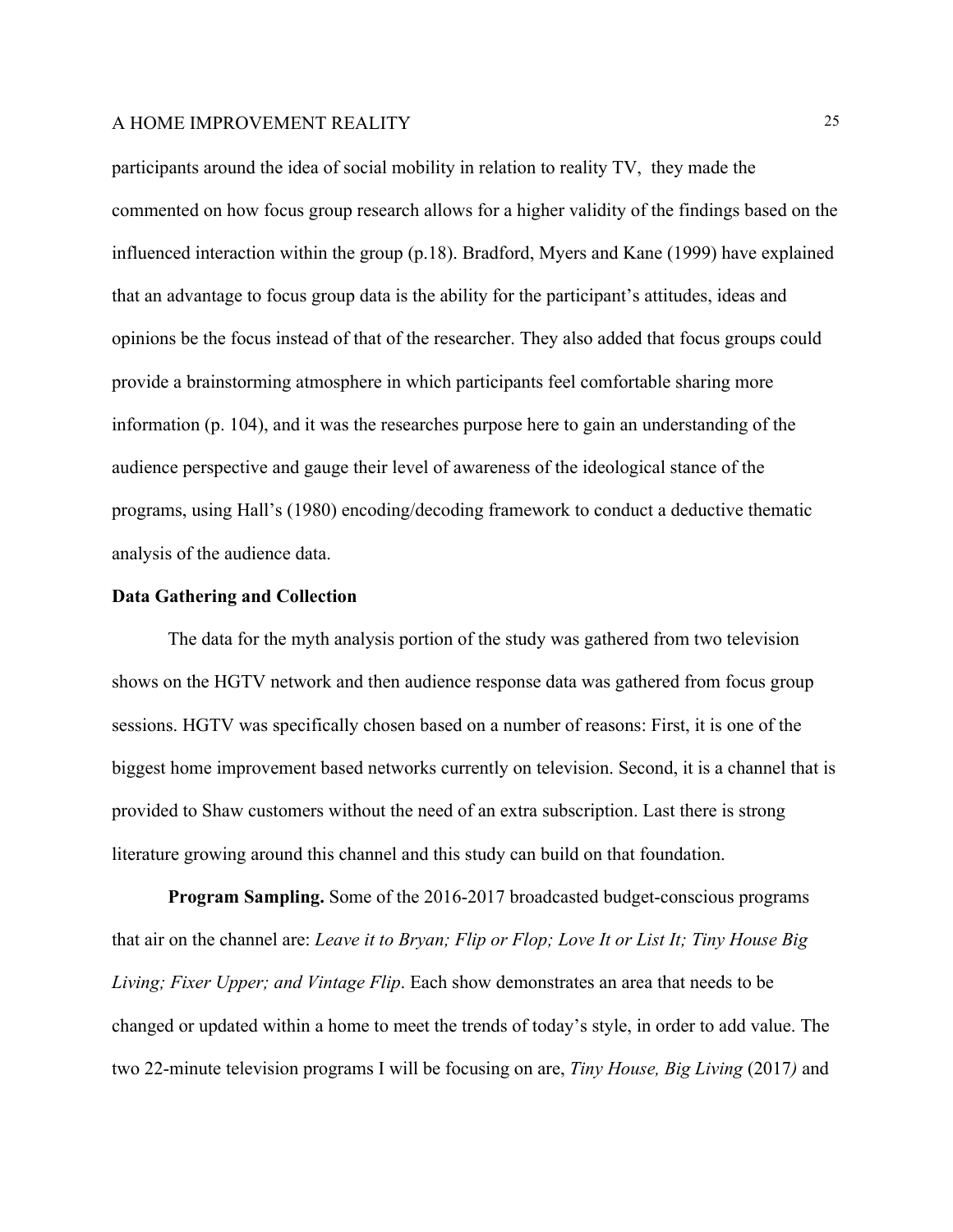*Leave it to Bryan* (2016)*.* The reason for choosing these two shows is because both worked within a budget determined by the participating individuals and also the main intent for both programs is to portray a different perspective on economical home renovation and modern living.

*Tiny House, Big Living* promotes the ideals of living a worry-free lifestyle by "downsizing" and building a small home that facilitates living within your means. *Leave it to Bryan* explains how renovations add value and appreciation to the home within a similar context of being budget-focused. Both shows demonstrate a post-recession shift in how the North American dream is being narrated and thus naturalized, regardless of the fact of widespread housing shortages and housing prices that are simply out of reach for many citizens. These two shows differ from one another based on the solution to the problem each show demonstrates. Tiny House, Big Living promotes messaging of reducing consumption and getting back to surviving on the necessities, where Leave it to Bryan promotes that consuming more can make life easier and happier. An article in the Ottawa Citizen by McCooey (2012) discussed how the original intention of *Leave it to Bryan* is to influence the attitudes of people about the need to maintain a home over the long term. The show's host Bryan Baeumler is quoted as stating (about the public), "they romanticize homeownership…they are turning a blind eye to the serious issues within the home. And they are certainly not prioritizing them by putting their money toward those problems" (McCooey, 2012, para. 9). *Leave it to Bryan* (2016) is a Canadian program about getting homeowners to understand the difference between want and need. Couples choose three rooms that they would like renovated and at the beginning of the show they explain to Bryan their choices. Before the decision is made the couple tell Bryan the budget that they have to work with. He then makes a final verdict as to which room gets the renovation. The overall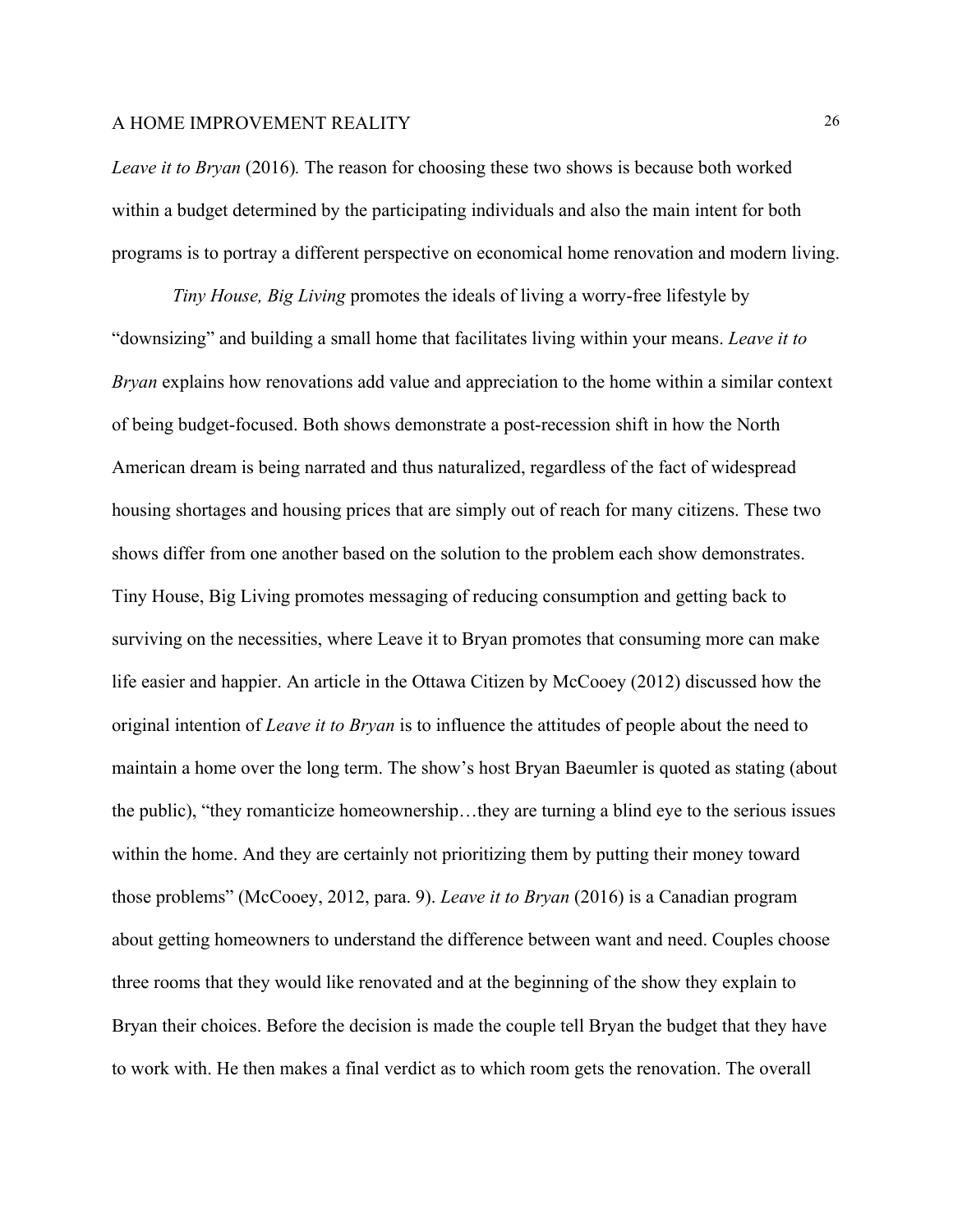decision is usually based on the room that "needs" it most and in the end increase value and curb appeal for the homeowners. I have chosen two episodes from the 2016-broadcasting season— "Buzz Kill" and "Wet Wipe". All the episodes within the season have a similar narrative arc, these specific episodes were selected based on the demographic of the individuals in the show being easily relatable to the target demographic being recruited.

*Tiny House, Big Living* (2017) was chosen for how its premise problematizes the myth of the middle-class American Dream, offering that the large home and expensive lifestyle is not the best way to live, and that a tiny home provides a pathway to virtue and freedom by reducing the owners' carbon foot print and allowing them to pursue a worry-free lifestyle. The show features couples or single individuals as they downsize to living in much smaller units. The show follows the couple through the process of designing and building their tiny home. The premise of the show is that participants have the ability to create a worry-free lifestyle for themselves by downsizing. It is creating a myth by distorting the whole truth, of what exactly would be involved in taking on this 'downsize', glamorizing this new lifestyle as an attainable and smart choice for everyone. Although there are several episodes that would fit the profile of identifying persistent neoliberal myths about housing and homeownership, I am going to focus only on two. These two episodes "Tiny Bachelor Bus" and "Tiny Sheepherder's Wagon" were chosen also on the demographic of the individuals being within a similar demographic of the target recruits. In the context of my research, these shows best demonstrates how popular culture media is there to soothe social anxieties by convincing its audiences, that we each individually can buy or sell our way out of the economic crisis that is systemic in nature.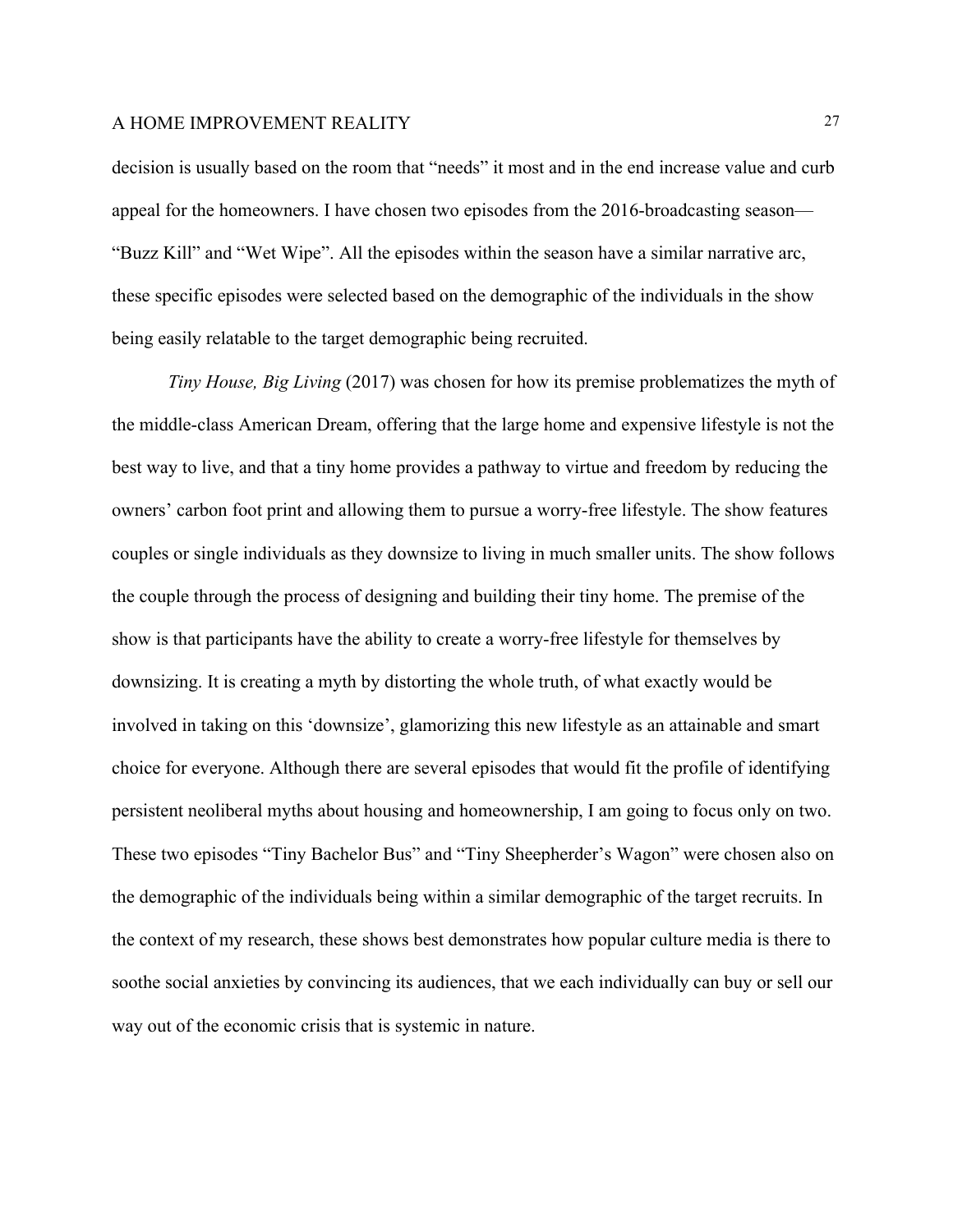**Gathering the data.** I conducted a series of five different focus group sessions with students and staff from Southern Alberta Institute of Technology (SAIT). Founded in 1916, SAIT prides itself on being a leader in applied education, ensuring that students get practical, hands-on training that can be experienced in the workplace. Being primarily a trade-based college, the students and staff have experience with the concepts of construction and a direct understanding of hands-on home renovation or building work.

Similar to how Hall (2006) structured her focus group session looking at gaining audience perspective by addressing three key issues, this study is going to look at audience perspective to identify the various aspects of how participants decode the myths and ideologies of the budget 'home and garden' programs. It is a series of open-ended focus group sessions, each 1.5 hours in length, and a post session question form was given to the participants to be filled out after the session had ended. Each focus group had a third-party facilitator to ask the questions eliminating any personal biases. The facilitator was selected based on their ability and experience with public speaking. They were given a summary of the research three days prior to the sessions, as well as a set of the questions. They were instructed to ask the first two questions at the start of the meeting then they could ask any of the remaining questions depending on how the discussion was flowing. The information and instruction was very brief in order to eliminate any bias or steering of the focus group participants. The sessions were audio recorder and then transcribed to allow for all information to be captured. Stewart, Shamdasani and Rook (2007) stated that an effective number for focus groups is between 6 and 12 participants, as it allows the session to be contained, but free to have group open discussion. Following the advice of Stewart et, al. (2007) my aim was to fill the focus groups with 6 to 12 people, I was able to successfully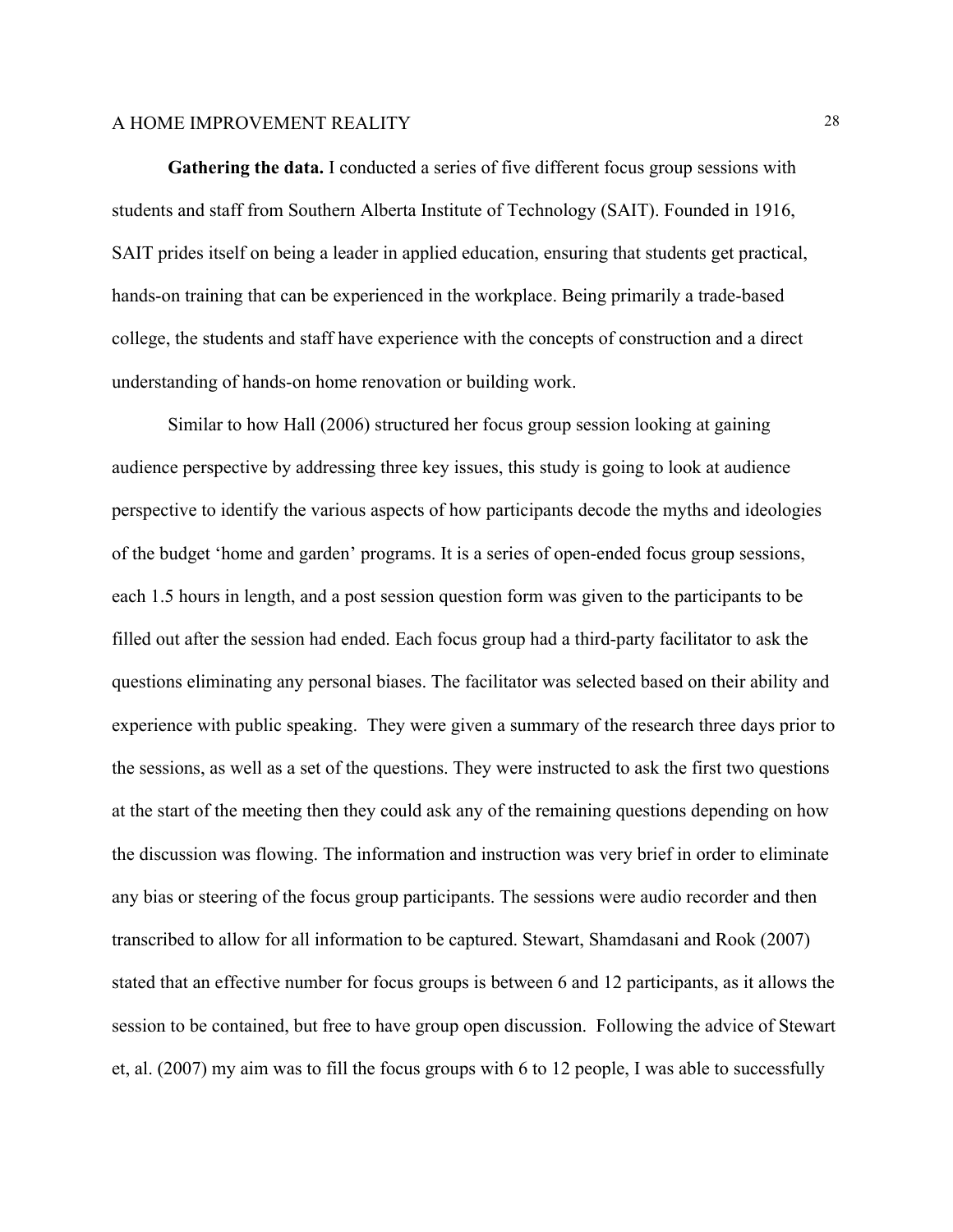fill two sessions with seven participants, but due to scheduling conflicts three of my sessions consisted of only four participants. However, participants still freely provided information and were able to generate ideas and opinions, no one was fazed by the lack of individuals, on the contrary it allowed for all individuals to share and contribute more.

Student participants were gathered based on convenience sampling, due to my affiliation with SAIT, student participants were selected within alphabetical order to unsure there was no conflict of interest. The email addresses for students were gathered from an internal database, which resulted in me sending out emails to the first 100 students with the last name starting with A and repeated to Z. Staff member email addresses were sent out to an entire department that must remain anonymous. Purposive convenience sampling was used for this part of participant recruitment, due to the intention of using this department because of their experience in various construction and building industries. For both recruitment letters, a statement was also included allowing them to invite other coworkers or fellow students to participate in the study, applying a snowball-sampling model in order to help raise recruitment numbers. The initial letter may be found in Appendix A, and the statement can be to found in Appendix A.

A total of 2500 students and 150 staff members were sent out an initial email inviting them to participate in my research. Out of the initial email, I received replies from seven students and 30 staff interested in participating. The interested individuals were then sent a second email with a list of dates and times for the focus group sessions, as well a brief idea of what the session involved for the participants. It explained how the study would require participants to voice their opinions out loud and the session would be audio recorded—the follow-up letter is attached in Appendix B. Six students and 20 staff members replied to the second email, noting the time and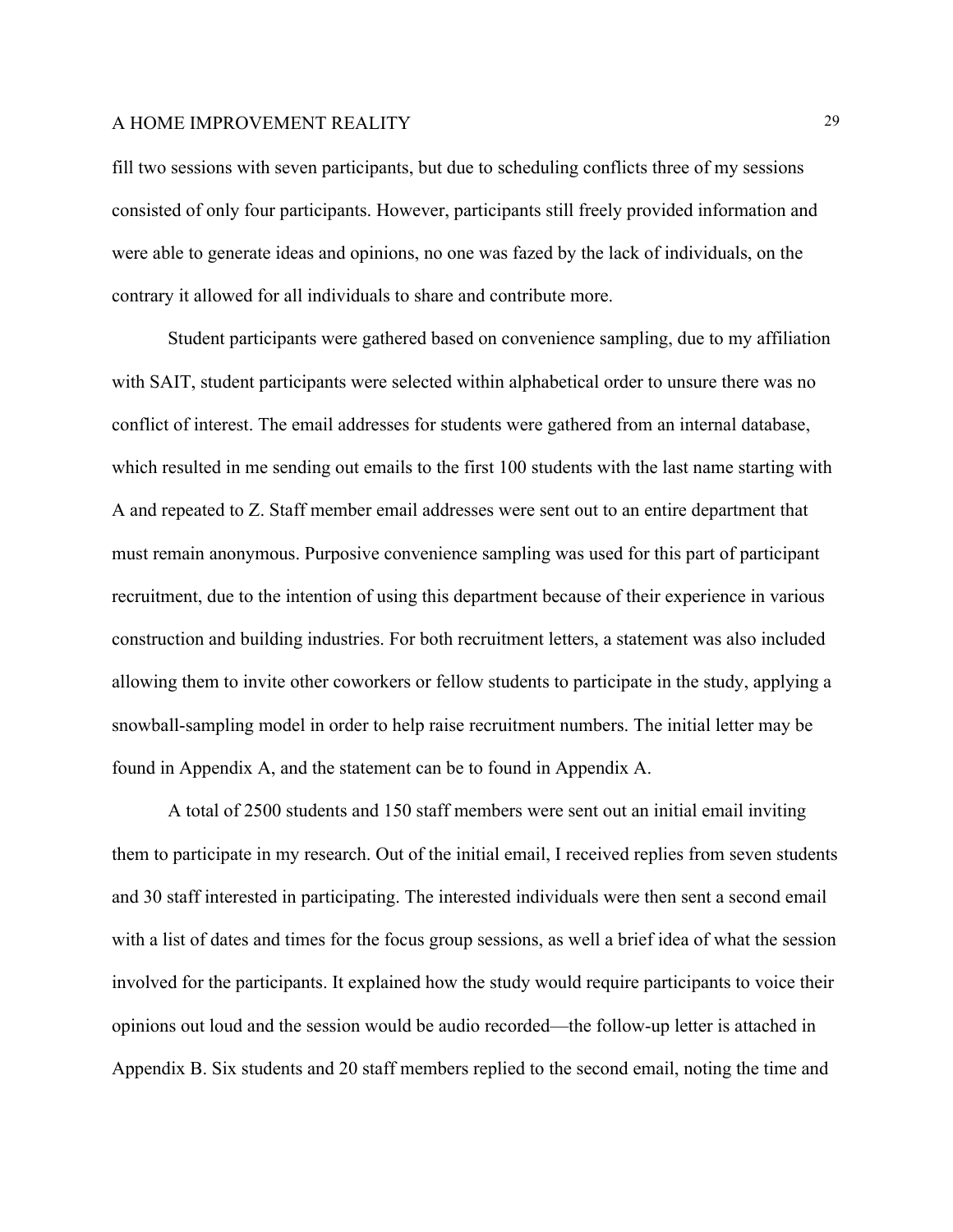date of which session worked for them. The final email sent to the 26 interested participants was providing them confirmation on the date and time; it also informed them of the room number, and the links to the four HGTV programs to watch in preparation for the session—the confirmation letter is attached in Appendix C. Two of the six students cancelled due to unexpected circumstances. A total of 25 participants attended one of the focus group sessions, four students and 21 staff members. Participants were asked a few background questions, such as program of study or department they worked for, just to insure they were part of the SAIT community—the post question letter is attached in Appendix F. However, those who did attend all participated and openly shared their views and opinions about the four HGTV programs, providing a rich data set.

Questionnaires filled out at the time of data collection indicated that 52% of the participants were male and 48% were female. The average age of the respondents was 41.72, with the youngest being 24 and the oldest 62. The majority of the participants were in their thirties (24%), forties (32%), and fifties (24%), due to the higher response from staff members. Sixteen percent of the participants were students and 84% were staff members. In terms of home improvement television watched by participants, 60% stated they watch it on a weekly basis, and 12% watched it only once to twice a month. Sixteen percent of respondents watched once in three months and 12% admitted to not watching at all. The purpose for choosing students and staff was to gain a diverse profile of participants that ranged in age and experience with home ownership, renovations and financing. The variety of participant's circumstances with regards to age and life experience, exposed the various perspectives of individuals, as well as provided enlightening discussion between participants.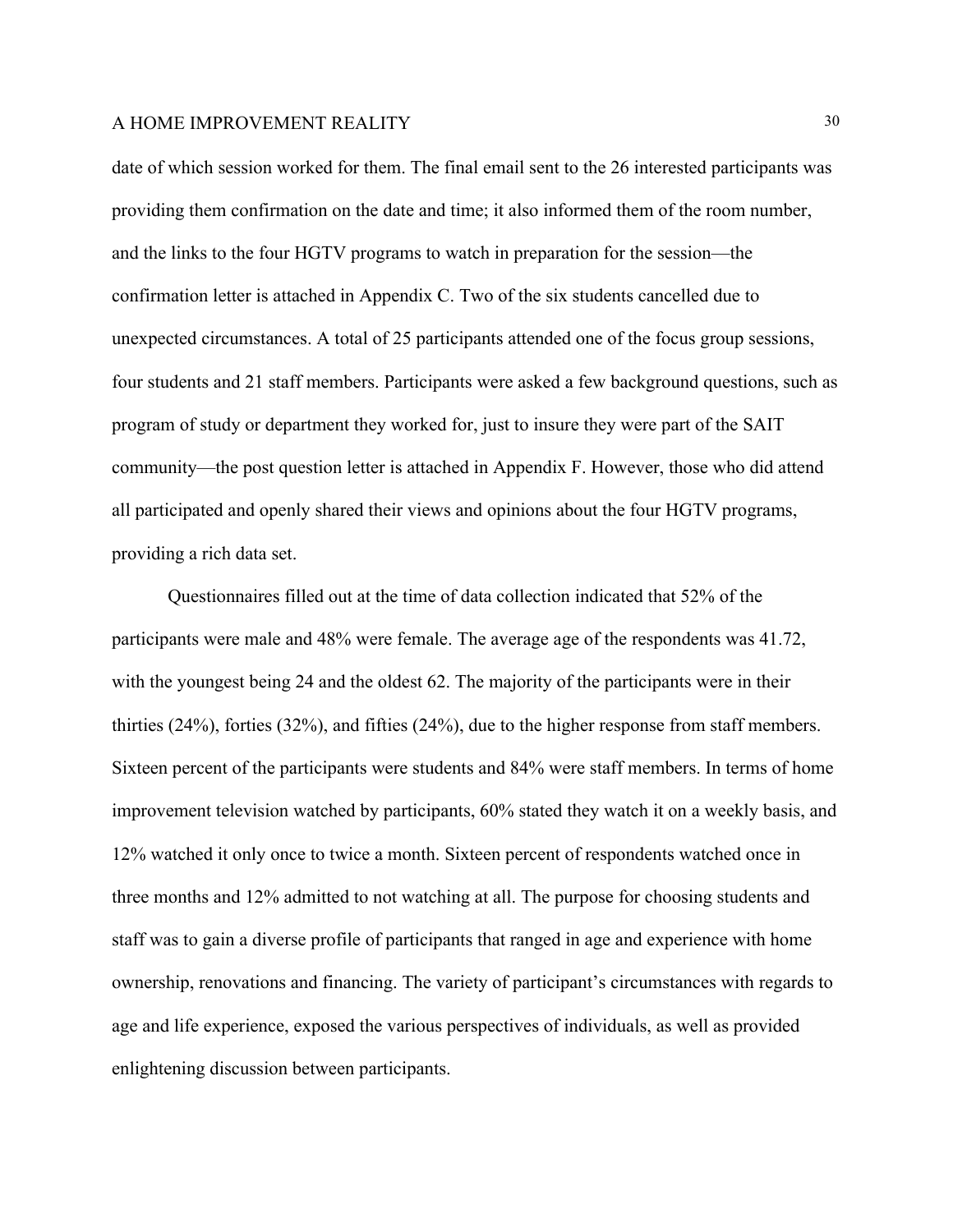The use of focus groups was an appropriate choice since it provided the opportunity to gain insight to participants perspectives on budget 'home and garden' programs, as well as allowed participants to express themselves encouraging deeper conversation. Kitzinger (1995) comments how focus groups allow views, knowledge and experience to be accessed more effectively since participants are able to communicate in a natural state. The five focus group sessions went for about 1.5 hours, using open-ended questions to help stimulate conversation among participants. The focus group procedure used semi-structured interviews, posing questions to help guide and refocus the session; this style also allowed for flexibility with further questions exploring participants' ideas and participants were also able to discuss freely with one another (Bold, 2012). Questions such as "what elements of the show disappointed you?" allowed participants to explain their frustrations with the lack of discussion of cost or time. Other questions such as "how likely are you to renovate in a year?" and "how often do you feel you need to update your home?" demonstrate the latent neoliberal messaging interpreted by viewers continually striving and working on improving their home would lead to an acceptance of the messaging. The interview questionnaire guide can be found in Appendix E.

Transcripts of the focus group sessions were created to further analyze the perspectives of what viewers thought and interpreted about the programs. The responses were repeatedly read to create a common understanding of the data and to identify if any of the responses fit into the mythical or ideological themes predetermined in the first phase of analysis that involved myth identification in the shows themselves.

#### **Data Analysis**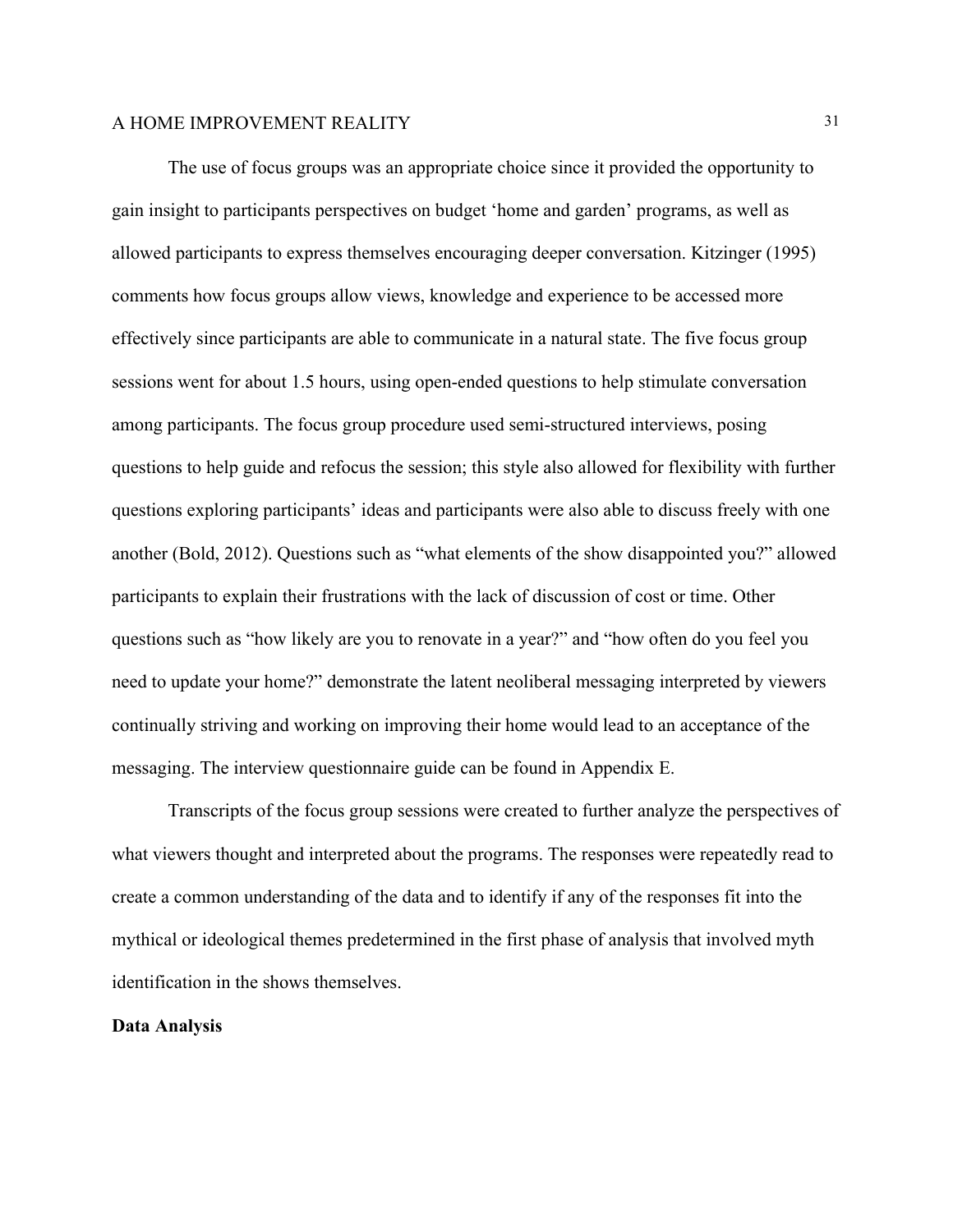The analysis began with a myth analysis as the premise for the coding strategy, which was derived by deductively coding the show transcripts and visual signs against the set of neoliberal myths Martin (2004) identified within his study of the design myths seen in interior design programs. He identifies six myths: the reveal, speed and quality are one in the same, anyone can do it, design is good if it is trendy or eccentric, the cost imbalance of design, and lastly, that all designers are quirky. Using a thematic analysis to help separate dialog and discussion on the programs into a set of themed tables to identify the dominant mythological messaging being communicated by the shows—the episodes thematic analysis is attached in Appendix G. On *Leave it to Bryan,* three of Martin's (2004) myths were identified; speed and quality are one in the same, design is good if it is trendy or eccentric and cost imbalance of design. On *Tiny House, Big Living,* two of Martin's (2004) predetermined myths were identified; design is good if it is trendy or eccentric and cost imbalance of design. These three myths were then used as the deductive themes while analyzing participant responses gathered from the focus groups. The analysis followed analytical procedures that were similar to the structure of Rohlfing and Sonnenberg's (2016) thematic analysis of YouTube comments around one hate video, where they sought to establish themes based on the comments' relevance to the research question and the trend of response. For this study, it is the myths latent in the budget 'home and garden' programs that served as themes relevant to the overall research question and which, served as themes for organizing the response from the participants to better understand the perspective of how audiences are interpreting the messages.

This research then moved into the second phase related to audience response, using the theoretical framework of encoding/ decoding to identify and gain insight on how the participants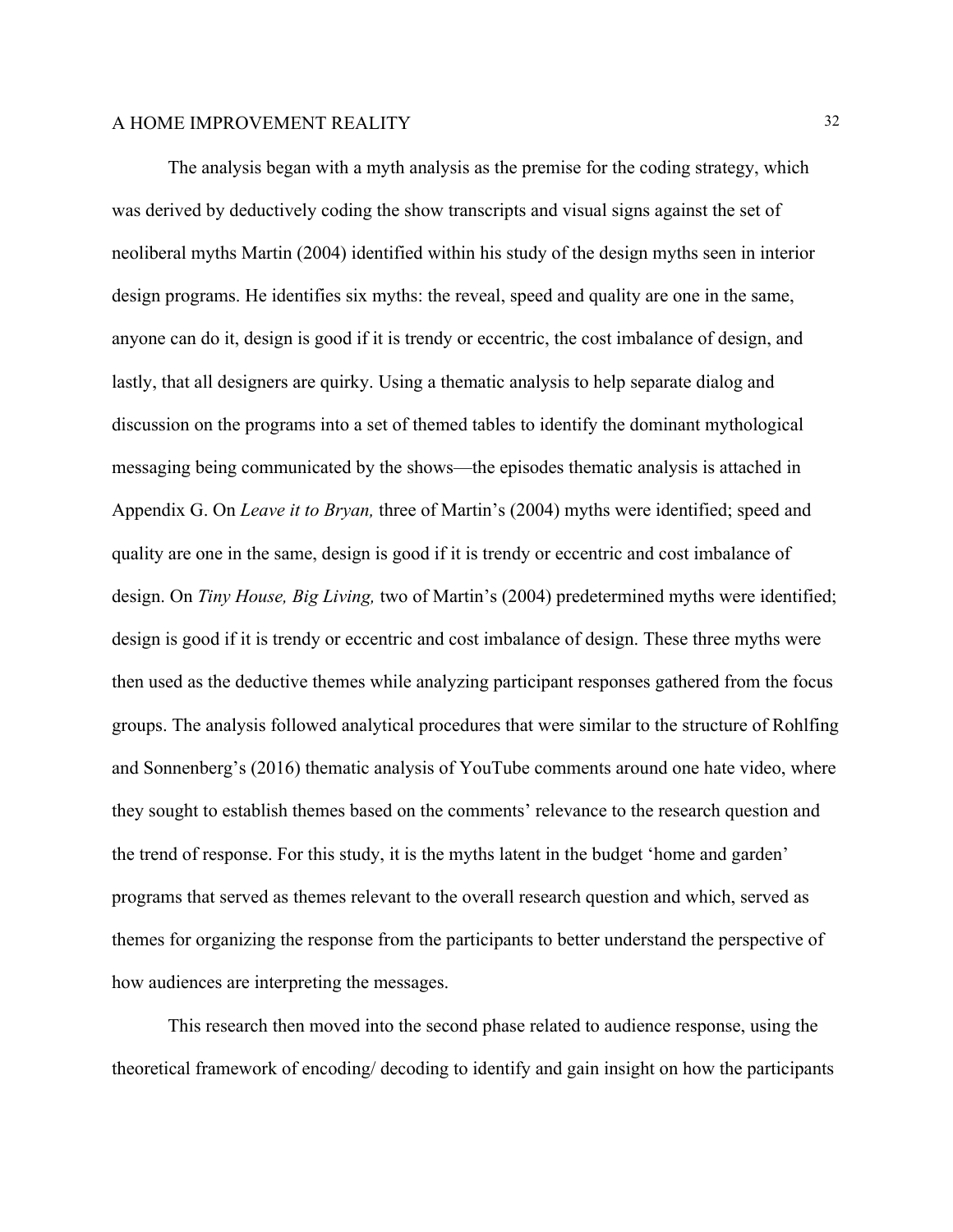are decoding the messages of the dominant mythological messages and if they noticed the latent ideological standards that were being cultivated within the show. Using Hall's (1980) theory of encoding/ decoding and its three kinds of readings—accepting of the dominant meaning, opposed, or negotiating— to gain insight of the participants perception of the myth. The findings from this initial round of coding were then divided into subthemes based on their understanding and interpretation of the message. The first step was to identify instances when participants discussed or mentioned the topic of myth as related to the politicization of reality (Barthes, 1972) and to sort them according to the corresponding themes (the myths)— the participant response thematic analysis is attached in Appendix H to K. Responses from participants that promoted ideological narratives represented in the shows were flagged and categorized based on the participants' decoding of the message. These statements were then extracted from the transcription and moved to separate files for further analysis. The comments were coded based on whether the participant addressed themes—the imbalance of cost (MC—Appendix H), speed and quality are one in the same (MSQ—Appendix I), or the idea that renovation needs to be trendy (MT—Appendix J), —and moved into the associating tables. A fourth theme emerged from participant comments, the myth of the constant consumer (CC). Participants made comments about the constant changes or updating they needed to do, identifying the cultural myth of neoliberalism, striving to consume more. The participants' responses that commented on bettering oneself or one's circumstance were then classified as evidence of their consumption of and identification with neoliberal ideology encoded in the programs (Thomas, 2010).

Within each of the generated themes the responses were analyzed to determine how the participant decoded the messages whether they accepted it  $(+)$ , opposed it  $(-)$  or were negotiating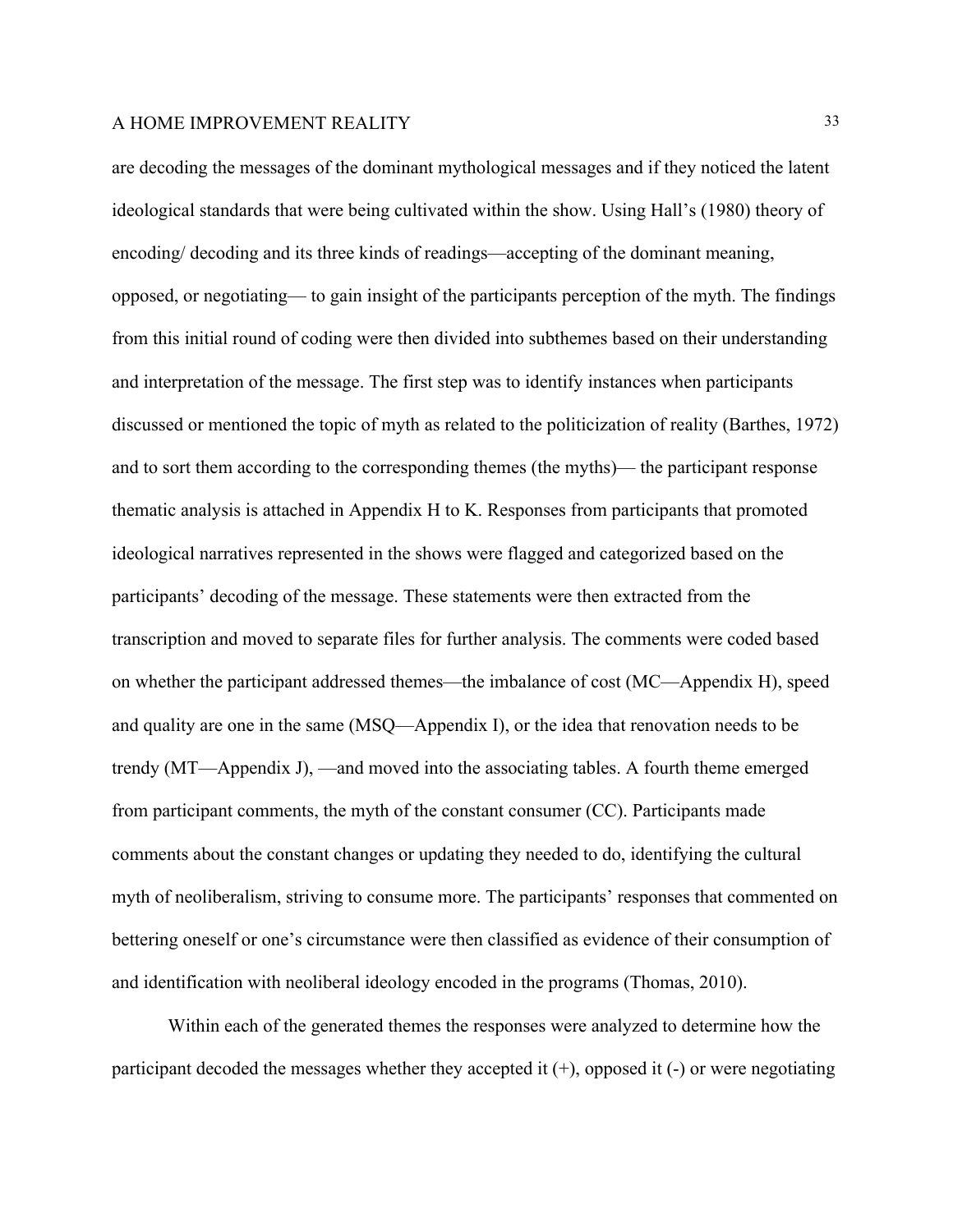it (/). Kucuk (2015) constructed his semiotic analysis on anti-branding by defining three dimensions of how individuals interpreted the messaging, and I used a similar process for interpreting participant responses to the decoding of the messaging within the budget 'home and garden' programs. Responses that used language of both understanding and resisting the dominant myth were coded with a slash for negotiating the message. If the comment used language such as "useful", "good", "support", "approval", or "agree", it signaled that the participant was agreeing with the messaging and was flagged with a plus. Responses that used language such as; unwanted, disapproval, dislike, refusal, denial meant the participant opposed the message and it was flagged with a minus. All the statements were classified into the corresponding tables; myth based on cost, myth based on time, myth based on products and neoliberal ideologies. These tables were then separated into accepting, opposing and negotiation based on the responses for each category.

#### **Ethics**

The ethical review committee at Royal Roads as well as the ethical review board at SAIT approved this research. An emailed letter of introduction informed prospective participants on the purpose of my research and provided a link to where they could view the selected programs online. I provided an incentive of a \$5.00 Tim Horton's card as a thank you for their time in participating in the focus group and my email address where interested individuals could reach me. In each focus group, participants remained anonymous and were given pseudo names tags based on the group they were in. All correspondence and conversation maintained anonymity with participants being referred to by the given pseudo name throughout the entire process, including within emails and post group questions. The recruited staff being from the same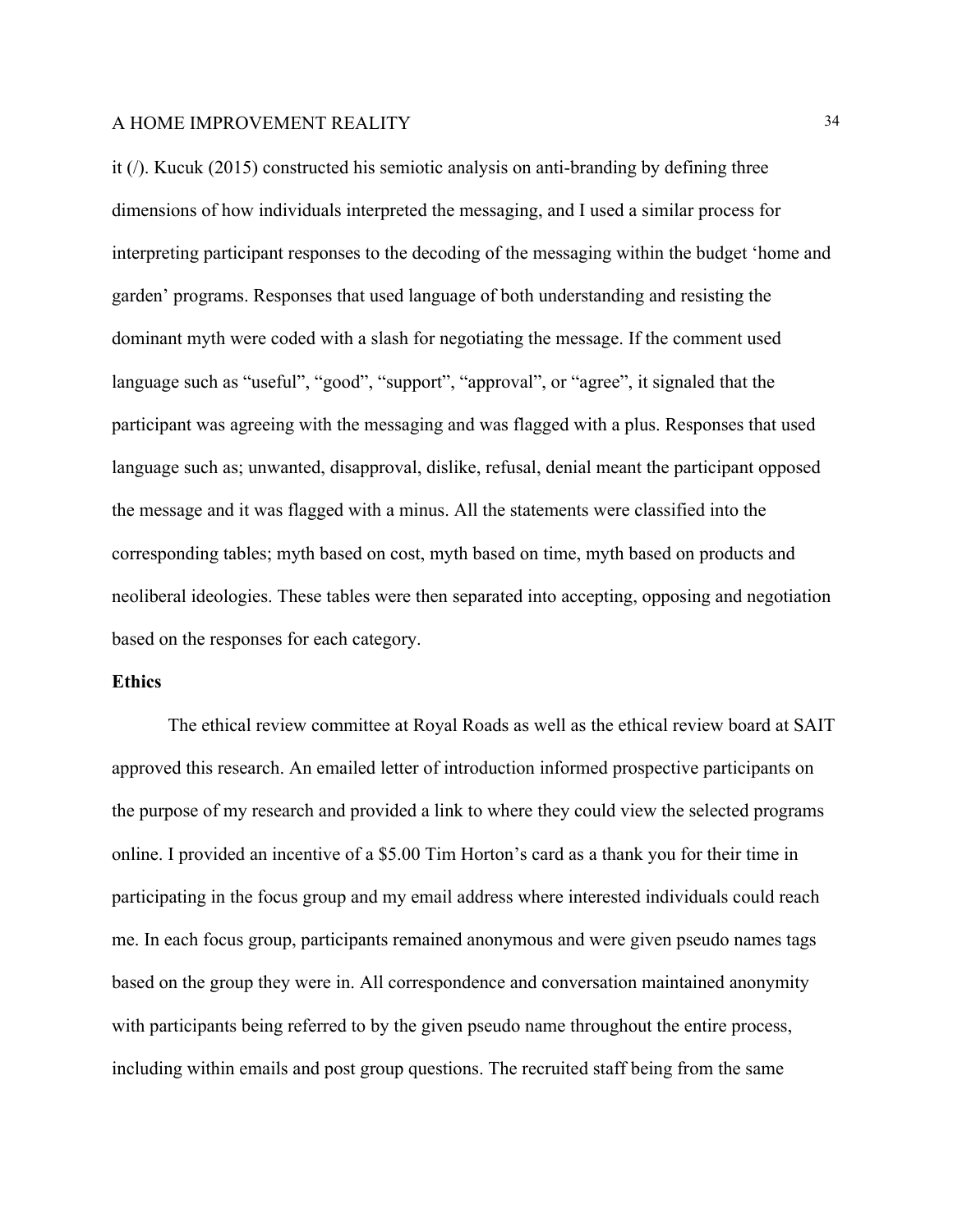department did know each other, but were respectful of maintaining anonymity throughout the session. Each message between me and participants included the disclaimer that their email address was obtained under the approval of the SAIT ethics office, so they understood this was not spam or otherwise fraudulent research, and informed them of their right to leave the study at any time.

#### **Findings**

A thematic analysis of the focus group responses found that three of the six myths Martin (2004) identified were continually discussed among participants in the sessions. Another cultural myth emerged inductively and became the fourth theme in the study. The primary themes that were identified based on the responses were: 1) The Cost Imbalance of Design, 2) Speed and Quality are One in The Same, 3) It Needs to Be Trendy, and the inductively emergent myth of 4) The Constant Consumer.

Each of the sections presented below explains the semiotic construction of the myth demonstrated by the shows and how they were interpreted and decoded by the participants. The oppositional position was based on the comments defined by how the participant expressed their response towards the myths of the budget 'home and garden' programs, which were terms such as "disingenuous" (Aspen; Aaron, February 28, 2017), "unrealistic" (Aspen, February 28, 2017; Camden, March 2, 2017), and skepticism around the idea of how much of the show is for entertainment and how much is real information (Addison, February 28, 2017; Dallas, March 3, 2017). This was especially apparent in the conversations among groups surrounding the element of "cost imbalance", the name of a myth coined by Martin (2004) and the unrealistic representation of it, which left viewers disappointed and cynical about the entire home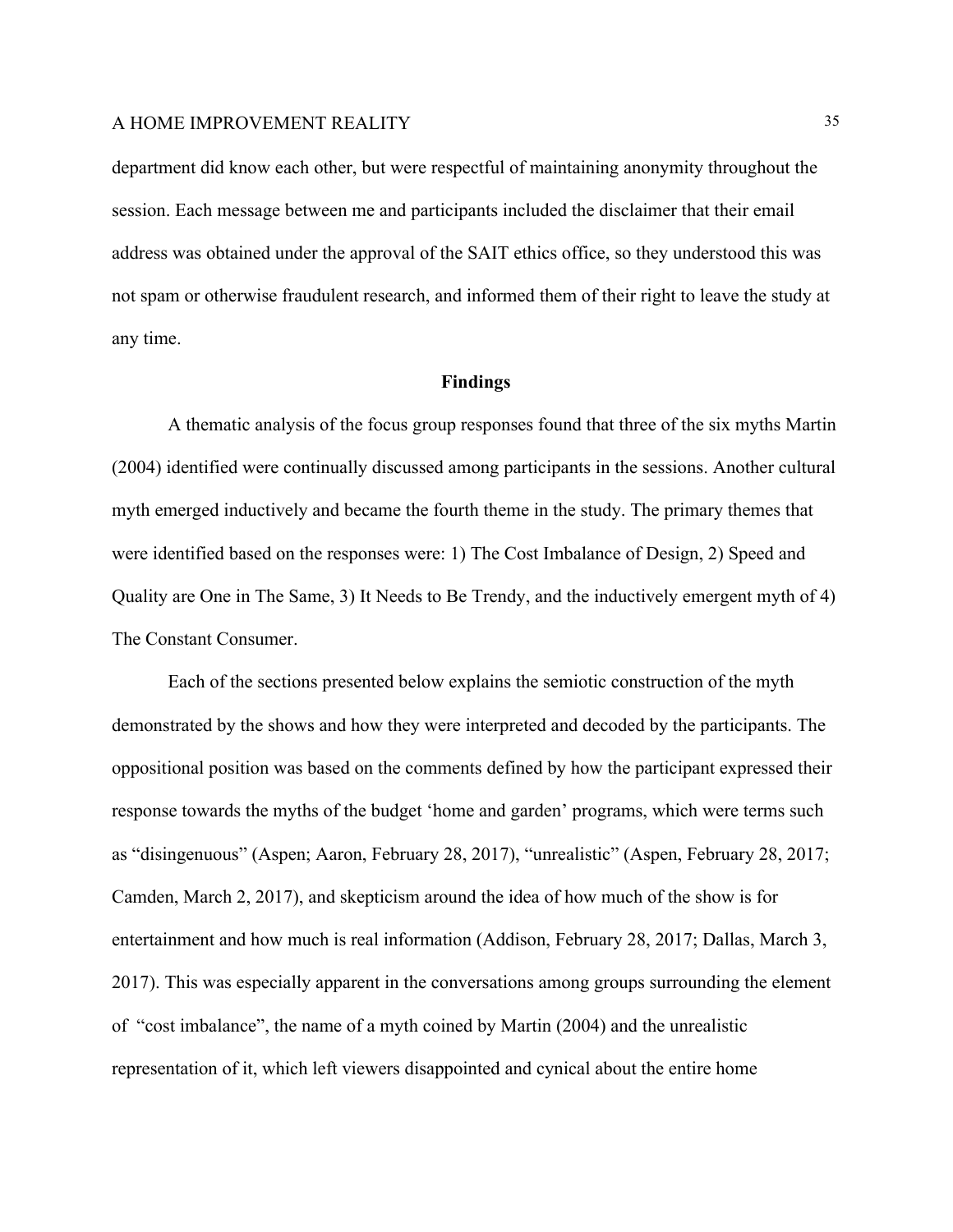improvement show (Aspen, Aaron, February 28, 2017; Bentley, March 1, 2017; Casey, March 2, 2017; Dakota, March 3, 2017). Yet there were a few oppositional remarks in regards to the idea that these shows provoked continuous change and created a sense of discontentment with the home, based around the idea of needing to upgrade or renovate. Instead, participants seemed to feel more accepting towards this neoliberal messaging in the show, expressing terms such as "inspiration" (August, February 28, 2017; Bo, March 1, 2017), "hope" (Darcy, Dallas, March 3, 2017) and a guide to use for seeing what is needed to stay relevant (Canan, Carter, Camden, March 2, 2017). By audiences continually aligning with the cultural myths foundational to budget 'home and garden' programs as well as the neoliberal ideology latent therein, there is, ironically, less freedom in self-expression normally involved with decorating a home. Offering only the illusion of choice, budget 'home and garden' programs replace self-expression with a set of guidelines for creating a house according to measures that raise both the value of the home as well as the owner's social value—in effect, viewers are accepting of an ideology that locates everything within a framework of trade, markets, consumption, and commodification.

#### **The Cost Imbalance of Design**

The discussion of building and renovation cost was a heated discussion among the participants, based on the unrealistic representation of how much a renovation project truly costs in terms of time and money. In both shows, there was a conversation among the actors of the cost of the project, but never a realistic breakdown of the entire cost of the project.

**Myth construction.** In *Leave it to Bryan,* the discussion of cost or budget is mentioned very briefly. The first time, money is discussed is in the beginning of the show. Once Bryan Baeumler has chosen the room he thought should be renovated he asked the couple what their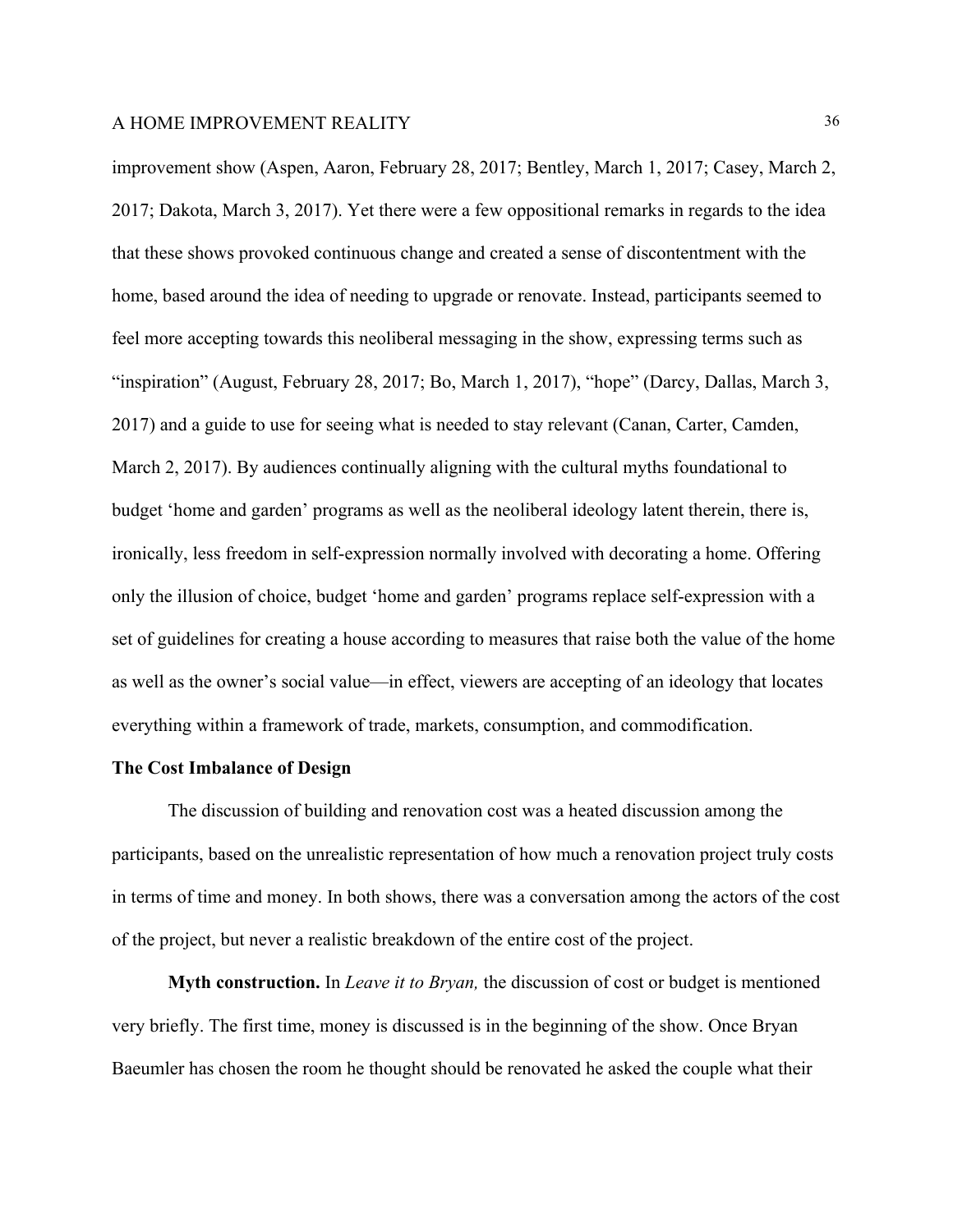budget was. Within both episodes, the couples budgeted amount was \$50,000, "firm". The second-time cost was brought up is Baeumler asks if the couple wanted anything added that was not in the original budgeted plan. At the end of each show, there was no breakdown of cost or understanding on where the money went—simply the couple walking around the finished fully furnished space. Viewers are left to make assumptions based on personal experience as to where and what was covered within the \$50,000 budget. For viewers with experience in the industry, an understanding that the budgeted amount would strictly go towards the cost of material and the manpower for the renovation. For viewers with less experience of renovations, they may surmise that the budgeted amount would not only go towards material and manpower, but also the furnishing and stylizing of the home, the cost of which is rarely discussed. The show leaves out the full detailed cost breakdown to assumption of the viewer's interpretation.

In *Tiny Houses, Big Living,* the idea of money is not the driving factor for the renovation. The purpose of this show is to demonstrate how people can downsize and live worry-free lives in a housing market that has indebted hundreds of thousands of North American households. In the episode "Tiny Sheepherder's Wagon", the couple has a budget of \$18,000 to build their 84 square foot wagon home. The home is constructed with the help of family and the wagon will be parked at the wife's parent's farmland. In "Tiny Bachelor Bus", an overall estimated budget of \$10,000 to take a school bus and convert it into a living quarters. The individual and a family member will do the work, using found or refurbished items collected from the beach or garage. Once complete, the bus will be parked at a lot owned by the individual up in the mountains. While on the face of it this show refutes some of the basic premises of neoliberalist concepts of consumerism and class consciousness, it is important to note that the idea of cost discussed in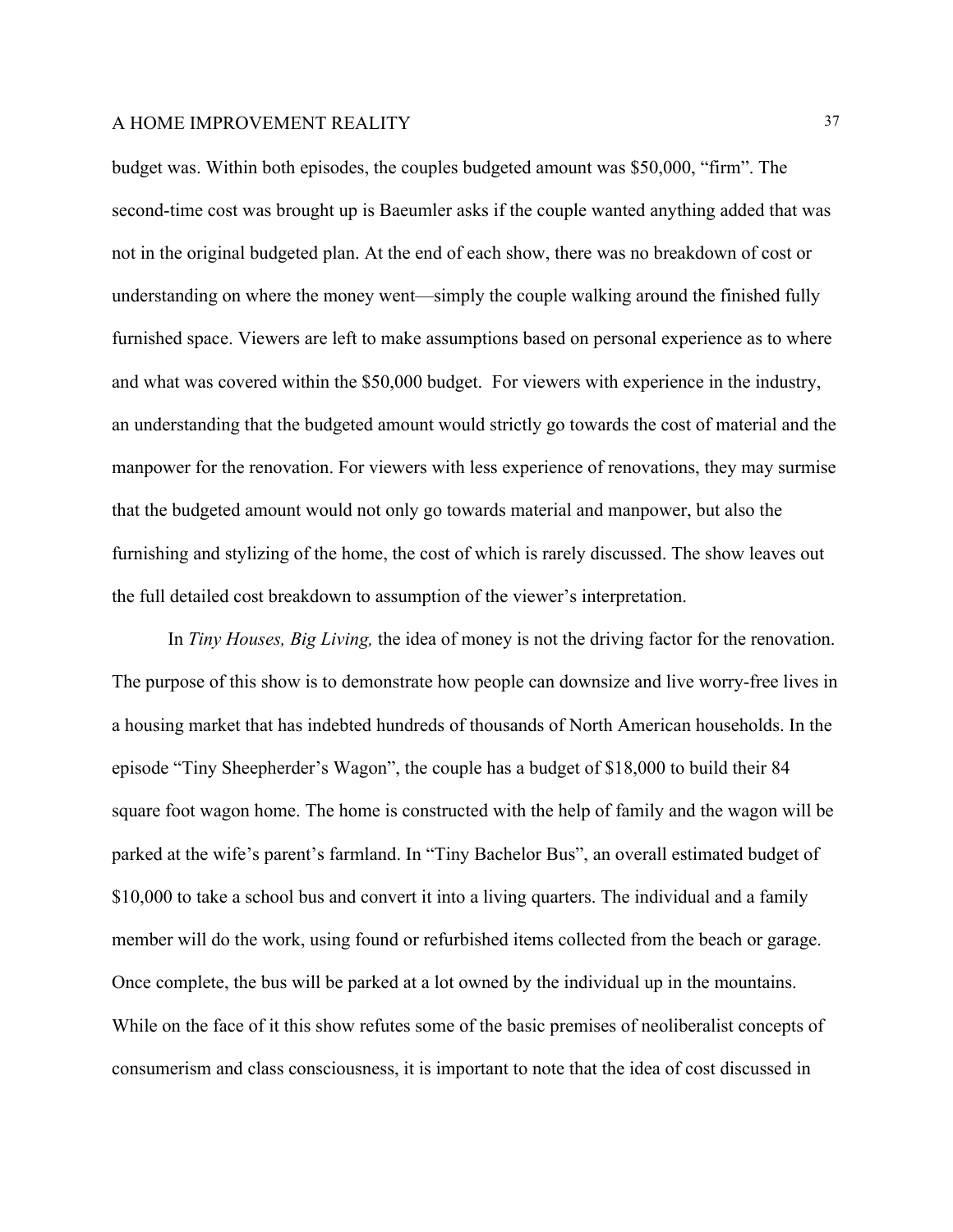*Tiny House, Big Living* is only mentioned with regard to the construction of the living space, not to the extras such as the land and permits that would be required. Viewers are given a basic idea of the overall cost of construction for the project, allowing for clarity in understanding of how downsizing and building a tiny home can provide you with a lifestyle that emulates the basic home ownership goals of the American Dream, with a significantly lower investment and with no discussion of the infrastructure needed to house the tiny homes proliferating around the nation.

**Participant interpretation.** Analysis of data collected from the focus groups revealed that different members of the audience had very different responses to the myth of cost being represented within the budget 'home and garden' programs.

*Fully complying with the messaging***.** Very few participants agreed with the messaging about cost within these shows. Three participants accepted the interpretation that the budget was an accurate representation of the overall cost of the project. Due to a level of experience with home renovations, one participant mentioned that they appreciated that some of the budgets did have an element of reality to them, based on the project. For example, they explained that a \$50,000 dollar budget for a kitchen renovation is a fair amount (Carter, March 2, 2017). Their knowledge in having done home renovations allowed them to have an understanding of a realistic breakdown of cost, which allowed them to accept the messages of budget encoded within the shows.

*Skeptical of the where the budget was spent*. A majority of participants strongly felt that the messaging around cost within the shows were misrepresentations of the reality for these types of projects. One of the participants was adamant about the unrealistic aspect of the shows'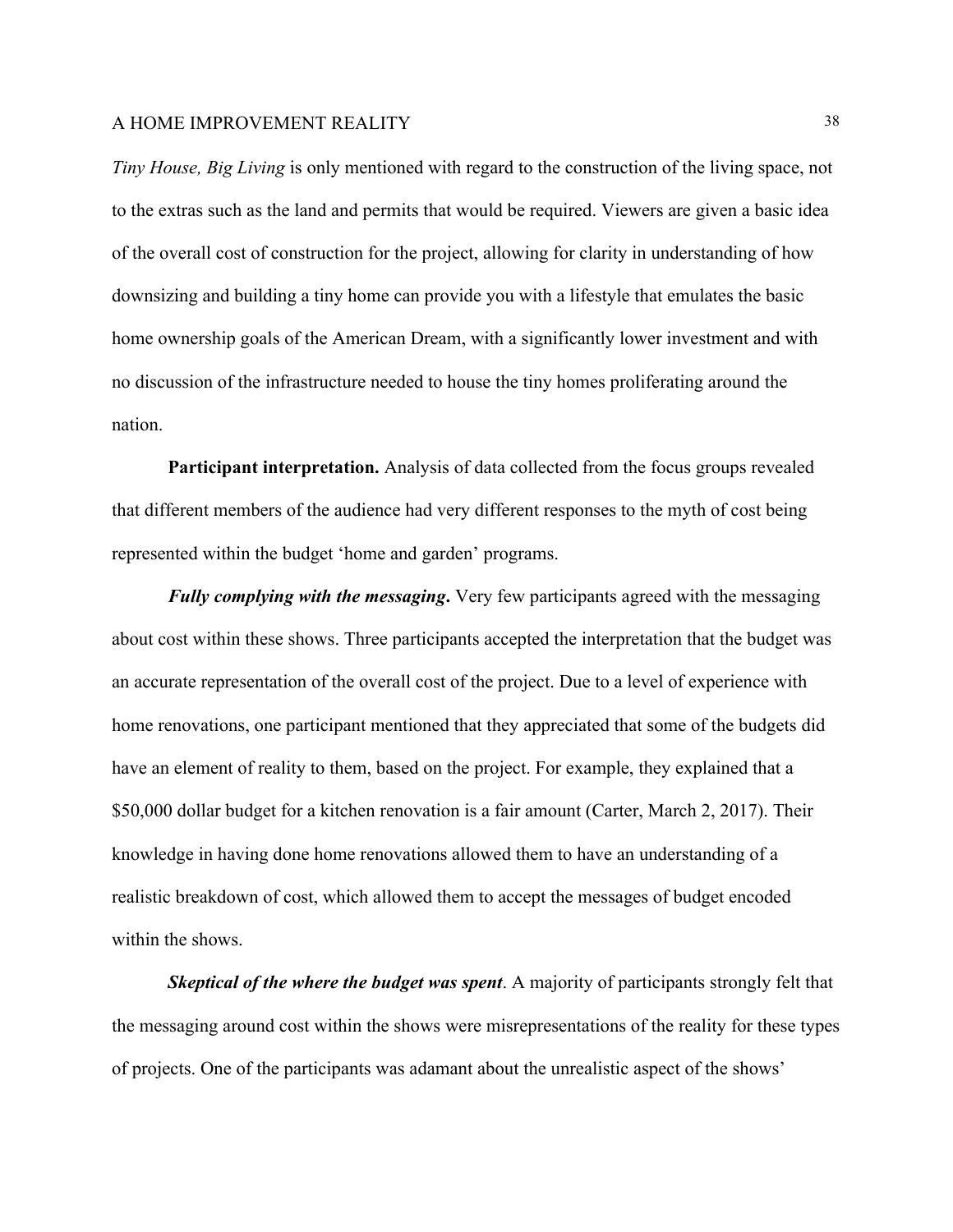concept of cost, they stated, "they lie about the cost of materials, take whatever they say and double it" (Aspen, February 28, 2017). Another participant from a different group commented about the misrepresentation of cost based on the difference in geographical location, they explained what "they buy for a hundred thousand dollars wouldn't fly here" (Camden, March 2, 2017). Some concerns about the lack of information on the distribution of budget was raised by two participants (Camden, March 2017; August, Aaron, February 28, 2017). The idea of explicitly stating where the money is being spent would give all viewers a common understanding and level of knowledge, and then viewers would be able to decode the message of cost, as it is primarily intended.

*Reconstructing the meaning.* Three participants understood the main dominant message of the show and the need to work within a renovation budget, yet they did not fully accept the message the way it was intended and pointed to the more latent assumptions they were also being asked to accept. The first participant commented on "a lot of the things in budget 'home and garden' programs, like *Leave it to Bryan* for my generation are not likely attainable" (Addison, February 28, 2017). They continued by explaining how the extravagant homes and the thousands of dollars spent on renovations is appealing, but not something that is a priority for them at this point in life. This participant acknowledged and understood the encoded meanings prevalent in the shows, but negotiated those meanings to best suit their own condition and their own relationship to the narrative of home ownership. One participant noted that it seems that the only demographic these shows are trying to target are those that want the massive homes, or wanting to downsize, completely skipping over the majority of the population that watch these shows (Camden, March 2, 2017).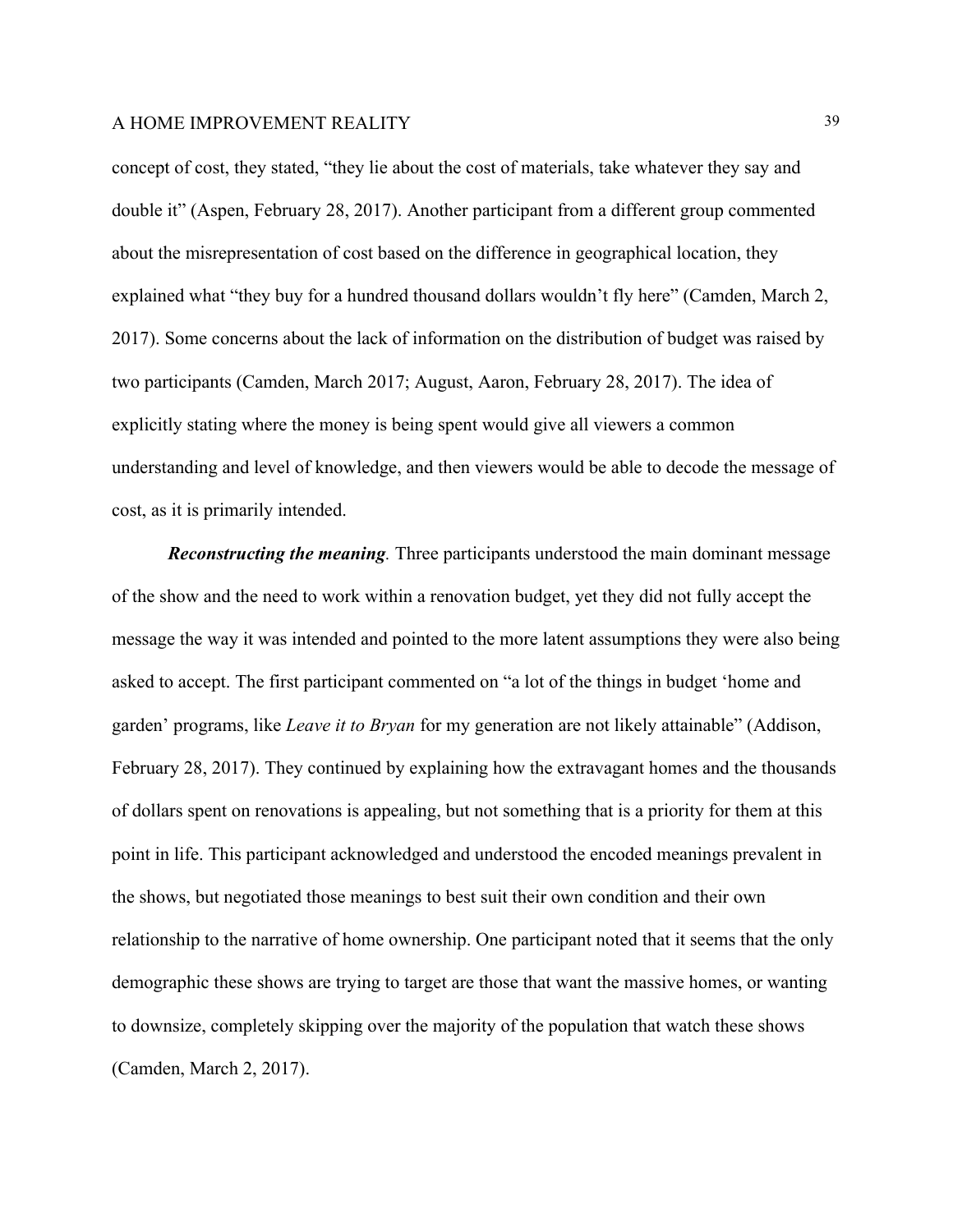#### **Speed and Quality are One in the Same**

With the help of television editing an illusion of time passing quickly is a very common aspect especially for budget 'home and garden' programs that start with nothing but end with a completely updated room or fully built house. The idea that a full renovation can be completed in 22 minutes is absurd, and no one comes right out to make that claim, yet the show's encoded meanings produce a myth that a renovation can be done at the highest quality standard in a short amount of time.

**Myth construction.** *Leave it to Bryan* is a 22-minute show where Bryan Baeumler transforms an entire room with minimal mention to timelines other than video transitions that give the assumption of time passing. At the end of the show, the homeowners are given a beautiful renovated space with the newest and finest products, in a process of total transformation that seems to have taken less than a half hour.

In *Tiny Houses, Big Living,* a time frame is given at the beginning as an estimated time and then the actual time it took to complete is shown at the end. A fast-forwarding effect is used to show a number of the steps in the building process without monopolizing the entire show. An example of this is how, in the "Tiny Sheepherder's Wagon" episode, the construction and assembly of the wagon shows the sped-up process in order to demonstrate the time needed to complete the build. However, no clear defined explanation on timeframes of renovation or new construction projects is given by either episode.

**Participant interpretation.** Participant reaction and comments seemed to focus differently based on the show and their own experiences and lifestyle. The timeframes and quality demonstrated in *Leave it to Bryan* were not as well received as it was for *Tiny House, Big*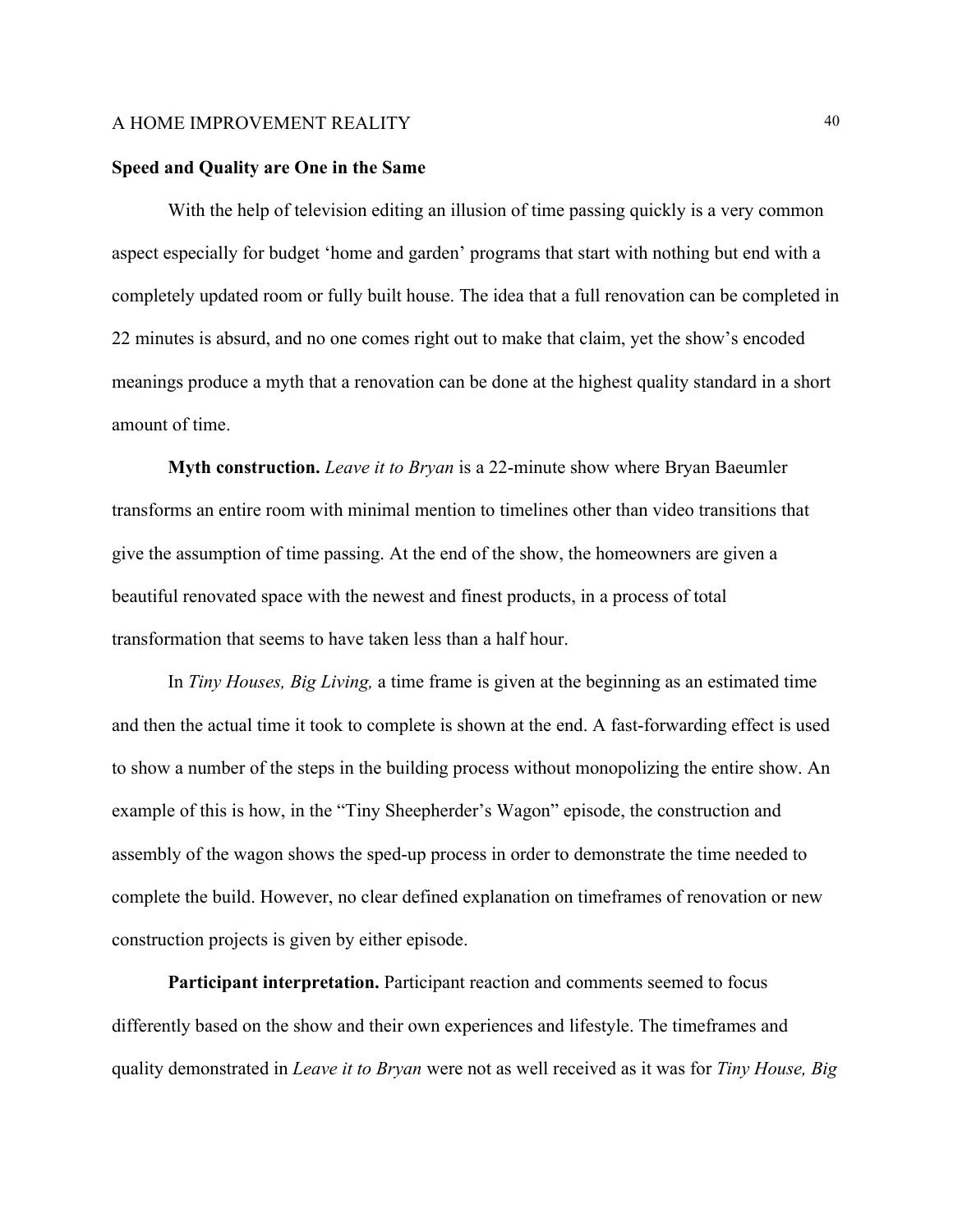*living.* The \$50,000 renovations in *Leave it to Bryan* never specifically mentioned time; there was minimal understanding among participants of how long those renovations would have actually taken. One participant commented how it may have taken them one to thirty days to complete the project; the viewer would have no real idea (Everest, March 4, 2017). As opposed to *Tiny House, Big Living* that explained the estimated and completed timeframe of the project, it provided understanding for the participants of the type of timeline to expect based on the type of project.

*Fully complying with the message***.** One comment made was "I assume because it's a TV show, its done quick and well because they can afford it" (Camden, March 2, 2017). Three participants had a common understanding that it was a television program, regardless of the actual amount of 'real time' it took to complete the project they would have a professional completed renovation by the end of the show (Everest, March 4, 2017).

*Skeptical of how time and quality are portrayed***.** Comments used to describe the depiction of timelines used to complete the type of quality projects demonstrated on *Leave it to Bryan* where "disingenuous" (Aspen, February 28, 2017) and "unrealistic" (Carmen, March 2, 2017). One participant pointed out that regardless of the show "if you understood how much time and work is involved you may think, yeah it's not for me." (Dallas, March 3, 2017). The participants all understood that these budget 'home and garden' programs are situated in the reality TV genre they have to appease the audience's appetite for entertainment. As described by one of the participants, a common narrative arc is used within the show to follow the same pattern for each episode (Dallas, March 3, 2017), one that inevitably ends with a successful renovation or build and a happy homeowner.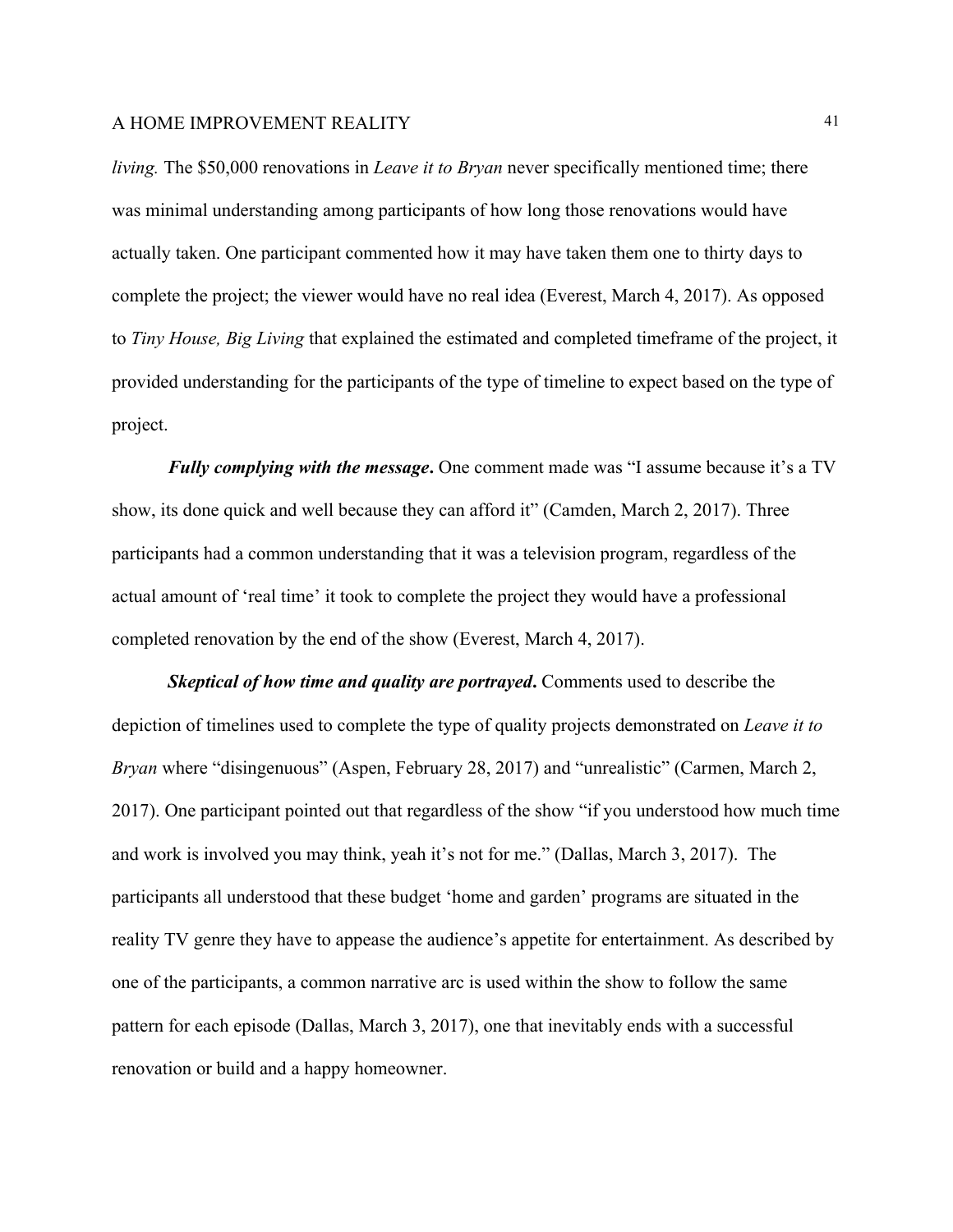*Reconstructing the meaning***.** Five of the participants understood that the dominant intent of the messaging of time and quality demonstrated on the show, but based on their experience resisted in agreeing fully with the message. These participants acknowledged the fact that the reason projects seem to get done so quickly was because "it was probably more than just the host working on projects" (Aaron, February 28, 2017). One participant commented that likely a whole crew of people would be trying to tackle the home renovation over the course of a few days (August, February 28, 2017). The encoded myth of speed and quality was both noted and negotiated based on the participants' own renovation experiences and understanding of what is involved in a completing a home renovation.

#### **It Needs to Be Trendy (or Owners Must be Eccentric)**

Home improvement and new construction shows have broadcast the message that the purpose of renovations is to update to the latest trends in order to increase the value and appreciation of the home. Even though *Tiny House, Big Living* with its focus on mobility and practicality appears to reject this notion that a home's value is a matter of what the market wants, what the messaging is now trying to advance is small house design and differentiating tiny home owners as leaders of a new kind of American Dream.

**Myth construction.** In *Leave it to Bryan,* host Bryan Baeumler picks an old outdated room and transforms it with the newest in construction materials and style trends to increase the value of the home. In the "Buzz Kill" episode, he redesigns the kitchen, which undertakes a transformation of the room from one featuring old maple cabinets, white appliances, dark painted walls, and tile floors to a new space replete white high gloss cabinets, stainless steel appliances, white painted walls, and hardwood floors. In the episode "Wet Wipe", the renovation of the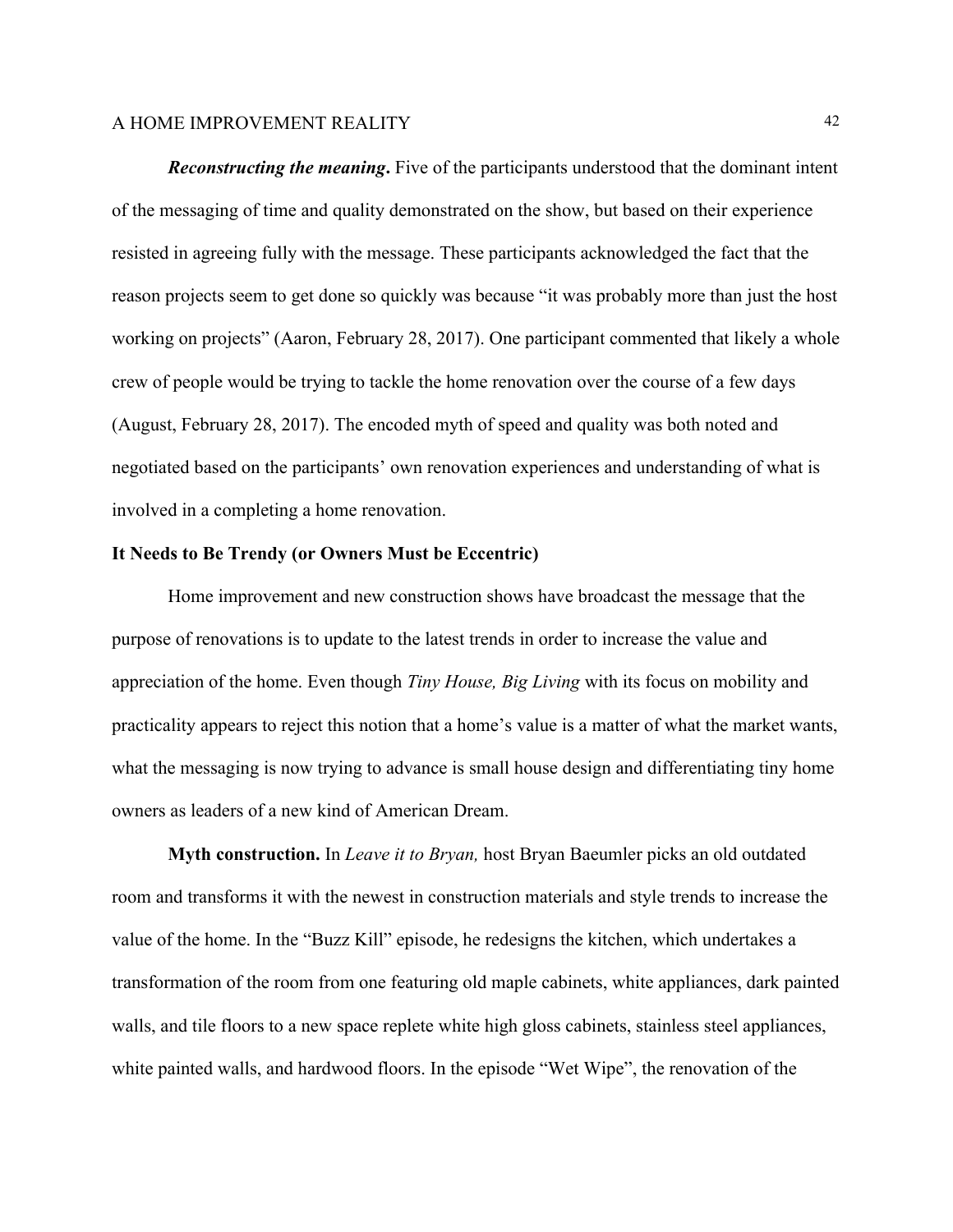basement was designed from an undeveloped space to include hardwood floors, light painted walls, a bar, and bathroom with white cabinets and counters, demonstrating how narrow the palette of design choices are for a home to be "on trend". A number of times, Baeumler comments on how the renovation has completely changed the home for the better, which reinforces messages of how the purpose of a renovation is to update the home to the common trend in the market place.

In *Tiny House, Big Living* the focus is not so much on design trends in decor but more about construction design innovation and the individualism of builders/owner's tastes. In the "Tiny Bachelor Bus" episode, the "do it yourself" narrative hangs on the realization of a design concept customized to the preferences of the single male that was going to live in the bus. Antique fire hydrants as sinks and urinals, driftwood nailed to the wall for a backsplash, and refurbished acid battery containers used as window tiles between designated rooms. Although the show arguably encodes meanings related to the individualism associated with neoliberal ideology, the specific style and concepts of this show did challenge the notion that home designs need to follow the trends.

**Participant interpretation.** The participants were more accepting to the dominant messaging encoded within *Leave it to Bryan* than *Tiny House, Big Leaving*. Participants were able to relate to design and trend decisions made by Bryan Baeumler, because they are popular trends participants have seen in a variety of places, commercials, and stores (physical and online). The eccentric style of both the builders and homeowners in *Tiny House, Big Living* was less relatable to participants because these designs were customized and specific to that particular individual in the show. There was more of a drive to start a major renovation than to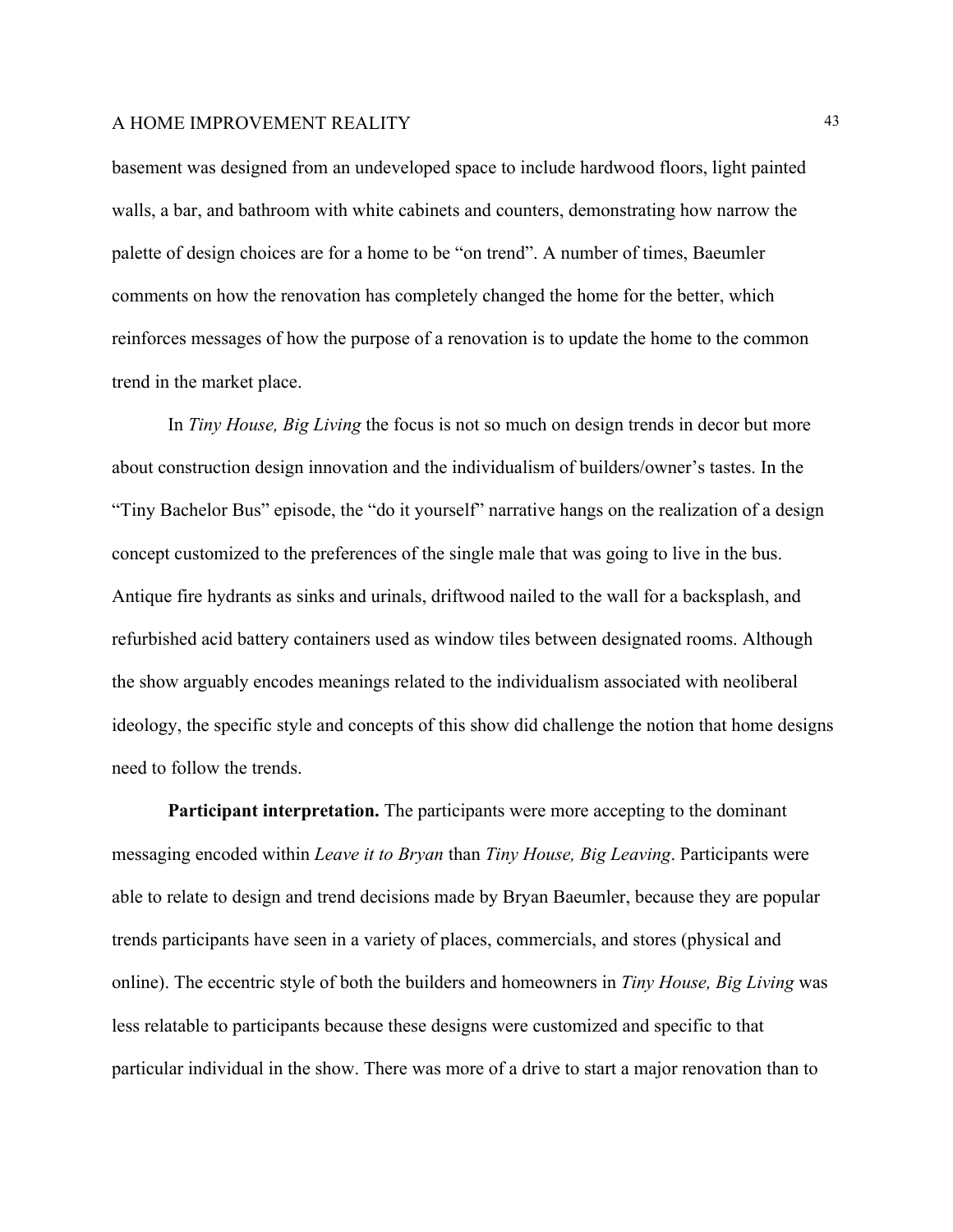downsize and live a "worry-free" lifestyle with no roots and in which the home is not a financial investment.

*Fully complying with the message.* Over half of the participants agreed that renovating their homes to the newest trend in the market place was a matter of common sense. One participant noted they had pursued a renovation project within the year precisely to stay "ontrend": "our interior was really out of date so we just painted…going more trendy to keep up with the times. Now that we have gone neutral, it's much more trendy" (Canan, March 2, 2017). Seven participants commented that a reason for watching shows like *Leave it to Bryan* was to gain ideas and inspiration: "It gives you an idea of what is out there" (August, February 28, 2017) and "It's fantastic to see what you can do with your own living space" (Bo, March 1, 2017). Participants agreed that these shows carry a sense of authority when it comes to establishing the trends, "seems to me these shows have brought in a different mindset that you don't have to sell your home to get what you're looking for, you can accomplish it yourself" (Ember, March 4, 2017). The idea of stepping out of the bounds and having a home customized to personal style had participants convinced on the fact that in order for your home to maintain resale value, you cannot do anything out of the ordinary (Dallas, March 3, 2017). Only one participant accepted the messaging of trendy design demonstrated within *Tiny House, Big Living*. The participant appreciated the ideas that were presented in *Tiny House, Big Living* because it gave them an idea of what can be done to utilize space of a small area (Addison, February 28, 2017).

*Skeptical of maintaining the trends***.** Three of the participants opposed the idea of continually being told to update based on the latest trend, with one insightfully noting that these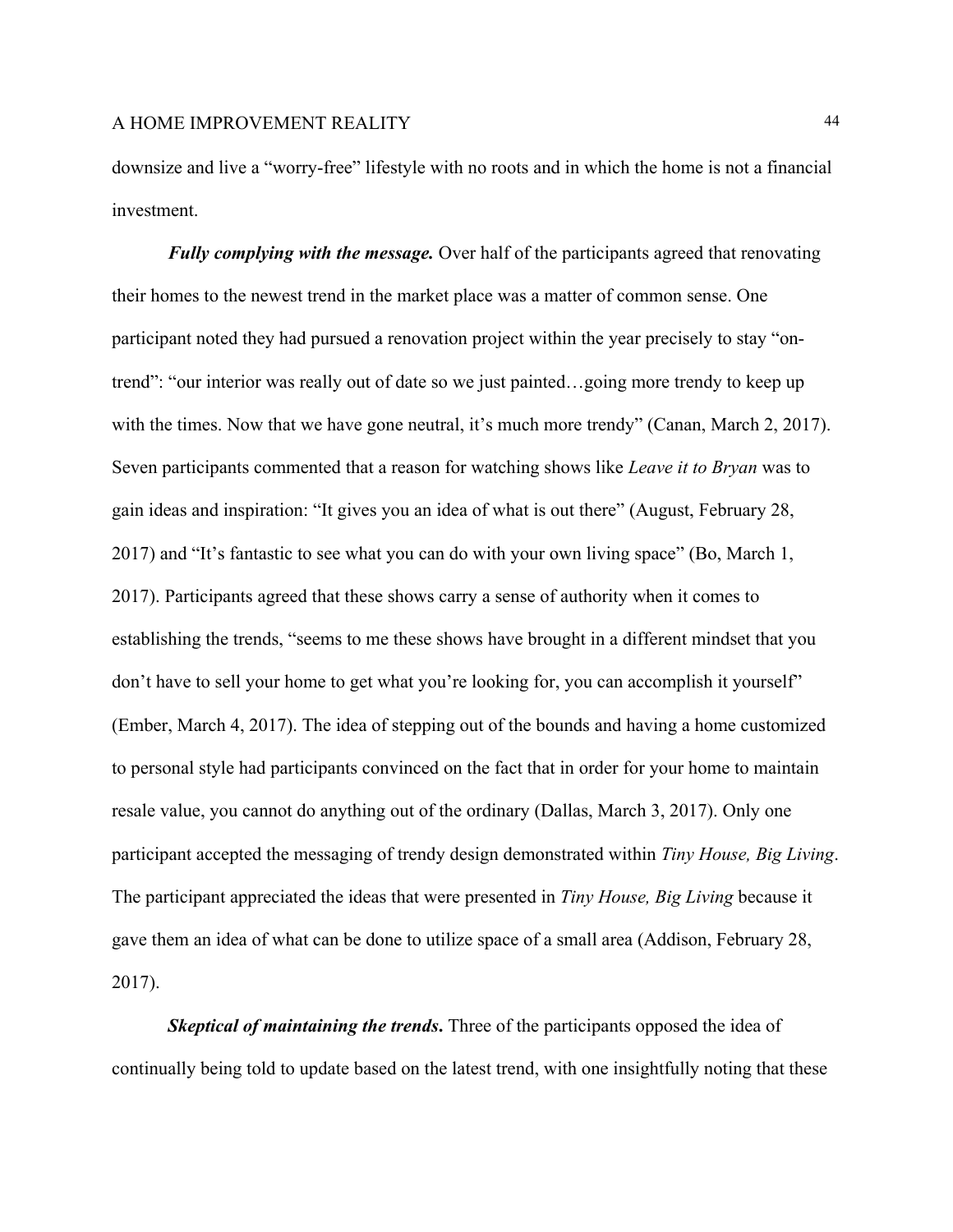programs are "not realistic for the general economy, they are more stimulating the economy for renovations and partnerships with a marketing plan" (Darcy, March 3, 2017). According to the other participant who brought an oppositional decoding of the *Leave it to Bryan* episodes, home improvement shows were getting this message across by convincing the audience that "they don't have what they need" (Bo, March 1, 2017), creating a sense of discontent with their current home. With regards to *Tiny House, Big Living*, one participant commented on the transient type of lifestyle that this show is trying to promote, glorifying the idea of minimalism being the new, "on-trend" way of life (Ember, March 4, 2017).

*Reconstructing the meaning*. Other than these two participants just noted, participants generally agreed with the encoded assumptions in the both shows' messaging, yet there were a couple participants that agreed but in their terms. One participant committed on how the paint colour of their house was neutral, except for one wall in the office was painted sunshine yellow just because they loved the colour and it brought them joy (Caden, March 2, 2017). This participant had a naturalized understanding of the current trend of the home interior colour as being neutral, but they also rebelled against the natural trend by incorporating the yellow wall, demonstrating they understood the messaging of these shows but wanted to deploy it in their own way. One participant made the comment about the philosophy of Tiny House, Big Living, to the effect that it promotes a nice idea of simplifying life and lowering the carbon foot print, but that view contrasts with mainstream views, thereby making it difficult maintain that type of lifestyle (Dallas, March 3, 2017).

#### **The Constant Consumer**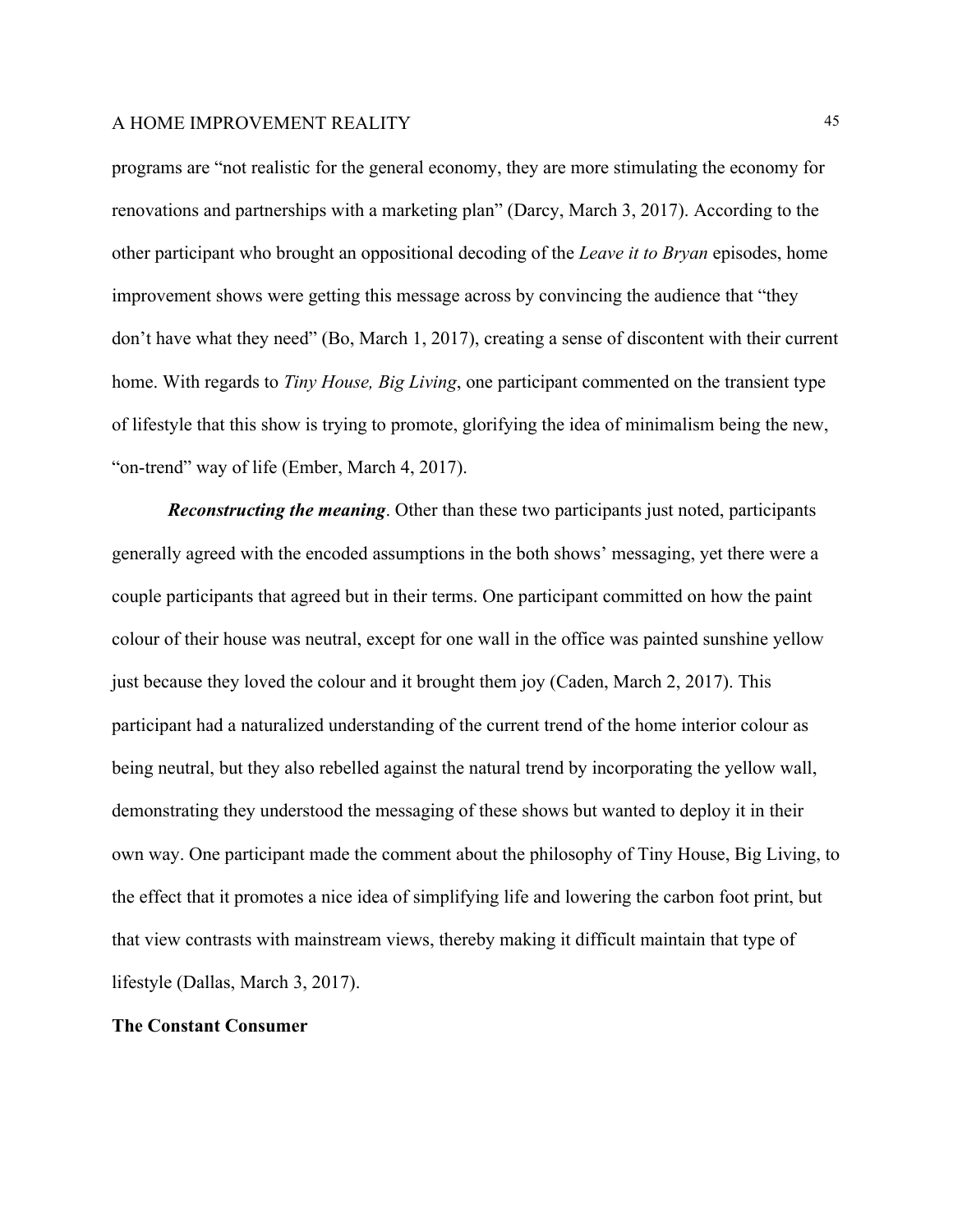Within budget 'home and garden' programs there is a message of neoliberalism and it positions people as consumers whose consumption work is never done. It is a driver for viewers to take on endless home projects to increase the value for resale, in hopes of making a profit.

**Myth construction.** In *Leave it to Bryan*, the couples are asked to show Bryan three rooms that they would like to have renovated, for each room they describe what they would like done and how that will improve their life. Bryan's job is to choose one of the rooms to renovate, usually justifying his choice based on how this change will increase the value of the home. At the end of the episodes the couples are elated with the renovated room and express how much they feel it will add to their everyday life. This life-altering event with the change of one room demonstrates the encoded messaging of neoliberalism driving people to take on renovation projects by pushing the idea that an investment in a renewed home is an investment in a renewed self. Yet underneath it all, it becomes a cycle of always needing to change or update a room, positioning people as consumers whose consumption work is never done.

In *Tiny House, Big Living*, each episode followed individuals who had made the decision to downsize their lifestyle, by building and moving into a "tiny" house. Each home is different: for one episode it was the construction of a school bus, and for the other couple, it was building an old style sheepherder wagon. Within the episodes, the individuals would express how they were tired of the large payments and wanted to downsize so they could live a worry-free life. In this sense, the encoded message within the show appears to oppose the neoliberal ideology of consuming more. In the "Bachelor Bus" episode the individual has decided to downsize their lifestyle to move into a 240 square foot bus with less bills, no mortgage payments and the hope of retiring early. The bus is customized with everything they need and the style they want,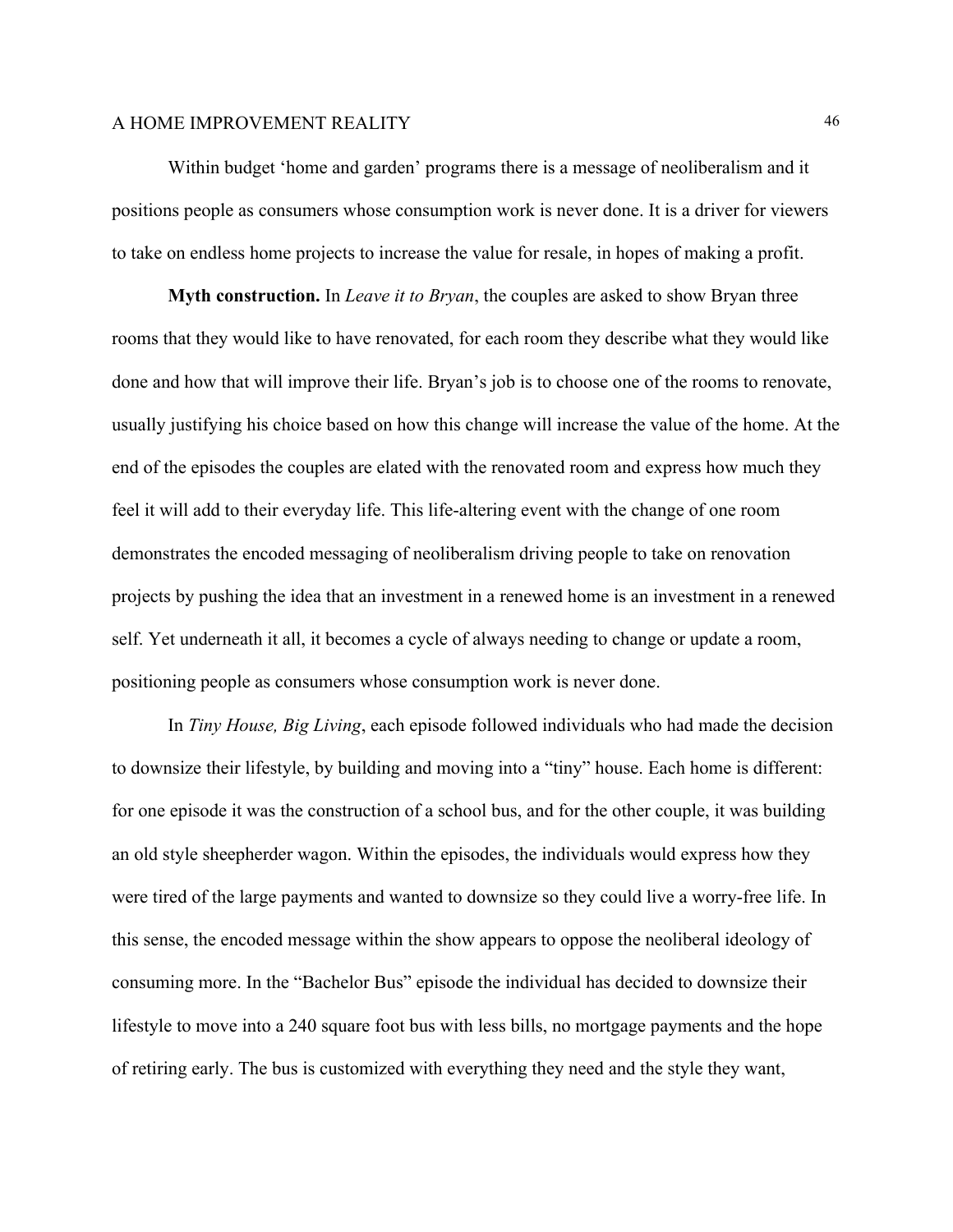eliminating the need of following trends, increasing value or constant renovations. It demonstrates a way of life that contradicts what society would view as normal, downsizing, payment free, minimal luxury's only necessities; while it still manages to incorporate home ownership as a sign of sovereignty that is at the heart of the American Dream, its eschewal of constant consumerism and trend-awareness is in opposition to other elements of neoliberal ideology.

**Participant interpretation.** Participants had an easier time relating to *Leave it to Bryan* then *Tiny House, Big Living*. The messaging of renovating a room to increase space and value made more sense to participants then selling it all and moving into a smaller space and living debt free. That said, participants did not resonate with how, in *Leave it to Bryan*, only one of the rooms in need of updating is being renovated, meaning eventually more work would need to be done in order to once again increase the value of the home. They were aware of the message in this show that home ownership is an on-going, circular problem that leads to constantly consuming more.

*Fully complying with the message.* Nine participants decoded the *Leave it to Bryan* episodes in ways completely aligned with the myths and ideologies encoded in the format. For example, one participant reflected on how the show gave them a pathway toward a better future, one that relies on their willingness to view consumption of home building materials and services as a form of investment: "I think it gives you hope and motivation that you could do major renovations in a weekend for five hundred dollars. Personally, I felt motivated to think about what I was going to do with my space" (Dallas, March 3, 2017). Another participant commented how it has introduced a new way of living by providing new ideas to try (Ember, March 4,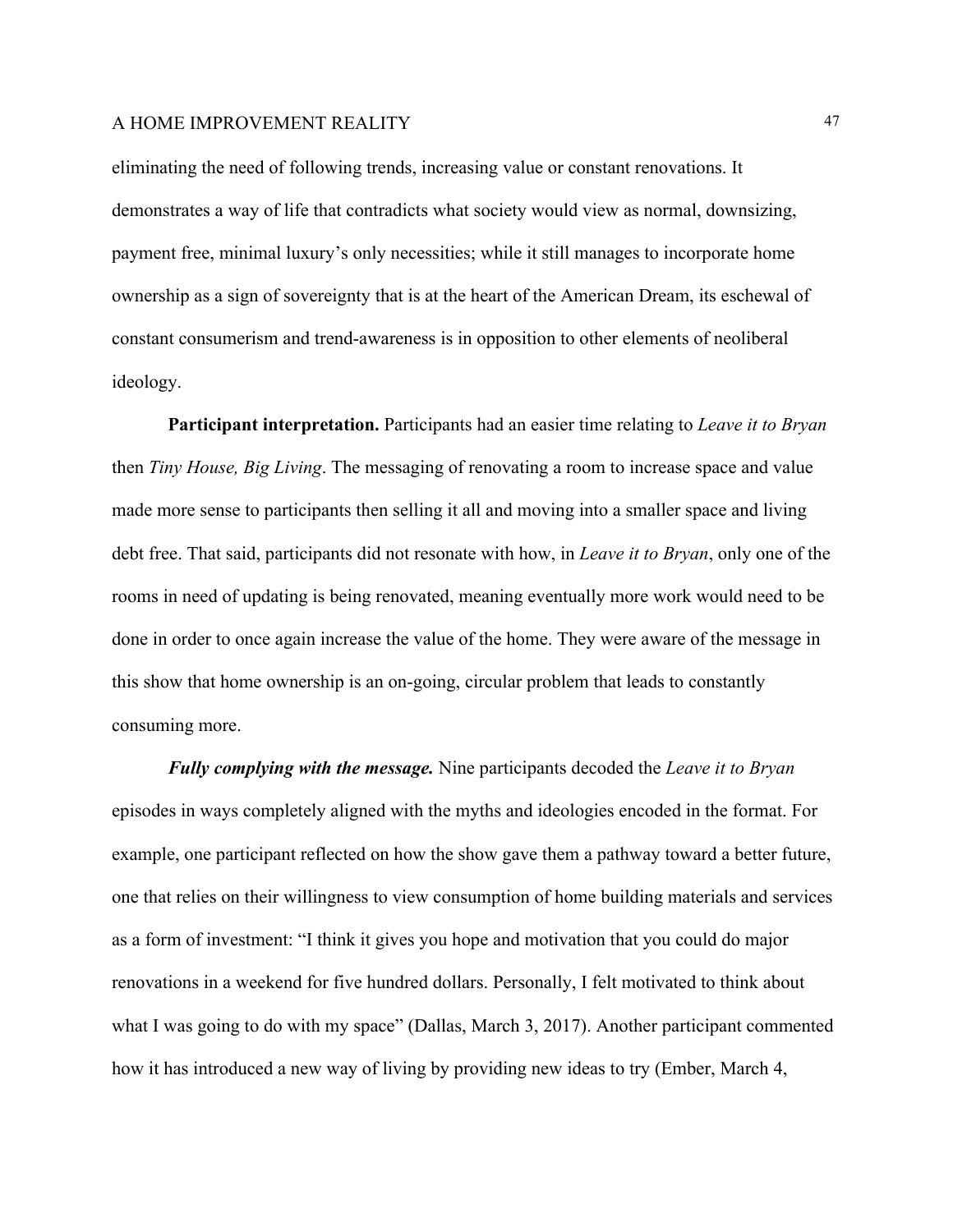2017). One participant explained how their ideas and design planning changed, "we have become more adventurous, and I don't think we would have done that if we hadn't seen it on TV" (Carter, March 2, 2017). Camden commented that "I agree, I had an idea board and I showed the contractors and it's a starting point and the show helps to identify your own likes and dislikes" (March 2, 2017).

Unlike *Leave it to Bryan*, participants were not as accepting toward the dominant meanings encoded within *Tiny House, Big Living* episodes. Only two participants seemed to accept the meaning of the messaging, while the remainder of the participants did not seem to align with the messaging of radically reducing consumption. One participant commented on how they appreciated *Tiny House, Big Living* because it was a lifestyle that was attainable for their generation (Addison, February 28, 2017). Another participant commented on how the lifestyle of being mortgage and payment free was appealing, offering the ability to achieve early retirement (Elliot, March 4, 2017).

*Skeptical of maintaining the endless projects*. There were very few opposing comments to the neoliberal ideology manifested in the many references to the virtues of constant consumption encoded in the *Leave it to Bryan* episodes. One participant did argue that what particularly bothered them about this show was that it was nothing more than a half an hour commercial for renovations (Aspen, February 28, 2017). Participants were more oppositional in their decoding of *Tiny House, Big Living*. A participant commented on the unreality of the show, insofar as "it never talks about how they acquired the land or they the fact that they are moving to family land, like that's normal for everyone" (Aspen, February 28, 2017). One participant related the ideas of the show as a solution to keep children from moving back home (Dakota,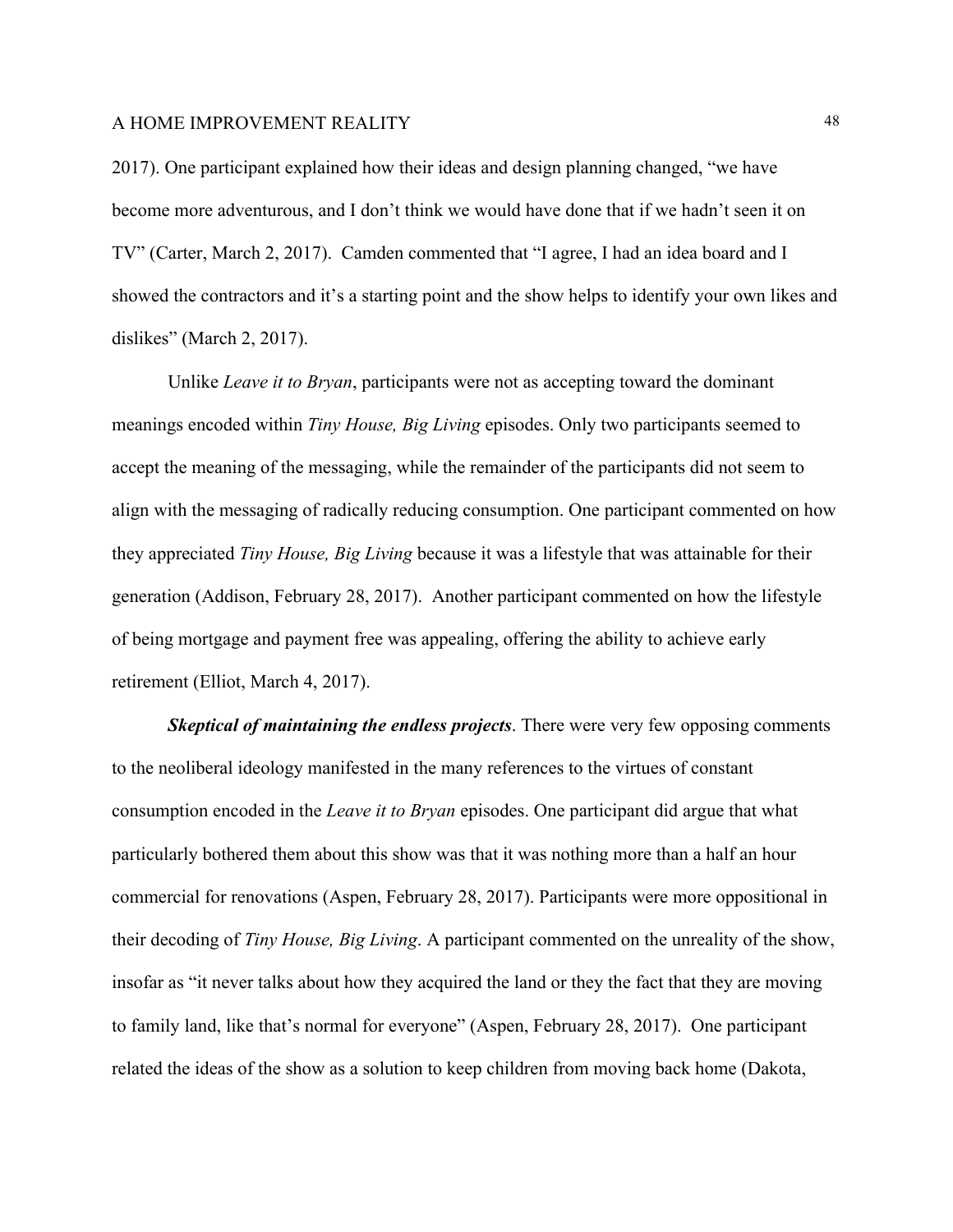March 3, 2017). Another participant commented that regardless of the tiny house it would be impossible to resell it due to its lack of popularity (Everest, March 4, 2017).

*Reconstructing the meaning*. One participant allowed their circumstance to dictate how they decoded the messaging of the show. This participant understood the dominant message of taking on projects to continually improve but were unable to do so because of they were renting their home, so instead they used decor to demonstrate updating and continual change (Addison, February 28, 2017). They agreed with the messaging but needed to reconstruct it to fit within their lifestyle. Three participants thought the premises of *Tiny House, Big Living* was interesting, but offered an unrealistic option for people with a family or our climate (Danny, March 3, 2017); (Dakota, March 3, 2017). The participants' experience and lifestyle could not comprehend this message in their own circumstances. So the idea of it became nothing more them a fairytale, a "myth", while the more fundamental cultural myths associated with neoliberalism went unquestioned.

#### **Discussion**

The findings from the analysis demonstrated that participants had more oppositional interpretations around cultural myths related to cost and time, and were skeptical of how budget 'home and garden' programs demonstrated these ideas within the shows. Participants thought the budgets for the projects were unrealistic, and would need to be doubled if they wanted to be honest or market comparable. The shows did not communicate a lot of budget information such as a project completion breakdown giving viewers an idea of where and how the set budget was spent. Nor did they communicate the timeline of the project very well, which left participants skeptical of the truthfulness of the project. The shows have underestimated the experiences of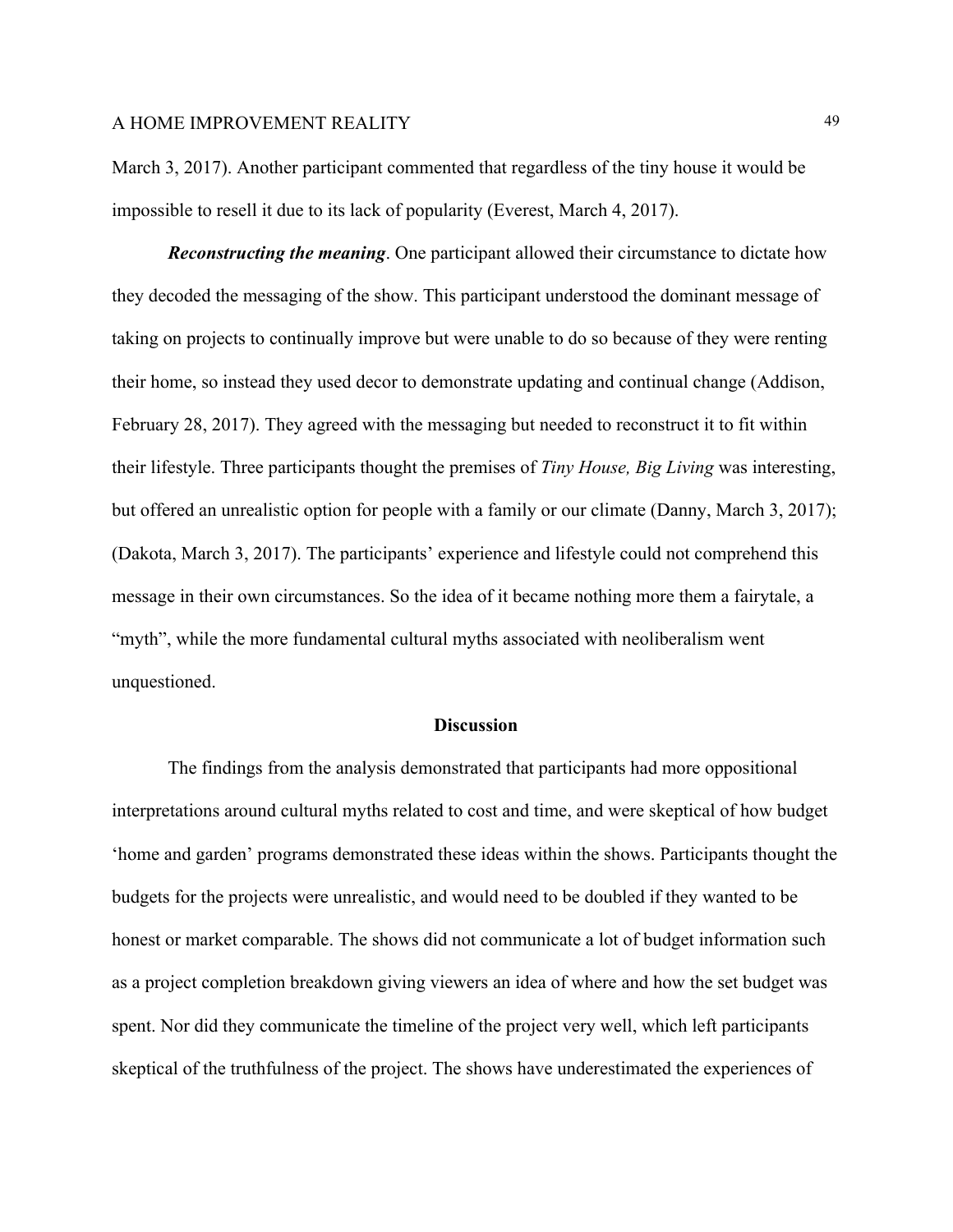viewers like these participants and their knowledge gained over time that has allowed them to decode the messaging of the shows in terms of their factual credibility. This lack of explanation of realistic cost and timelines of the projects aside, these construction-literate participants still bought into neoliberal cultural myths related to the virtue of ceaseless renovation and consumption.

Participants were overwhelmingly accepting of the messages encoded in all episodes and scenes related to the connected notions of needing to be "on-trend" and constantly needing to consume more to "keep up" in the race that is the housing market and to "keep up" status-wise. The participants' acceptance of the neoliberal myths constitutive of *Leave it to Bryan* episodes, versus their more negotiated reaction to the messaging in *Tiny House, Big Living*, demonstrates the naturalization of a late-capitalist ideology that hails viewers as owners (never renters) and as consumers whose consumption work is never done. Some scholars have looked at the acceptance of neoliberal ideology and the every-changing consumption standards it sets out as a way for individuals to define where their place is in society (Heller, 2006; White, 2012; Lewis, 2008; Winslow, 2010), providing a sense of clarity of how to strive to better oneself by attaining bigger and better homes (Allon, 2008; Miller, 2008; Jacobson, 2008; Zborowski, 2012).

This study also was able to fill a small gap within scholarly research by conducting qualitative audience research to gain insight and perspective of viewers interpretations around the ideological messages of budget 'home and garden' programs as they relate to discourses of design and construction trends, and how "trend" serves as an engine of continuing consumption in an era of shrinking national and household budgets. This study has exposed this gap by using Eagleton's (1991) definition of ideology to demonstrates how the budget 'home and garden'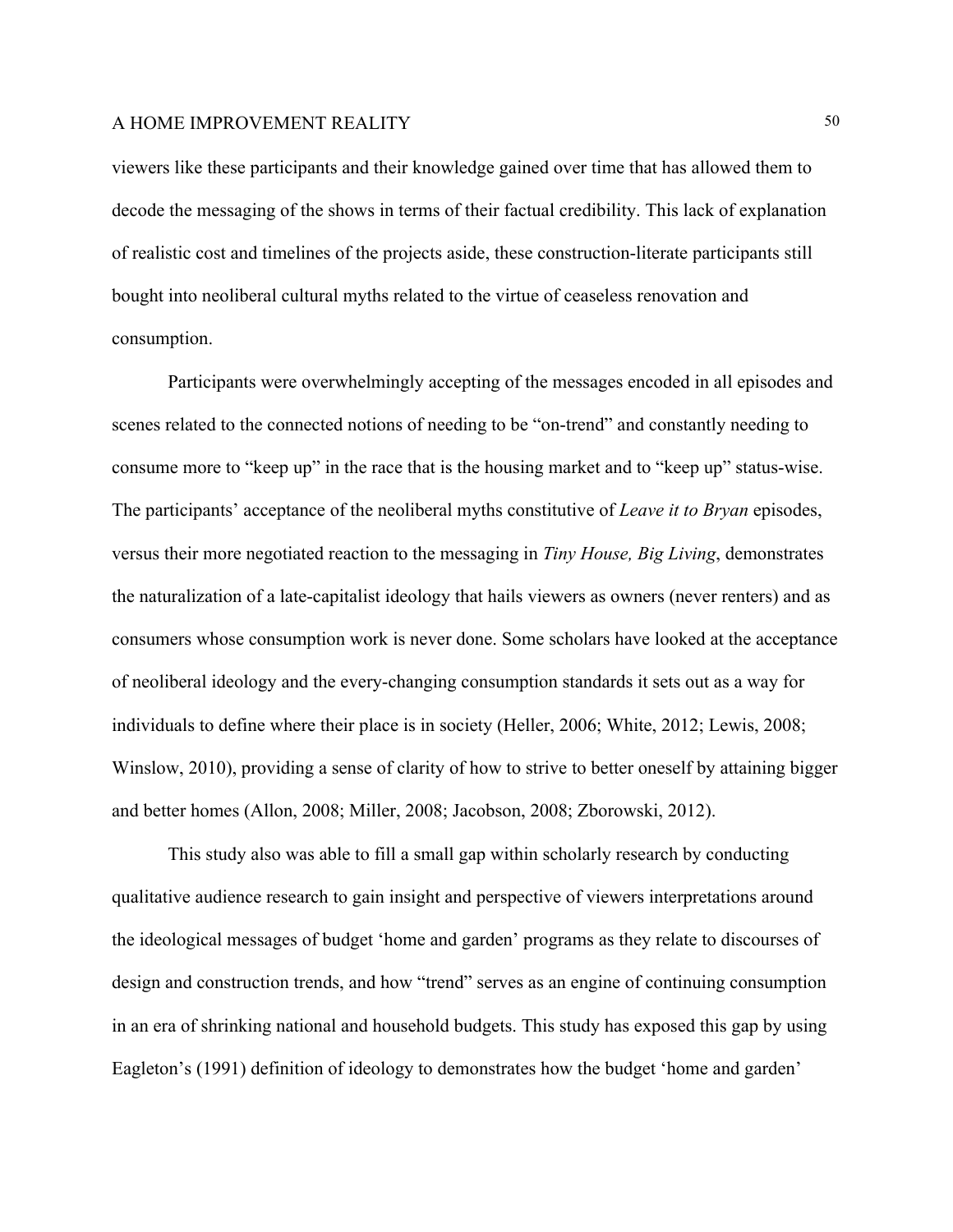programs have used their platform as an opportunity to promote neoliberal "truths", resulting in the naturalization and acceptance of these values and beliefs by their audiences. The budget 'home and garden' programs are being seen as the innovator for setting the ideological standards of what a home is to look like, in doing so they have created a cultural myth of trend setting, urging viewers to follow them rendering their instruction as being gospel. In doing so, the practical elements of home ownership become overshadowed by the programs' relentless promotion of consumerism and associated pleasures of commodity as a core cultural value.

Indeed, participants continually made reference for the need to update their own homes in order to fit trends, which indicates a tendency to decode budget 'home and garden' programs in ways that reinforce neoliberal ideology and cloak it in common sense. These messages are encouraging putting off family, time, and money to complete a renovation to make the home more suitable for today's market. The encoding of messages within the shows such as "this will add a ton of value to the house…you have already some good cash, you can make a lot more…" (McConnachie-Howarth, 2016) help to reinforce the notions of achieving a better lifestyle but comments such as "hardwood floors will totally transform the space" (McConnachie-Howarth, 2016) evokes the myth that these shows know precisely what a viewer would need to do to attain that lifestyle, and that these options exist at the local dealership, bank, or hardware store sponsoring the show. This myth of "trend conformity as a pathway to happiness" is not being forced onto the audience; rather, it is using the notion of style as a kind of Trojan horse for naturalizing a connection between constant (home) improvement and self-worth and setting standards (Barthes, 1972) for forging that sense of having "arrived" at the portal of the American Dream. As one participant explained, there is no longer a need for individuals to use their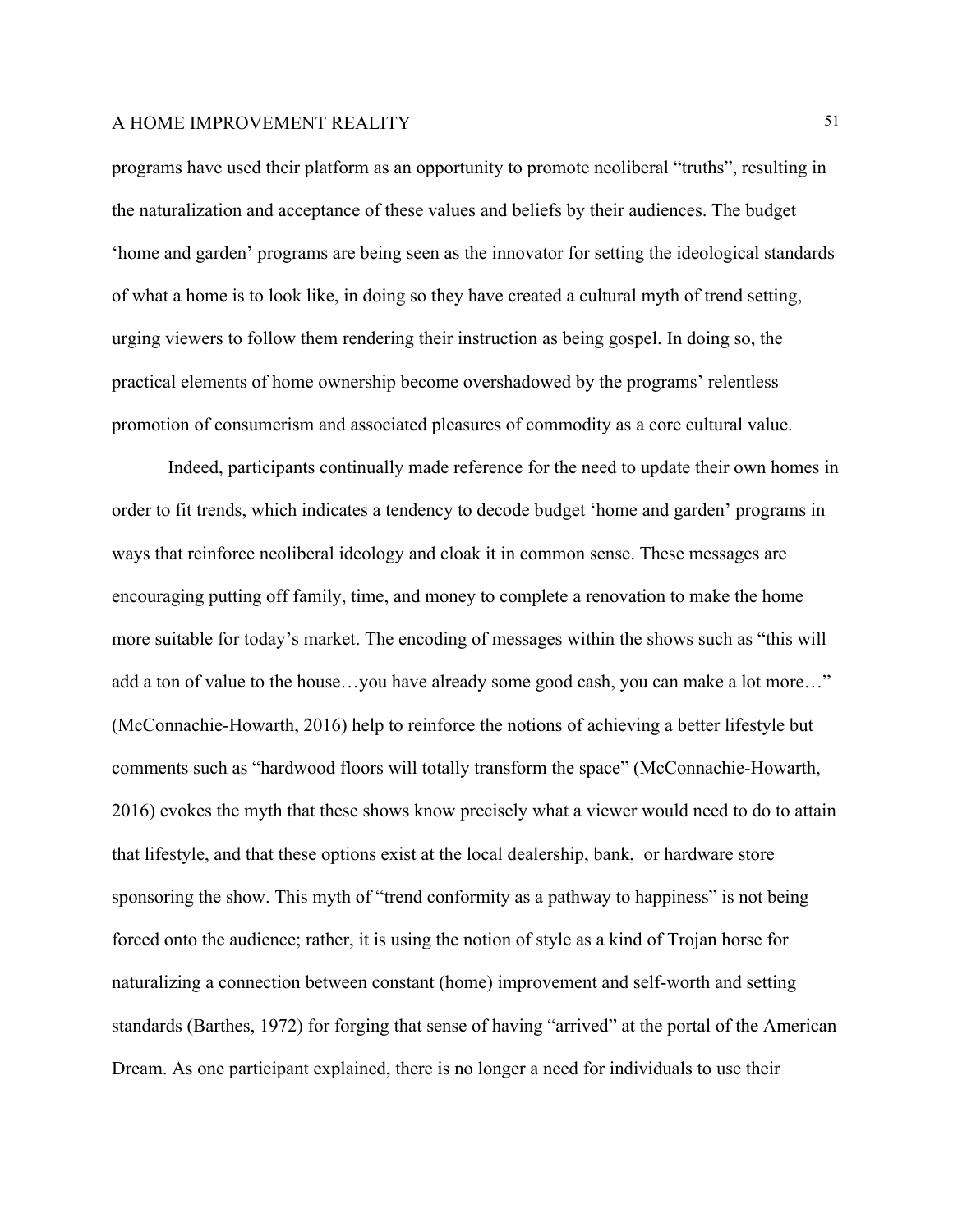imagination for decorating a home, that is the purpose of budget 'home and garden' programs to show audiences how (Baily, March 1, 2017). As these shows become more popular, these ideologically motivated messages come to be perceived as common sense rather than opinion motivated by capitalist logic, such that viewers will willingly relinquish their imagination to the professionals and conform to these trends in ways that are good for keeping ratings high and advertisers smiling.

Similar to Eagleton's (1991) ideas of how the interests of economic elites become naturalized through circulation of discourse, viewers following these shows are invited to recreate their homes through appeals to how renovations will allow them to increase personal wealth and social capital, even during an extended period of overheated housing markets and falling wages. The overall acceptance expressed by participants towards the logic of home renovations and the need to be continually updating was discussed as if it was a natural part of life. Participants mentioned changing the paint colours of their walls to a neutral colour in order to maintain with the current trend or to continually be making changes to their home in hopes of making it more modern to fit in with the current trend (Carter, Camden, March 2, 2017). A general consensus among the participants that a style would only last five years and they would need to renovate again in order to maintain relevance agreed upon like it was a natural or common sense action. Clearly, while this might make the home more attractive to future buyers, it reduces the meaning of the home to that of a commodity and investment, and may even be financially risky for an owner already carrying debt on the property. Most of all, it perpetuates the myth that the market will not fail the consumer, as long as the consumer keeps spending in order to stay on-trend.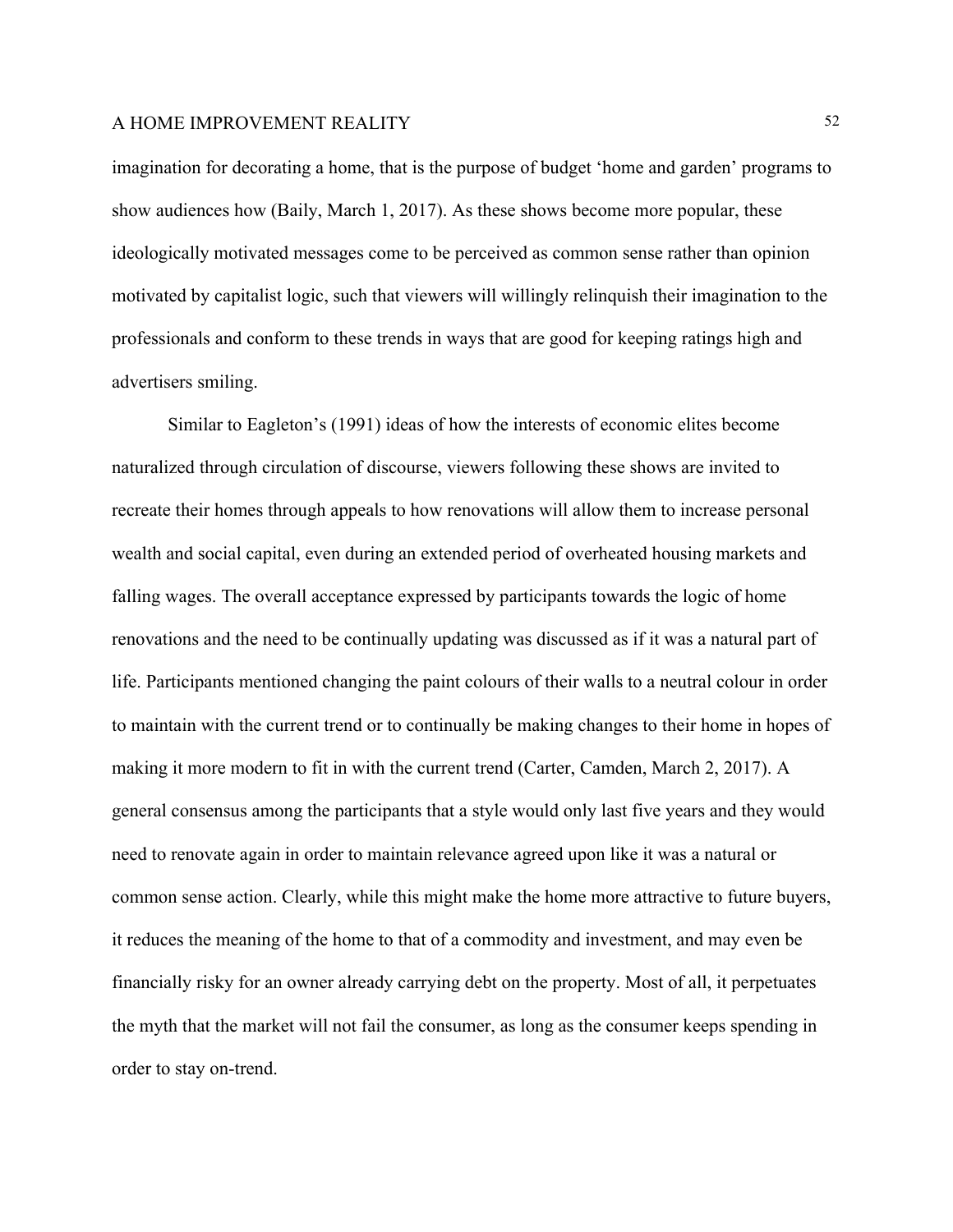At the level of representation and signification, the shows analyzed for this study share a similar process of encoding boundaries around what is acceptable regarding home aesthetics. Creating a sense of taste anxiety similar to what Rosenburg's (2011) mentioned in his study, these shows produce a sense of anxiety by giving the perception of what was original to the house is now defined as "outdated", implant the idea into the viewer that in order to stay relevant they need to update. Both shows also share the idea of partial improvement; always leaving something else that will need updating. In *Leave it to Bryan*, there are always two more rooms that will need to be renovated or updated. For *Tiny House, Big Living*, the likelihood is that the tiny house is not a forever house. The cultural myth of trends provided by budget 'home and garden' programs have created a trigger for maintaining viewers, but for the audience this is a continual process of striving towards the American Dream, insuring they are adhering to the most important thing, which is home ownership. No matter how poor someone is relative to where they live and work, the achievement of homeownership remains the defining marker of accomplishment and successfully living the American Dream.

#### **Conclusion**

The analysis found that participants generally accepted the latent neoliberal ideology motivating each of the programs. While they have a clear understanding on the realities behind budget 'home and garden' programs and therefore an oppositional decoding of the myths of "cost imbalance", "speed equals quality" and "trendy or eccentric design", they accept (some with a sense of regret) neoliberal ideologies encoded within the shows that promote never-ending consumption and continuous striving for more. For many, the value of these two distinct budget 'home and garden' programs lies precisely in how they guide consumption based on shifting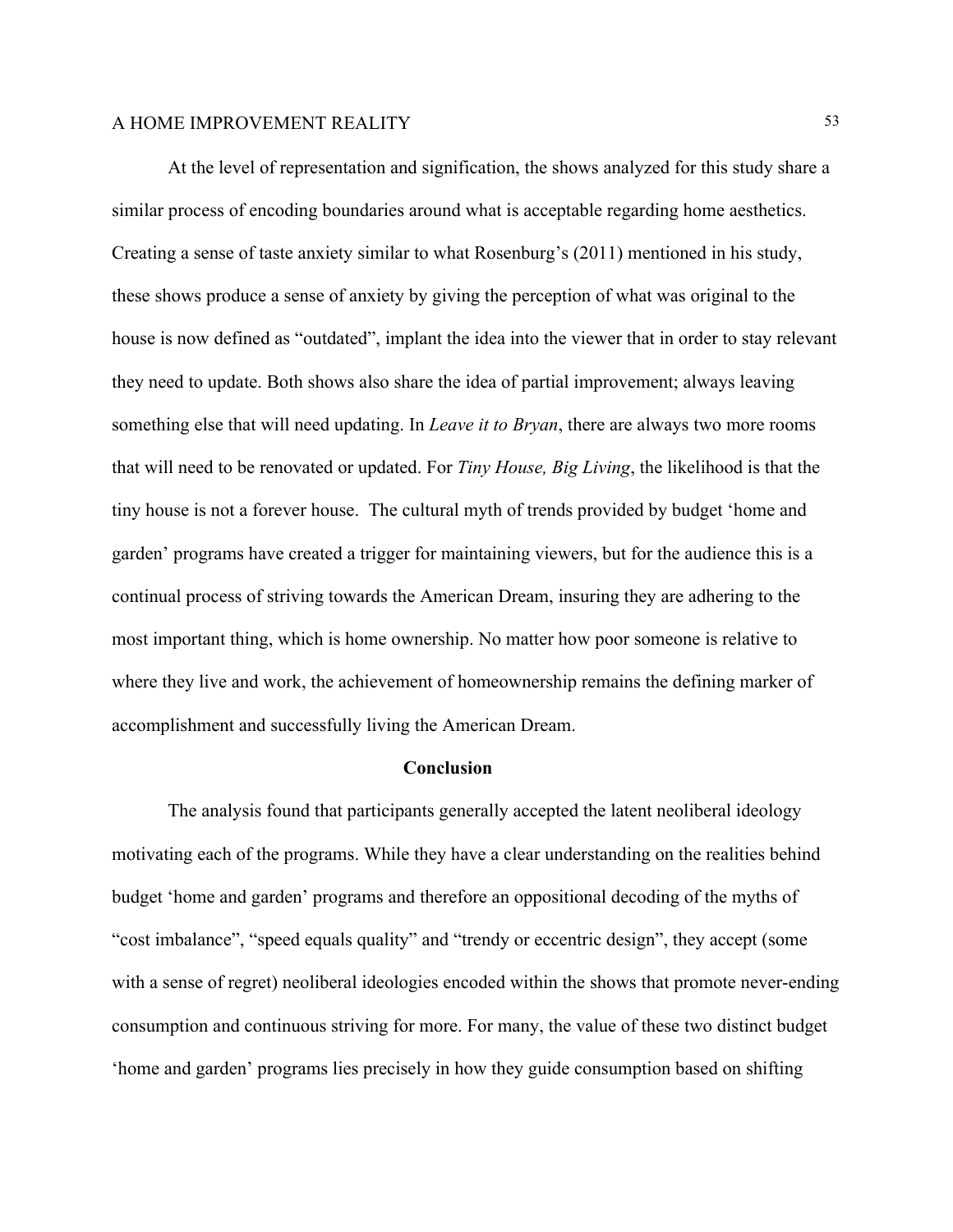trends and taste markers. Many of the participants were oblivious to the impact that the budget 'home and garden' programs were having on their decisions and reasons for renovating, accrediting the continual projects to maintaining cultural relevance. Unaware that budget 'home and garden' programs are establishing and defining the cultural relevance based on the trends they deem as acceptable at the time, then using their shows as a way of demonstrating it to audiences, convincing viewers for the need of updating and renovating in order to meet these cultural trends. The passive delivery of these messages has naturalized the meaning allowing for a subconscious acceptance by the viewer.

The purpose of this study is to bring further awareness to the body of scholarship that deals with the question of how neoliberal ideologies are circulated and reinforced in home improvement programs. This research can help socially-responsible media content producers that are not beholden to advertising dollars provided by mortgage lenders and renovation retailers to understand the social standards it is setting with its messaging and to be weary of the effects it has on the audience. For the general public, understanding and awareness of the subconscious influence that we have allowed budget 'home and garden' programs to have over our decisions of home trends. Joining the scholarly conversation regarding home improvement shows using ideological messaging as a way of bettering ones self, by exposing the use of trends as a cultural myth it uncovers and reveals an area in which further research can explore.

This study is limited in several respects. For one thing, the method selection does raise questions around validity insofar as it is not possible to duplicate the data collection, since it invites input from different perspectives. The goal is not to produce generalizable findings; I am making vast claims about all programs. The study focused specifically on Canadian broadcasted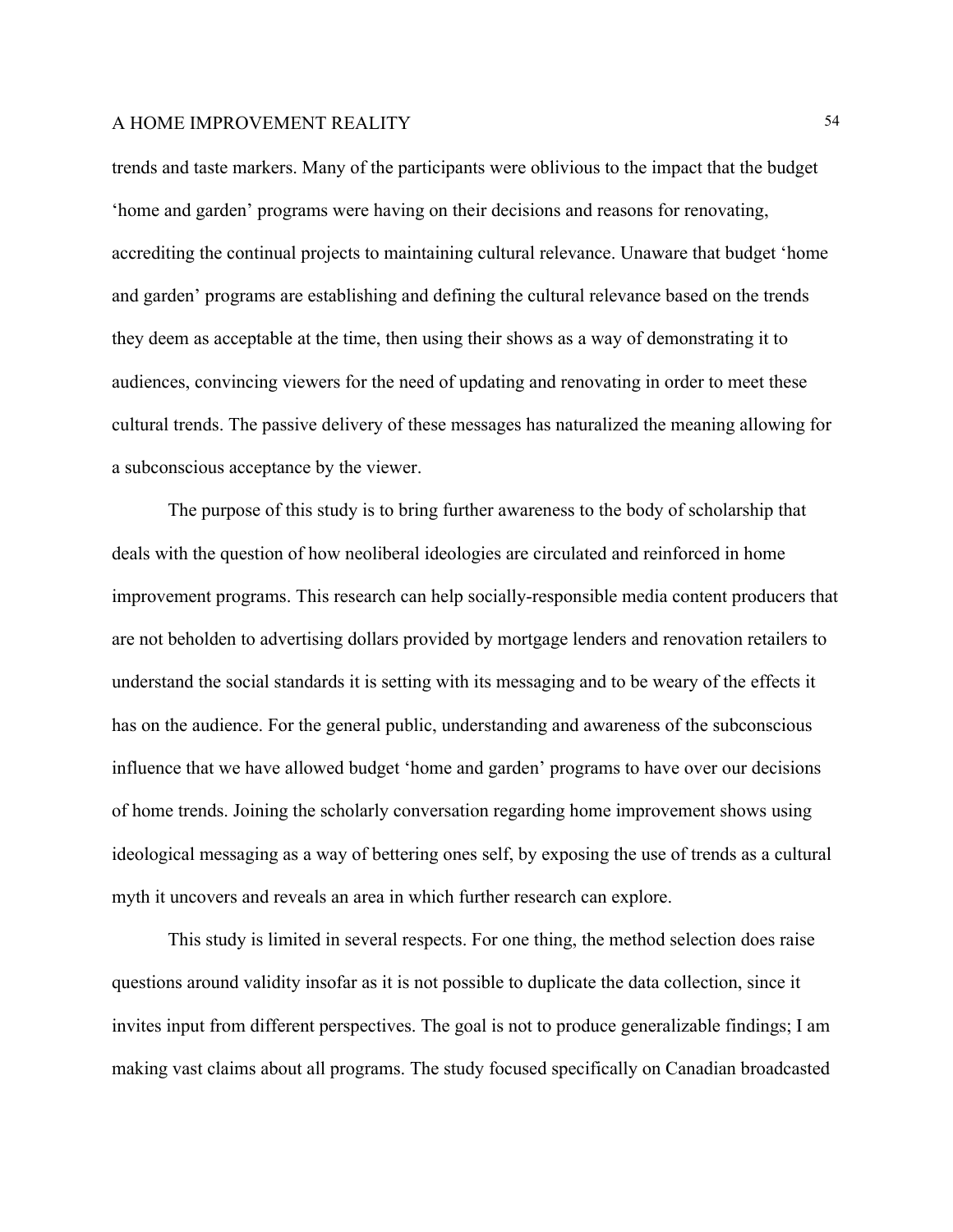programs in order to relate to participants, but in doing so other networks and programs offered throughout the world were not addressed. The participants recruited were from a fairly small sample, and a majority of them consisted of Albertans who may be more or less attuned to neoliberalism than people from other provinces. The participants are all currently living in Canada, where the culture is somewhat more open to socialist ideology. The research specifically looked at staff and students from SAIT, excluding other educational institutions and companies. In future research, the educational and cultural backgrounds could be taken into account, as those areas might impact the interpretations of TV programs of the participants. Other budget 'home and garden' programs could be analyzed to provide a certain new perspective to answer the question of how budget 'home and garden' programs are promoting and naturalizing neoliberal cultural myths about the "North American dream".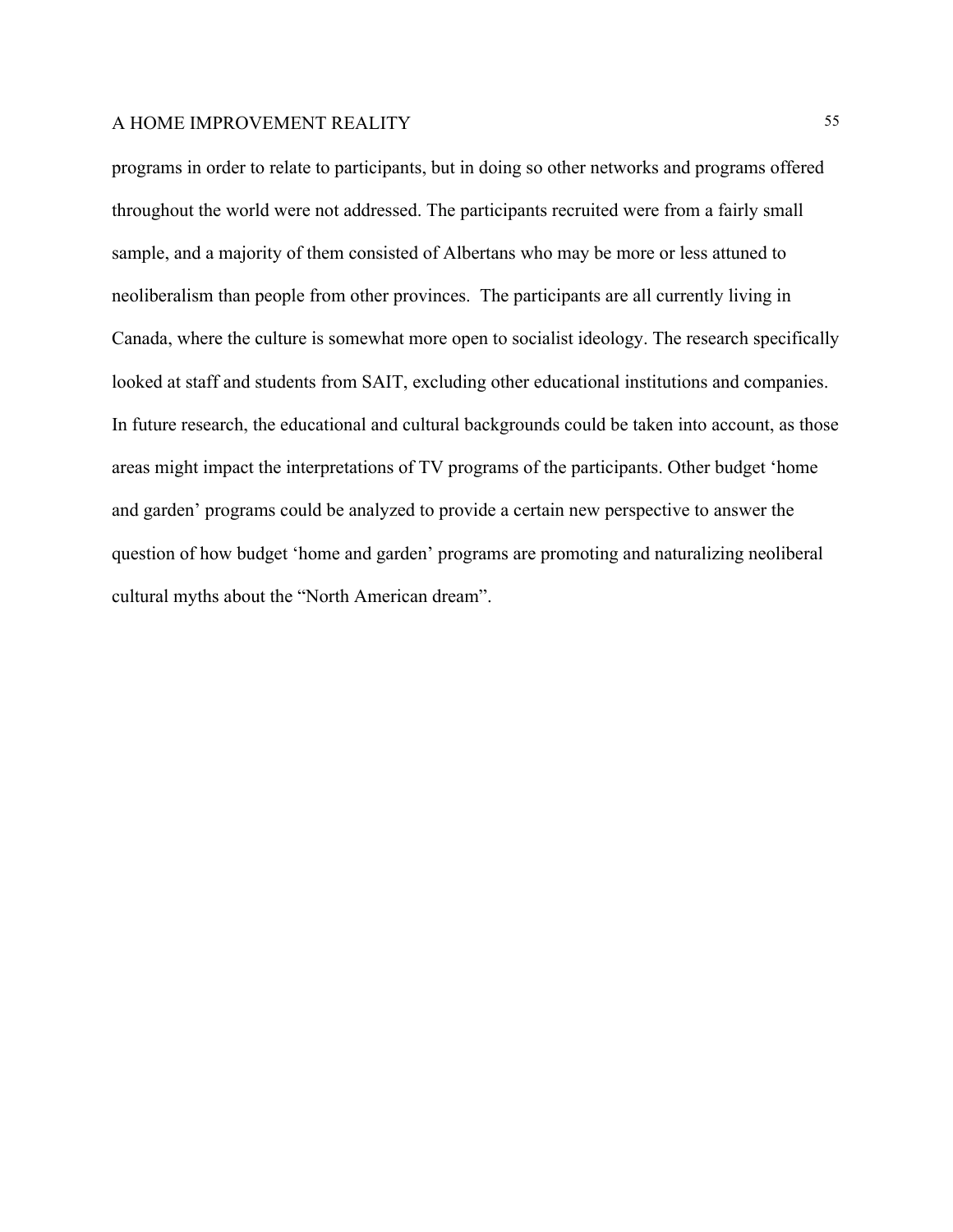#### References

https://books.google.ca/books?hl=en&lr=&id=F8F96SQiWX0C&oi=fnd&pg=PA1&dq=Ren ovation+Nation:+Our+Obsession+with+Home&ots=RGk-

noaPFE&sig=vrNGmpOtplE5YcYKeLoq490KY5w&redir\_esc=y#v=onepage&q=Renovatio n%20Nation%3A%20Our%20Obsession%20with%20Home&f=false

Aslama, M., & Pantti, M. (2006). Talking alone: Reality TV, emotions and authenticity. *European Journal of Cultural Studies, 9*(2), 167-184. doi: 10.1177/1367549406063162

Banet-Weiser, S., & Portwood-Stacer, L. (2006). *'*I just want to be me again!' Beauty pageants, reality television and post-feminism. *Feminist Theory*, *7*(2), 255-272. doi: 10.1177/1464700106064423

- Bradford, L., Meyers, R. A., & Kane, K. A. (1999). Latino Expectations of communicative competence: A focus group interview study. *Communication Quarterly*, 4*7*(1), 98-117. doi: 10.1080/01463379909370126
- Barthes, R. (1972). *Mythologies* [1957], trans. *Jonathan Cape. New York: Noonday*. Retrieved from <http://blog.apastyle.org/apastyle/2012/12/citing-translated-works-in-apa-style.html>
- Braun, V., & Clarke, V. (2006). Using thematic analysis in psychology. *Qualitative Research in Psychology*, *3*(2), 77-101. doi:10.1191/1478088706qp063oa
- Bruce, J. M. (2017). A screwball property: Love It or List It as postfeminist realty TV. *European Journal of Cultural Studies, 1*(17). doi: [10.1177/1367549417701761](https://doi.org/10.1177/1367549417701761)
- Bruce, J., & Druick, Z. (2017). Haunted houses: Gender and property television after the financial crisis. *European Journal of Cultural Studies, 1*(7). doi: [10.1177/1367549417701762](https://doi.org/10.1177/1367549417701762)

Allon, F. (2008). *Renovation nation: Our obsession with home*. Sydney, NSW: University of New South Wales Press. Retrieved from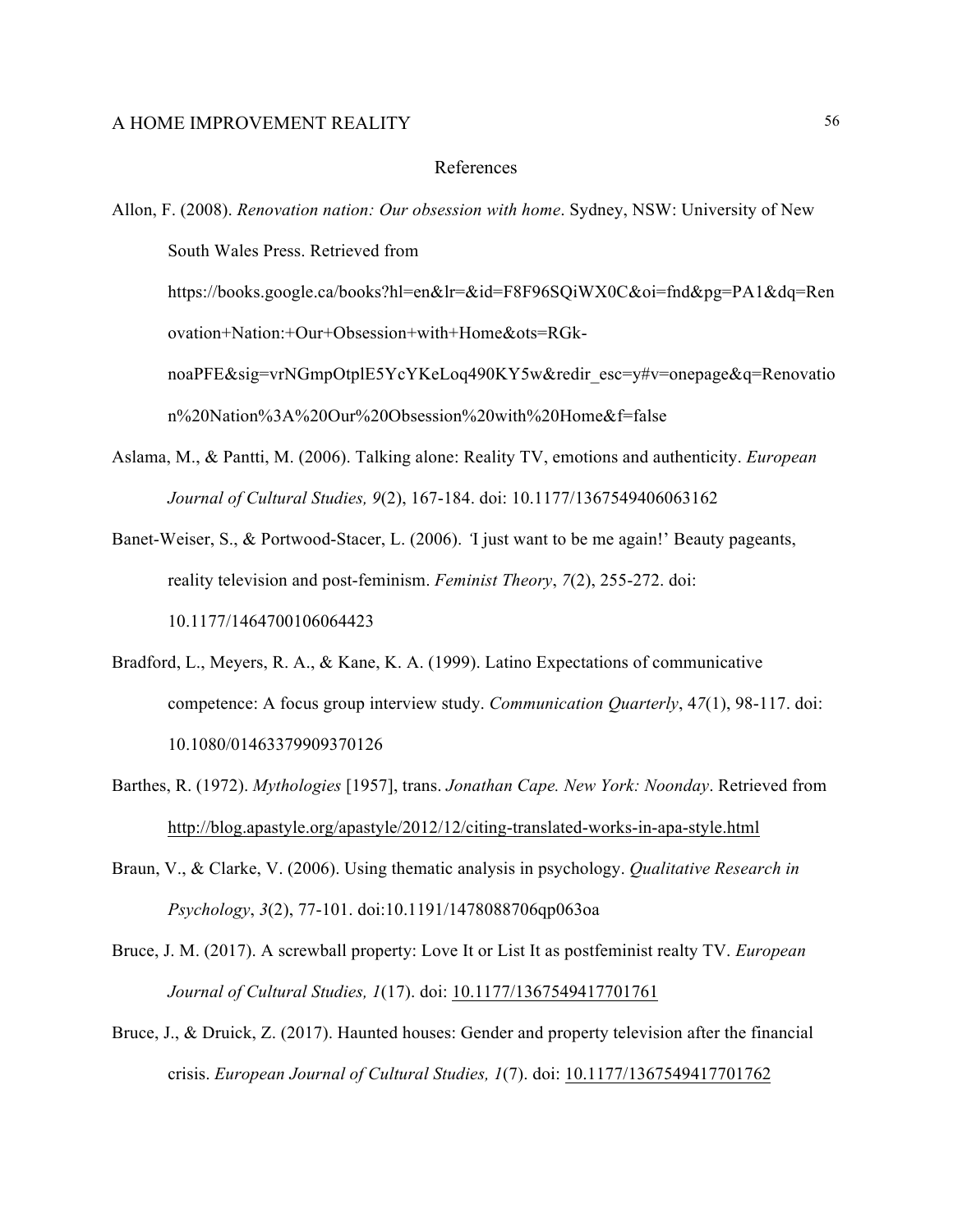- Bold, C. (2012). Collecting narrative data. *Sage Research Methods*. London: Sage Publications. 93- 119. doi: 10.4135/9781446288160
- Bonsu, S. K., Darmody, A., & Parmentier, M. A. (2010). Arrested emotions in reality television. *Consumption, Markets and Culture*, *13*(1), 91-107. doi: 10.1080/10253860903346781
- Bourdieu, P. (1984). *Distinction: A social critique of the judgement of taste*. Harvard university press. Retrieved from <https://s3.amazonaws.com/academia.edu.documents/> 36960054/Distinction\_A\_Social\_Critque\_Of\_The\_Judgement\_Of\_Taste\_ By Pierre Bourdieu.pdf?AWSAccessKeyId=AKIAIWOWYYGZ2Y53UL3A&Expires=150 2232081&Signature=QtP%2B7TEBzEM9LrDp9jnhusAZeYA%3D&response-contentdisposition=inline%3B%20filename%3DDistinction\_

A\_Social\_Critque\_Of\_The\_Judg.pdf

Canadian Radio-television and Telecommunications Commission. (1996). Archived Decision CRTC 96-607 [Data file]. Retrieved from http://www.crtc.gc.ca/eng/archive/1996/DB96-607.htm

Chandler, D. (2014). *Semiotics for beginners.* Retrieved from [http://visual](http://visual-memory.co.uk/daniel/Documents/S4B/sem06.html)[memory.co.uk/daniel/Documents/S4B/sem06.html](http://visual-memory.co.uk/daniel/Documents/S4B/sem06.html)

- Domoff, S. E., Hinman, N. G., Koball, A. M., Storfer-Isser, A., Carhart, V. L., Baik, K. D., & Carels, R. A. (2012). The effects of reality television on weight bias: An examination of The Biggest Loser. *Obesity, 20*(5), 993–998. doi:10.1038/oby.2011.378
- Durham, M. G., & Kellner, D. M. (Eds.). (2009). *Media and cultural studies: Keyworks*. John Wiley & Sons. Retrieved from

https://books.google.ca/books?hl=en&lr=&id=I8dPhB88Sx4C&oi=fnd&pg=PR8&dq=Media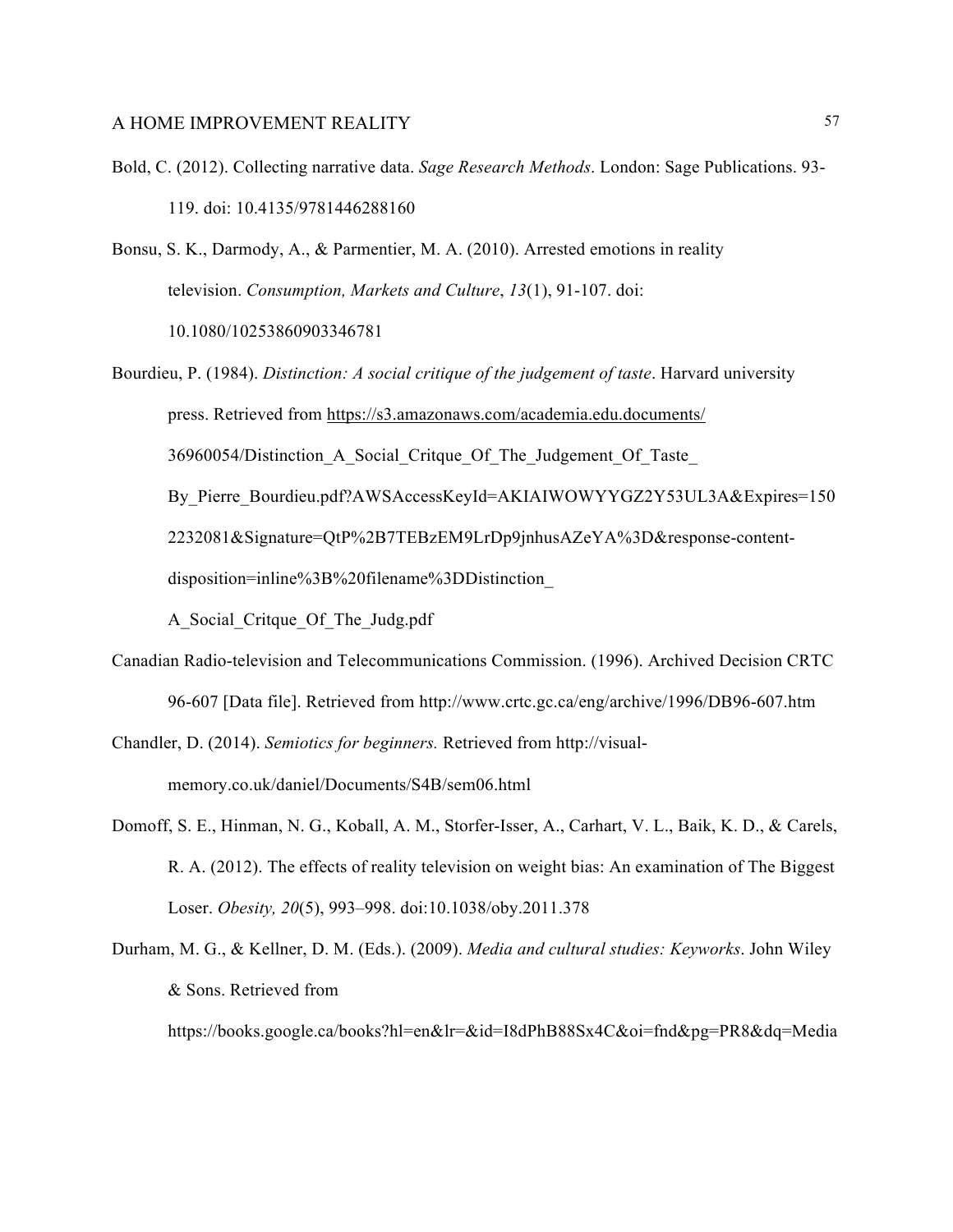+and+cultural+studies+&ots=CD4AkyaDhS&sig=gfbtZuThSaKwNuCH9gxFn\_J5eCg&redir \_esc=y#v=onepage&q=Media%20and%20cultural%20studies&f=false

Eagleton, T. (1991). *Ideology: An introduction*. London: Verso.

Everett, A. (2004). Trading private and public spaces@ HGTV and TLC: On new genre formations in transformation TV. *Journal of Visual Culture, 3*(2), 157-181. doi: 10.1177/1470412904044798

- Fuentes, C., & Hagberg, J. (2013). Socio-cultural retailing: what can retail marketing learn from this interdisciplinary field? *International Journal of Quality and Service Sciences, 5*(3), 290-308. doi: 10.1108/IJQSS-10-2012-0018
- Goodsell, T. L. (2008). Diluting the cesspool: Families, home improvement, and social change. *Journal of Family Issues, 29*(4), 539-565. doi: 10.1177/0192513X07310320
- Hall, A. (2006). Viewers' perceptions of reality programs. *Communication Quarterly, 54*(2), 191- 211. doi: 10.1080/01463370600650902
- Hall, S. (1980). Encoding/decoding. In S. Hall, D. Hobson, A. Lowe, and P. Willis (Eds.), *Culture, media, language* (pp. 128-138). London: Hutchinson. Retrieved from: [http://www.hu.mtu.edu/~jdslack/readings/CSReadings/Hall\\_Encoding-n-Decoding.pdf](http://www.hu.mtu.edu/~jdslack/readings/CSReadings/Hall_Encoding-n-Decoding.pdf)
- Hatton-Jones, S., & Teah, M. (2015). Case analysis of the do-it-yourself industry. *Asia Pacific Journal of Marketing and Logistics, 27*(5), 826-838. doi: 10.1108/APJML-09-2015-0135
- Hay, J. (2010). Too good to fail: Managing financial crisis through the moral economy of realty TV. *Journal of Communication Inquiry, 34*(4), 382-402. doi: 10.1177/0196859910390028
- Heller, D. (Ed.). (2006). *The great American makeover: Television, history, nation*. Springer. Retrieved from

https://books.google.ca/books?hl=en&lr=&id=DFKEDAAAQBAJ&oi=fnd&pg=PP1&dq=T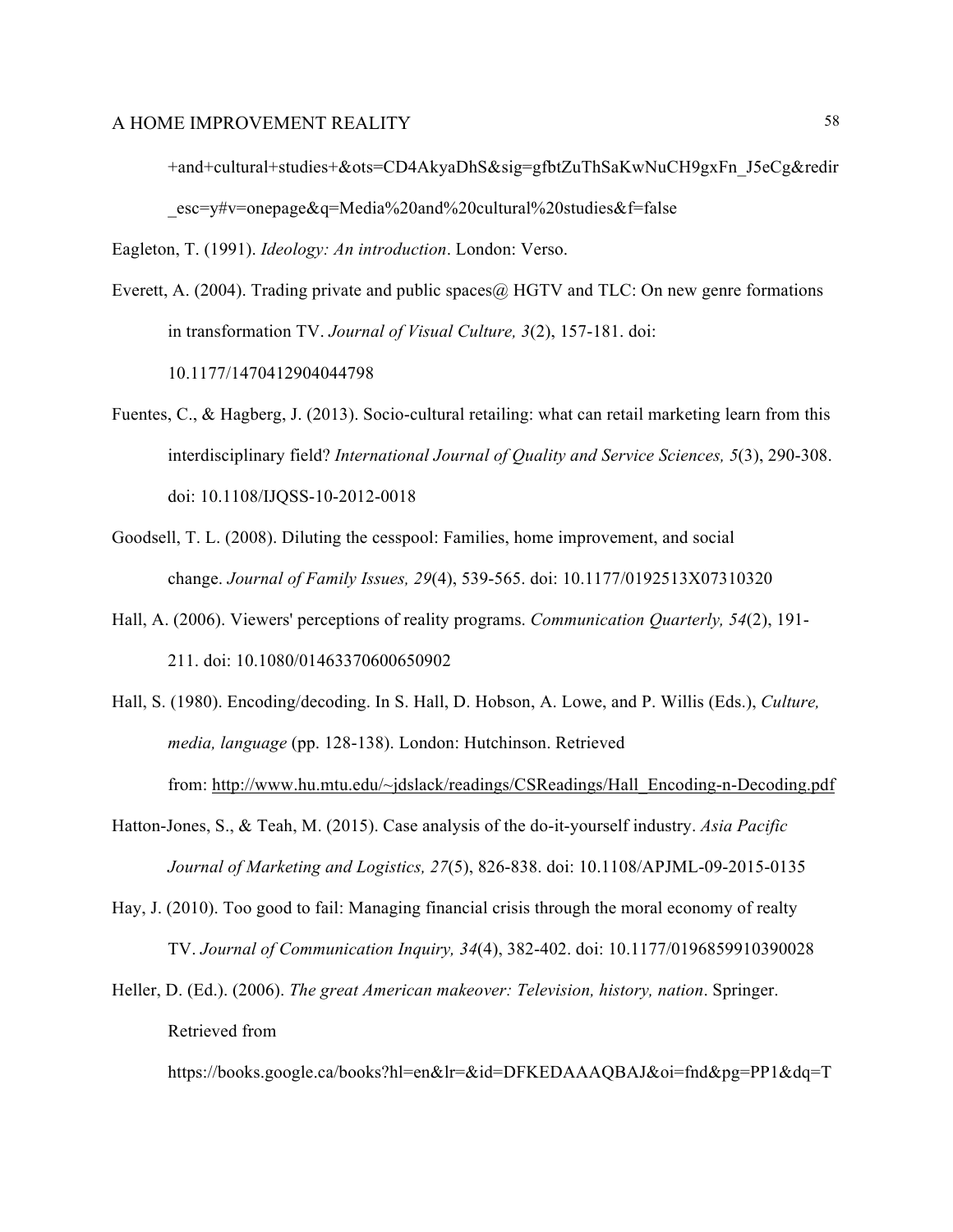he+great+American+makeover:+Television,+history,+nation&ots=kSGf8ZfFxl&sig=PTBx2 YBQVrj6\_j08EWB\_DSL-

zow&redir\_esc=y#v=onepage&q=The%20great%20American%20makeover%3A%20Televi sion%2C%20history%2C%20nation&f=false

Hill, A. (2005). *Reality TV: Audiences and popular factual television*. Psychology Press.

Retrieved from

https://books.google.ca/books?hl=en&lr=&id=zoDj0C9a9q8C&oi=fnd&pg=PR1&dq=Realit y+TV:+Audiences+and+popular+Factual+Television&ots=DVW4tKsrus&sig=ZQTVhRbdw K\_txjgak\_e62SPvYJo&redir\_esc=y#v=onepage&q=Reality%20TV%3A%20Audiences%20 and%20popular%20Factual%20Television&f=false

- Jacobson, K. J. (2008). Renovating the American woman's home: American domesticity in Extreme Makeover: Home Edition. *Legacy, 25*(1), 105-127. doi: 10.1353/leg.0.0017
- Kitzinger, J. (1995). Qualitative research. Introducing focus groups. *BMJ: British Medical Journal*, *311*(7000), 299. Retrieved from

<http://www.jstor.org.ezproxy.royalroads.ca/stable/29728251>

- Koehler, D (Writer) & Santomarco, T (Writer). (2017) Tiny Bachelor Bus [Television series episode]. In J. Jensen (Executive Producer), Tiny House, Big Living. Ontario, Canada: HGTV
- Koehler, D (Writer) & Santomarco, T (Writer). (2017) Tiny Sheepherder's Wagon [Television series episode]. In J. Jensen (Executive Producer), Tiny House, Big Living. Ontario, Canada: HGTV
- Kucuk, S. U. (2015). A semiotic analysis of consumer-generated antibranding. *Marketing Theory*, *15*(2), 243-264. doi:10.1177/1470593114540677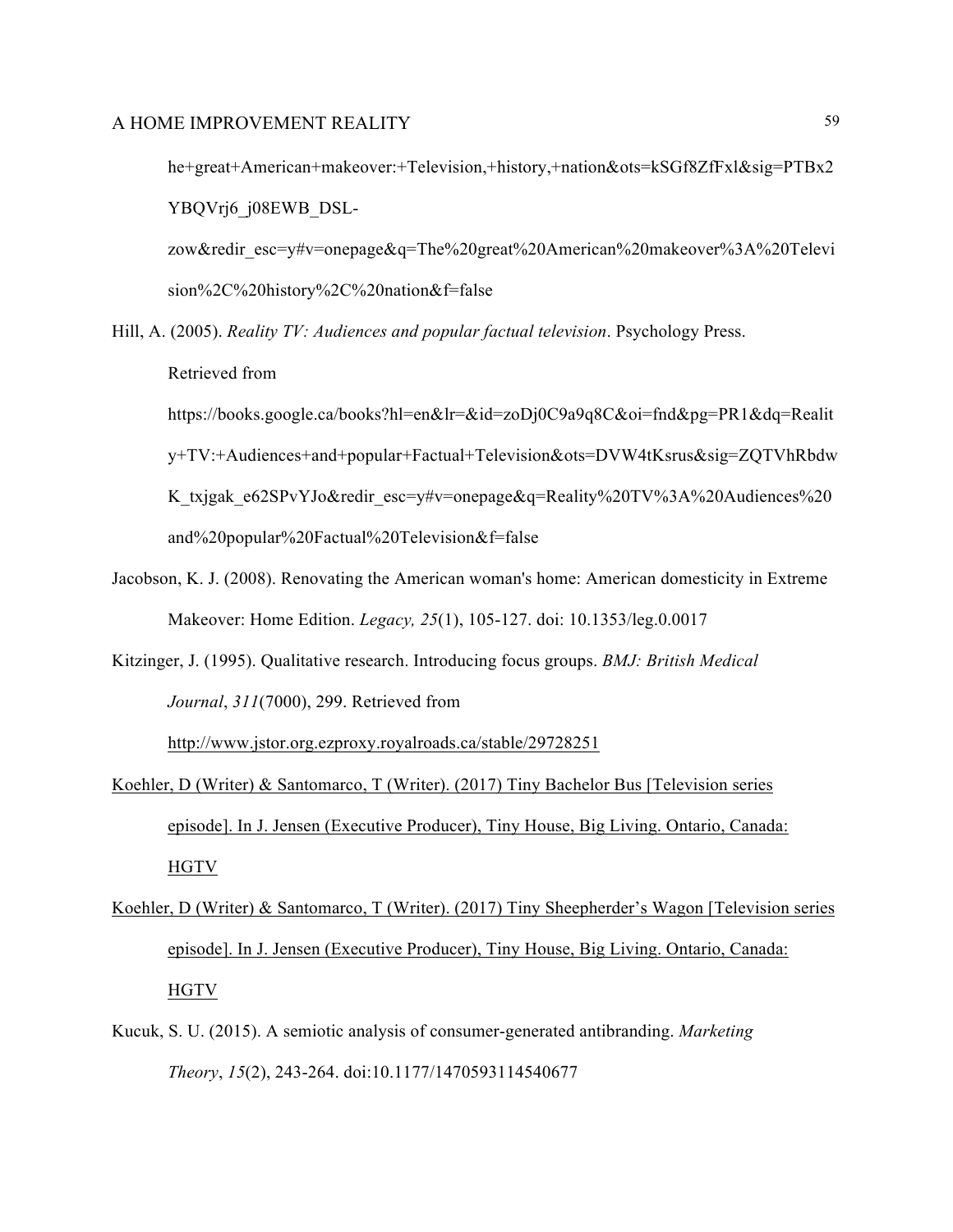- Lewis, T. (2008a). Changing rooms, biggest losers and backyard blitzes: A history of makeover television in the United Kingdom, United States and Australia. *Continuum: Journal of Media & Cultural Studies, 22*(4), 447-458. doi: 10.1080/10304310802189949
- Lewis, T. (2008b). Revealing the makeover show: Introduction. *Continuum: Journal of Media & Cultural Studies, 22*(4), 441-446. doi: 10.1080/10304310802190053
- Littlejohn, S., & Foss, K. (Eds.). (2009). *Encyclopedia of communication theory* (Gale virtual reference library). Thousand Oaks, Calif.: Sage. http://web.b.ebscohost.com.ezproxy.royalroads.ca/ehost/ebookviewer/ebook/bmxlYmtfXzQ5 NTU5MV9fQU41?sid=f536ca04-6c1b-4382-9d8d-7f1338b2ab34@sessionmgr102&vid=0&format=EB&rid=1
- Martin, C. S., (2004). TV design myths. *Midwest Home and Garden 14*(6), 159-163. Retrieved from http://design.umn.edu/prospective\_students/programs/documents/TVDesignMyths-1.pdf
- Marx, K. and Engels, F. (1970), *The German ideology* (Vol. 1), International Publishers Co. Retrieved from
	- https://books.google.ca/books?hl=en&lr=&id=DujYWG8TPMMC&oi=fnd&pg=PA1&d q=The+German+Ideology&ots=jZYcRjsxS4&sig=mkaKA5pN\_LueDALM4WFBLYKK wVU&redir\_esc=y#v=onepage&q=The%20German%20Ideology&f=false
- McConnachie-Howarth, A. (Writer) & Iglezos, P. (Director). (2016) Wet Wipe [Television series episode]. In F. Halbert (Executive Producer), *Leave it to Bryan*. Ontario, Canada: HGTV
- McConnachie-Howarth, A. (Writer) & Iglezos, P. (Director). (2016) Buzz Kill [Television series episode]. In F. Halbert (Executive Producer), *Leave it to Bryan*. Ontario, Canada: HGTV
- McCooey, P. (2012, January 9). Wants versus needs in Baeumler's new show. *The Ottawa Citizen*. Retrieved from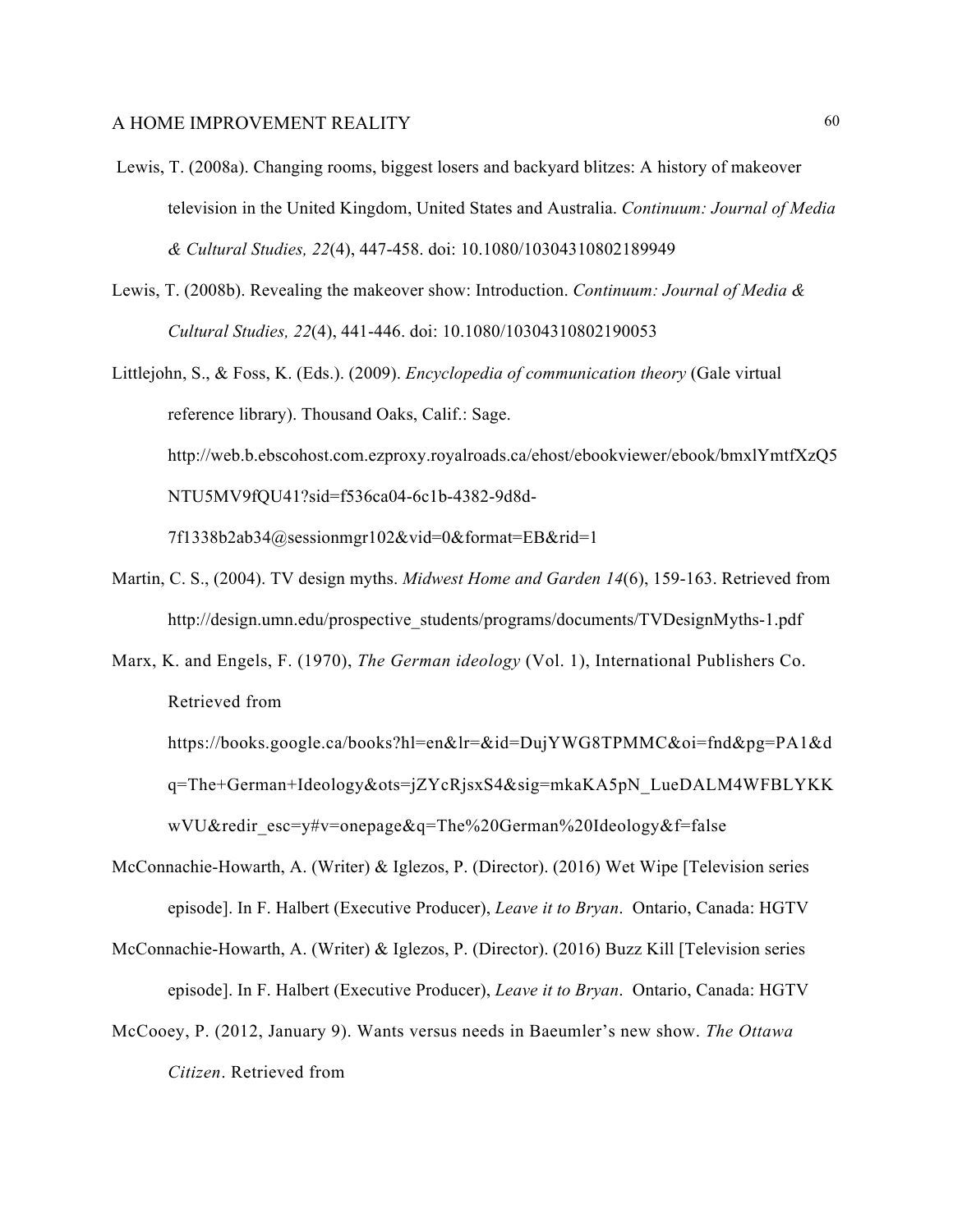http://www.ottawacitizen.com/homes/Wants+versus+needs+Baeumler+show/5967865/st ory.html

- McElroy, R. (2008). Property TV: The (re) making of home on national screens. *European Journal of Cultural Studies*, *11*(1), 43-61. doi: 10.1177/1367549407084963
- McElroy, R. (2017) 'Mediating Home in an Age of Austerity: the values of property television', special issue, 'Post-crisis, gender and property television' ed. Bruce, J. and Druick, Z., *European Journal of Cultural Studies, 20*(5): 1-18. doi:10.1177/1367549417701758
- Merrigan, G., Huston, C. L., & Johnston, R. (2012). *Communication research methods* (Canadian ed.). Don Mills, ON: Oxford University Press.
- Miller, T. (2008). The new world makeover: Afterword. *Continuum: Journal of Media & Cultural Studies, 22*(4), 585-590. doi: 10.1080/10304310802190061
- Moran, A. (2009). Global franchising, local customizing: The cultural economy of TV program formats. *Continuum: Journal of Media & Cultural Studies, 23*(2), 115-125. doi: 10.1080/10304310802706932
- Morgan, S. E., Harrison, T. R., Chewning, L., Davis, L., & DiCorcia, M. (2007). Entertainment (mis) education: The framing of organ donation in entertainment television. *Health Communication*, *22*(2), 143-151. doi:10.1080/10410230701454114

Murray, S., & Ouellette, L. (Eds.). (2004). *Reality TV: Remaking television culture*. NYU Press. Retrieved from [https://books.google.ca/books?hl=en&lr=&id=4\\_W19oHGzZQC&oi](https://books.google.ca/books?hl=en&lr=&id=4_W19oHGzZQC&oi) =fnd&pg=PR5&dq=murray+2008+reality+TV&ots=3kILiaH3vz&sig =ntCGg1dRBZKvghMDxvJ1lY5LJSs&redir\_esc=y#v=onepage&q&f=false

Punch, K. (2016). Developing effective research proposals (3rd ed.). Thousand Oaks: Sage.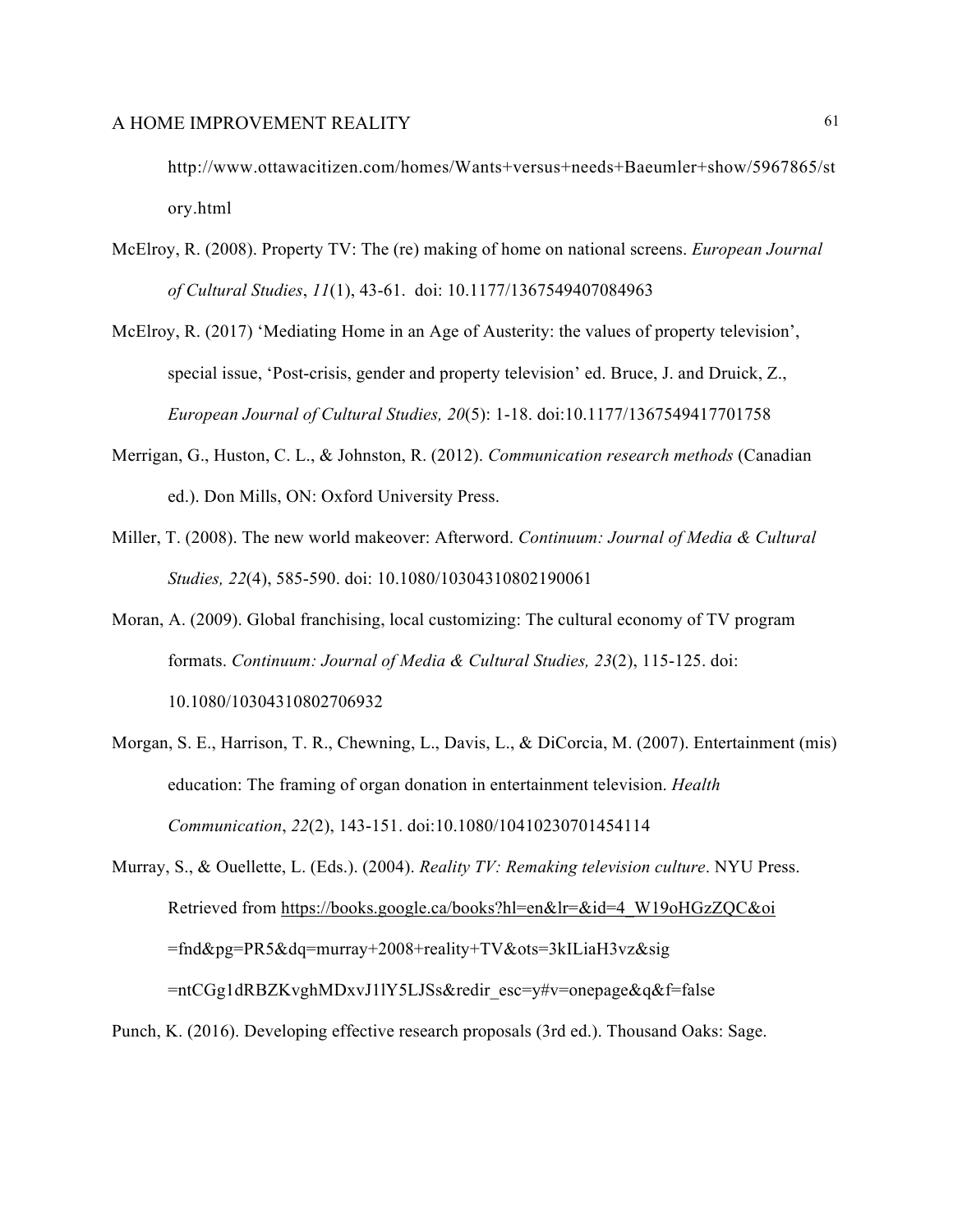- Rasure, E. M. (2015). Exploring the influence of reality television on financial behavior (Doctoral dissertation, Kansas State University). Retrieved from http://krex.kstate.edu/dspace/bitstream/handle/2097/18927/ErikaRasure2015.pdf?sequence=1
- Redden, G. (2008). Economy and reflexivity in makeover television. *Continuum: Journal of Media & Cultural Studies, 22*(4), 485-494. doi: 10.1080/10304310802189964
- Rogers, P. D. (2002, December 5). Channeling home shows. *The Washington Post*. Retrieved from https://www.washingtonpost.com/archive/lifestyle/home-garden//2002/12/05/channelinghome-shows/3f31051a-1e7a-4298-b7da-30ac07b366ae/
- Rohlfing, S., & Sonnenberg, S. (2016). "Who is really British anyway?": A thematic analysis of responses to online hate materials. *Cyberpsychology, 10*(4), article 2. doi:10.5817/CP2016-4- 2
- Rose, R. L., & Wood, S. L. (2005). Paradox and the consumption of authenticity through reality television. *Journal of Consumer Research, 32*(2), 284-296. doi: 10.1086/432238
- Rosenberg, B. C. (2011). Home improvement: Domestic taste, DIY, and the property market. *Home Cultures, 8*(1), 5-23. doi: 10.2752/175174211X12863597046578
- Ryan, M. (2015). Entertaining fantasies: Lifestyle and social life in 1980s America. *Journal of Communication Inquiry*, *39*(1), 82-101. doi: 10.1177/0196859914552705
- Skeggs, B., Thumim, N., & Wood, H. (2008). 'Oh goodness, I am watching reality TV' How methods make class in audience research. *European Journal of Cultural Studies*, *11*(1), 5-24. doi: 10.1177/1367549407084961
- Springett H. (2010, July 11) Why Is Makeover Television So Popular?, *Issu*. Retrieved from http://issuu.com/hannahspringett/docs/hannahspringett\_dissertation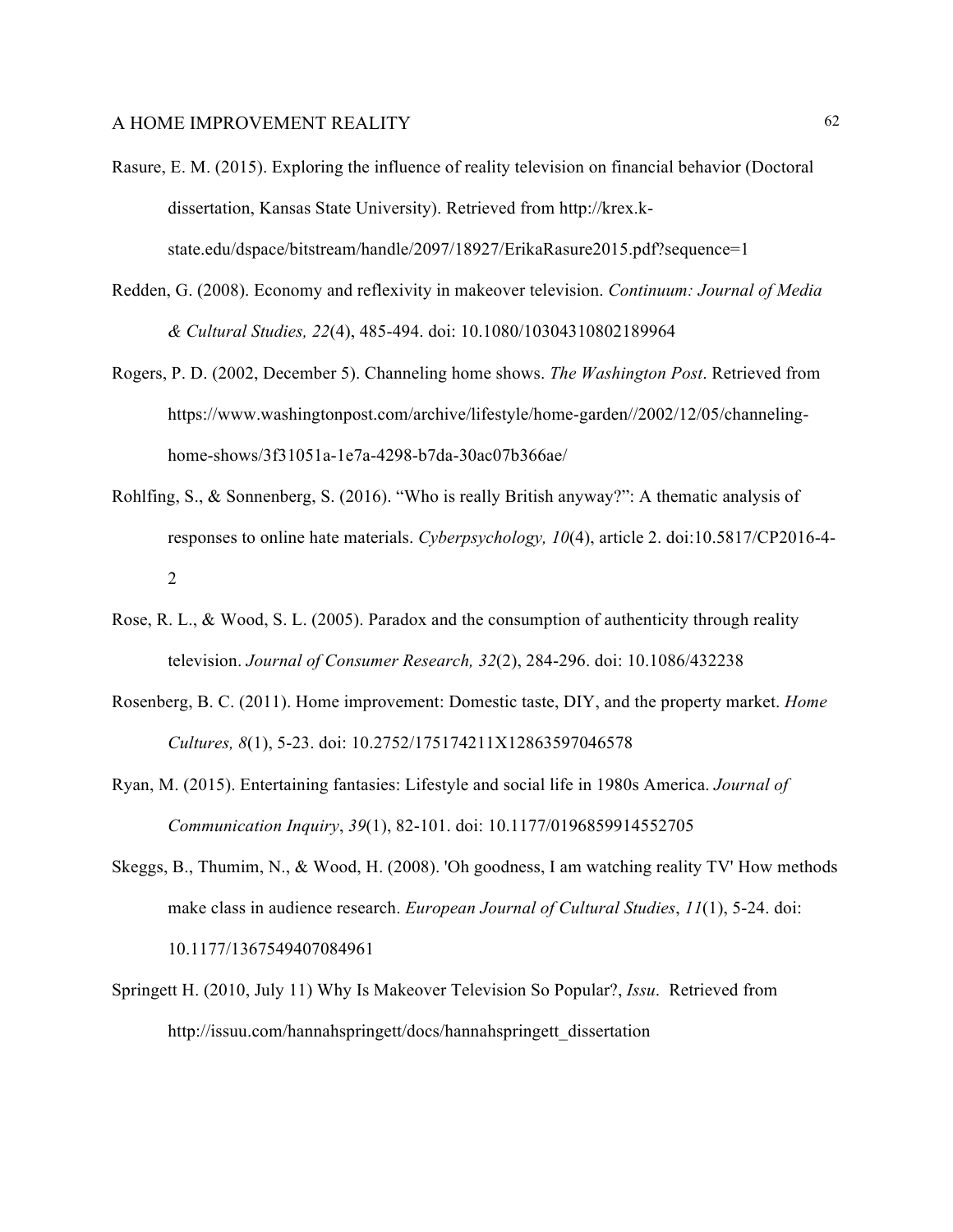- Stewart, D. W., Shamdasani, P. N. & Rook, D. W. (2007). *Applied social research methods: Focus groups*. SAGE Publications Ltd. doi: 10.4135/9781412991841
- Strand, M. (2014). Social democracy and multiculturalism. (Unpublished masters dissertation). Aalborg University, Denmark.
- Thomas, S. (2010). Makeover Television: Instruction and Re-Invention through the Mythology of Cinderella. *College Quarterly*, *13*(4), n4. Retrieved from http://collegequarterly.ca/2010 vol13-num04-fall/thomas.html
- White, M. (2017). 'A house divided'. *European Journal of Cultural Studies*, *1*(17). doi: 10.1177/1367549417701756
- Willemen, Paul (1994): Looks and Frictions: Essays in Cultural Studies and Film Theory. London: BFI/Bloomington, IN: Indiana University Press
- Winslow, L. (2010). Comforting the comfortable: Extreme Makeover Home Edition's ideological conquest. *Critical Studies in Media Communication, 27*(3), 267-290. doi: 10.1080/15295030903583549
- Zborowski, J. (2012). Can you see yourself living here?: Structures of desire in recent British lifestyle television. *NECSUS. European Journal of Media Studies*, *1*(2), 55-76. doi:10.5117/NECSUS2012.2.ZBOR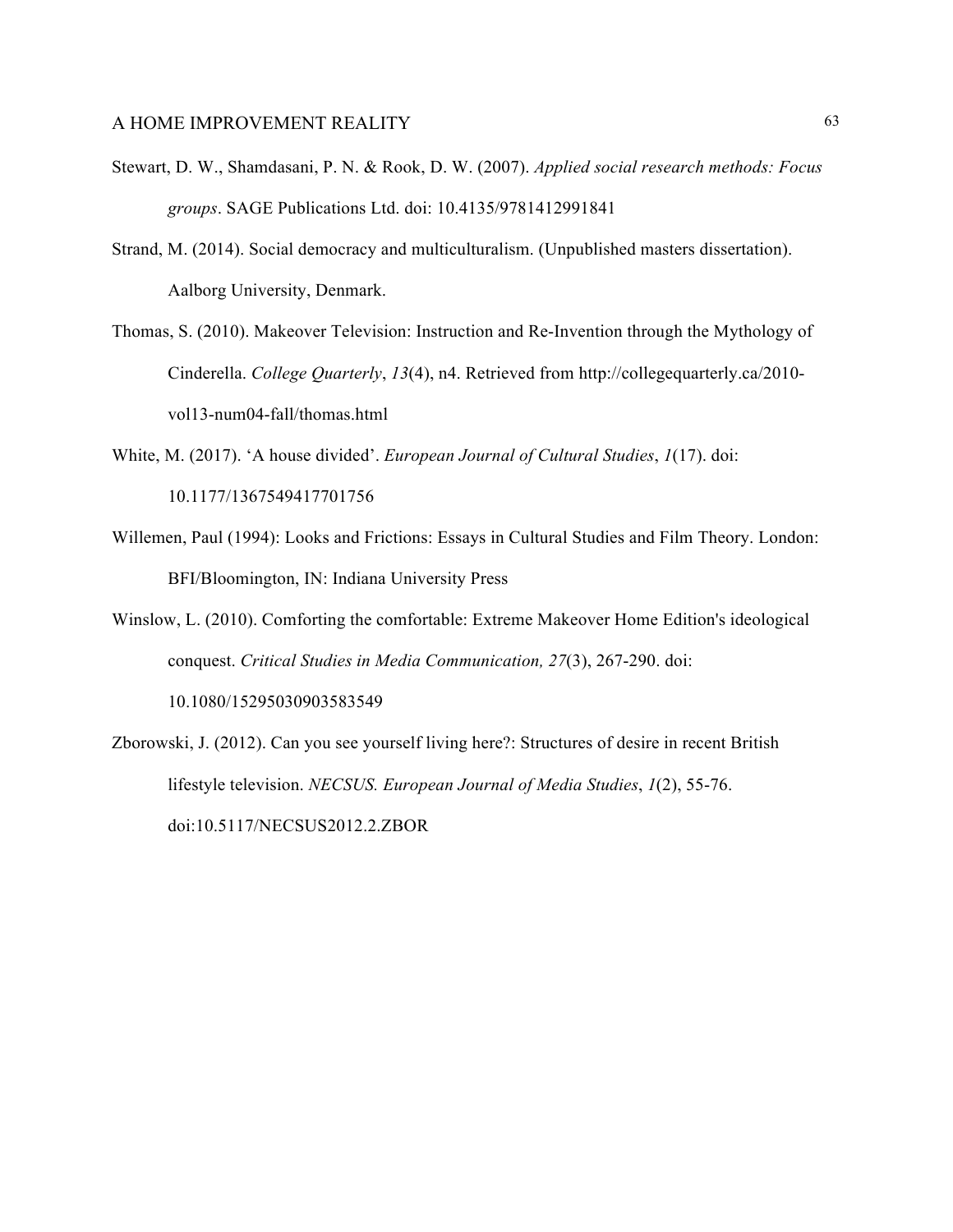# Appendix A Initial Recruitment Email A Home Improvement Reality *Jessica Ager Culture and Communication*

Royal Road University

**Subject Line: Looking** for participants—Get a \$5 Tim's Card! Hi my name is Jessica Ager and I am looking for participants for my research study.

You are receiving this email because you are a student at SAIT and I would like to get your perspective about home improvement reality TV shows.

It is not a requirement that you watch home improvement reality shows to participant in this study. I will be providing a link to a home improvement reality show in a follow-up email that we will discuss.

If you take part in this study, it would be a small focus group discussion for about 1.5 hour. **In appreciation of your time commitment, you will receive a \$5 Tim's gift card.**

If you are interested in participating or have any questions about the study, please email. Also feel free to extend this invitation to your friends that are also students at SAIT.

Thank you Jessica Ager

\*Your email address was obtained under the approval of the SAIT Ethics Tri Council.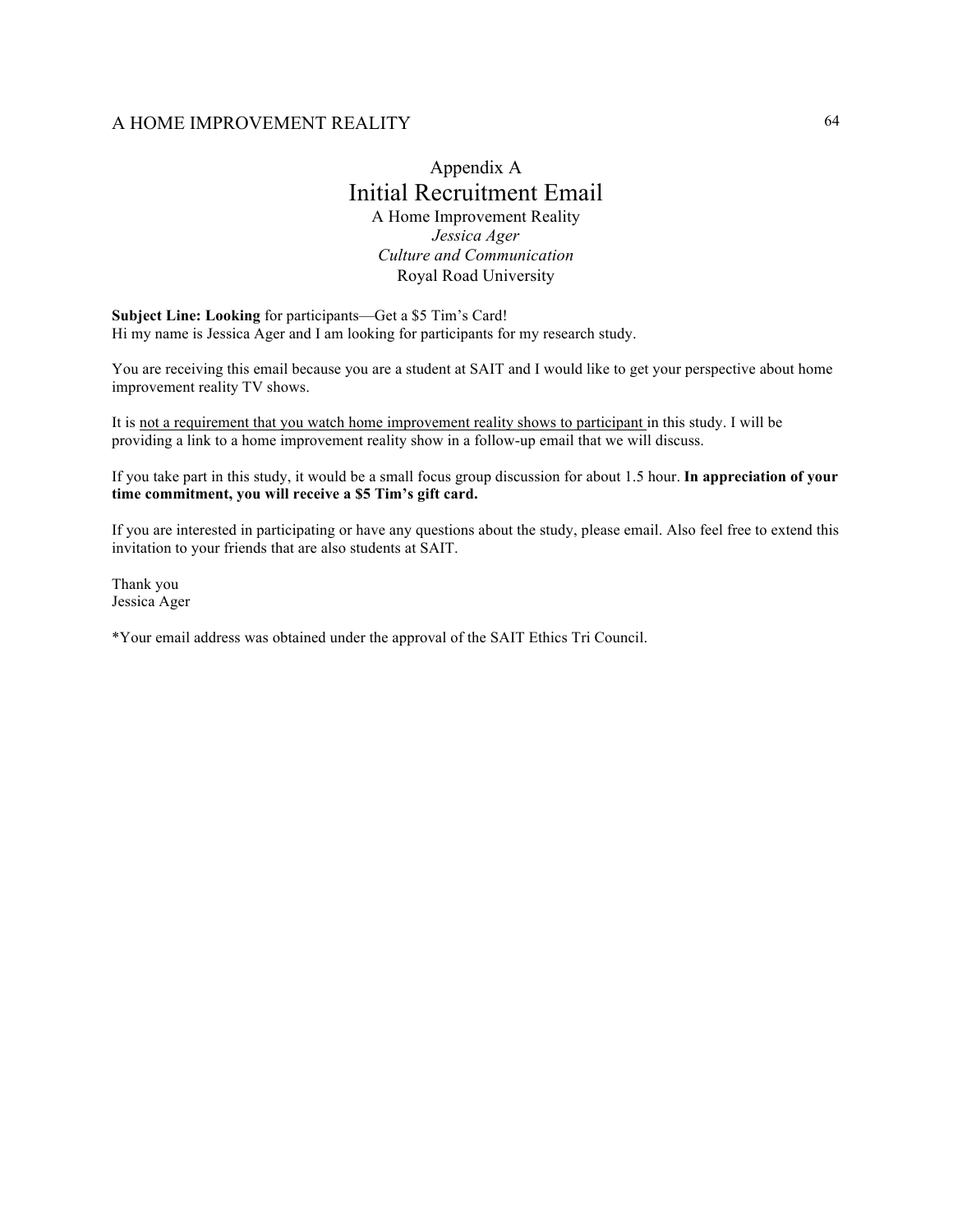# Appendix B Follow-Up Recruitment Email A Home Improvement Reality *Jessica Ager Culture and Communication* Royal Road University

# **Subject Line:** Looking for participants– Focus Group Session Selection

Thank you for your interest in helping with my research.

# **The following time slots available to participate in this study are:**

| February 28 at 11:30am  |
|-------------------------|
| March 1 at $12:00$ pm   |
|                         |
| March 2 at 11:30am      |
| March $3$ at $12:00$ pm |

*March 4 at 1:00pm*

*\*NOTE: All discussions will be held on SAIT Campus and coffee, tea and snacks will me provided.*

# **Please send me the date from the list above that works best for you**.

Once you notify me of the date that works for you, I will then send a confirmation email indicating the room the session will be held in and a link to a home improvement reality show to watch in preparation for the discussion. **Feel free to extend this invitation to your friends that are also students at SAIT***.* If you have to cancel your appointment, please email me.

Participation in this study involves meeting on any of the dates above to discuss various aspects of the home improvement reality shows provided in the confirmation email. The other tasks involved are: filling out a questionnaire about some personal information, home improvement reality TV preferences, and your program of study at SAIT. Also you will need to state your opinions and perspectives out loud (which will be recorded and written down with your permission). Participation in this study would take **approximately 1.5 hour** of your time. In appreciation of your time commitment, you will receive a \$5 Tim's gift card. I would like to assure you that the study has been reviewed and received ethics clearance through both Royal Roads University and SAIT Research Ethics Committees.

Thank you,

#### *Jessica Ager*

I am a Professional Communication Master's student at Royal Roads University. I am contacting you because you recently responded to an email that was sent to you, indicating you would be interested in being contacted about joining a focus group. The purpose of my study is to get some ideas of how and what people perceive about home improvement reality TV shows.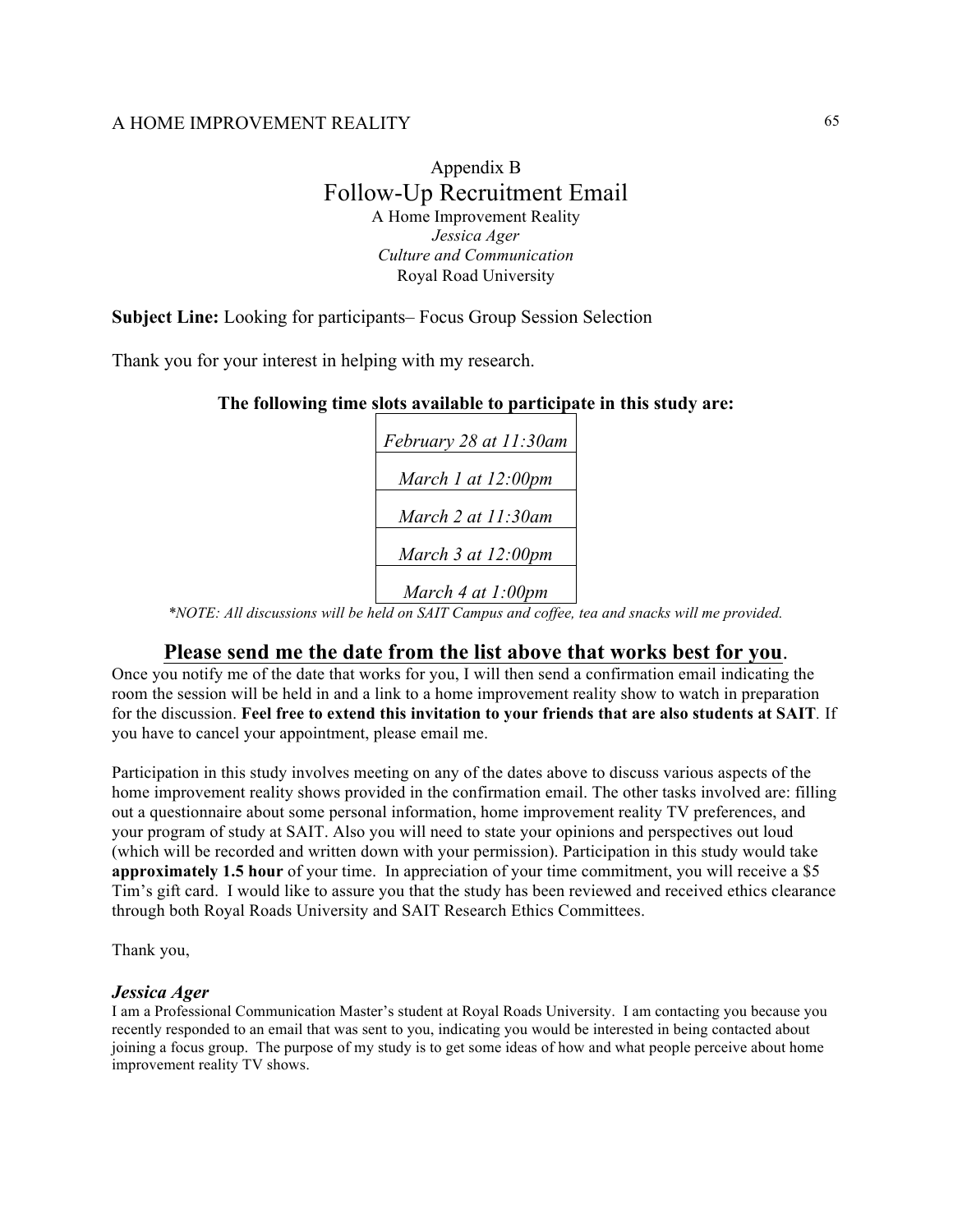Appendix C Confirmation Email A Home Improvement Reality *Jessica Ager Culture and Communication* Royal Road University

**Subject Line:** Looking for participants– Confirmation Email

Great, thank you!

The discussion will be in room XX at XX am XX.

Here is the links to the home improvement show to watch in preparation for the discussion:

Leave It To Bryan Video - Buzz Kill | Season 6 Episode 13 - HGTV.ca [http://www.hgtv.ca/shows/leave-it-to-bryan/videos/buzz](https://webmail.royalroads.ca/owa/redir.aspx?C=AfufR9-lBzvrIOqhiYS_8FOiOLbCSUwQvSzTlMZ46mjttEAwGbTUCA..&URL=http%3a%2f%2fwww.hgtv.ca%2fshows%2fleave-it-to-bryan%2fvideos%2fbuzz-kill-629242435893)[kill-629242435893/](https://webmail.royalroads.ca/owa/redir.aspx?C=AfufR9-lBzvrIOqhiYS_8FOiOLbCSUwQvSzTlMZ46mjttEAwGbTUCA..&URL=http%3a%2f%2fwww.hgtv.ca%2fshows%2fleave-it-to-bryan%2fvideos%2fbuzz-kill-629242435893)

Leave It To Bryan Video - Wet Wipe | Season 6 Episode 9 - HGTV.ca [http://www.hgtv.ca/shows/leave-it-to-bryan/videos/wet-wipe-609923139643](https://webmail.royalroads.ca/owa/redir.aspx?C=GJ0GTeV5MfE-JCUNZyChuJFnG4cNp-peDul1-AOzbfr920AwGbTUCA..&URL=http%3a%2f%2fwww.hgtv.ca%2fshows%2fleave-it-to-bryan%2fvideos%2fwet-wipe-609923139643)

Tiny House, Big Living Video - Tiny Bachelor Bus | Season 4 Episode 10 - HGTV.ca **[http://www.hgtv.ca/shows/tiny-house-big-living/videos/tiny-bachelor-bus-873587267771/](https://webmail.royalroads.ca/owa/redir.aspx?C=VRoaNUUO61y-26pSTI1y0jXe786pkeBXV94KVIOpw4v920AwGbTUCA..&URL=http%3a%2f%2fwww.hgtv.ca%2fshows%2ftiny-house-big-living%2fvideos%2ftiny-bachelor-bus-873587267771%2f)**

Tiny House, Big Living Video - Tiny Sheepherder's Wagon | Season 4 Episode 4 - HGTV.ca [http://www.hgtv.ca/shows/tiny](https://webmail.royalroads.ca/owa/redir.aspx?C=yBn3vpoGTQ6LlLGjAA2645eLROO8O2xg1DJN-dewyV7920AwGbTUCA..&URL=http%3a%2f%2fwww.hgtv.ca%2fshows%2ftiny-house-big-living%2fvideos%2ftiny-sheepherders-wagon-853377091587)[house-big-living/videos/tiny-sheepherders-wagon-853377091587/](https://webmail.royalroads.ca/owa/redir.aspx?C=yBn3vpoGTQ6LlLGjAA2645eLROO8O2xg1DJN-dewyV7920AwGbTUCA..&URL=http%3a%2f%2fwww.hgtv.ca%2fshows%2ftiny-house-big-living%2fvideos%2ftiny-sheepherders-wagon-853377091587)

The other tasks that will be involved are: filling out a questionnaire about some personal information, home improvement reality TV preferences, and your program of study at SAIT. Also you will need to state your opinions and perspectives out loud (which will be recorded and written down with your permission).

Participation in this study would take **approximately 1.5 hour** of your time. In appreciation of your time commitment, you will receive a \$5 Tim's gift card. I would like to assure you that the study has been reviewed and received ethics clearance through both Royal Roads University and SAIT Research Ethics Committees.

If you have to cancel your appointment, please email me.

Thank you,

*Jessica Ager*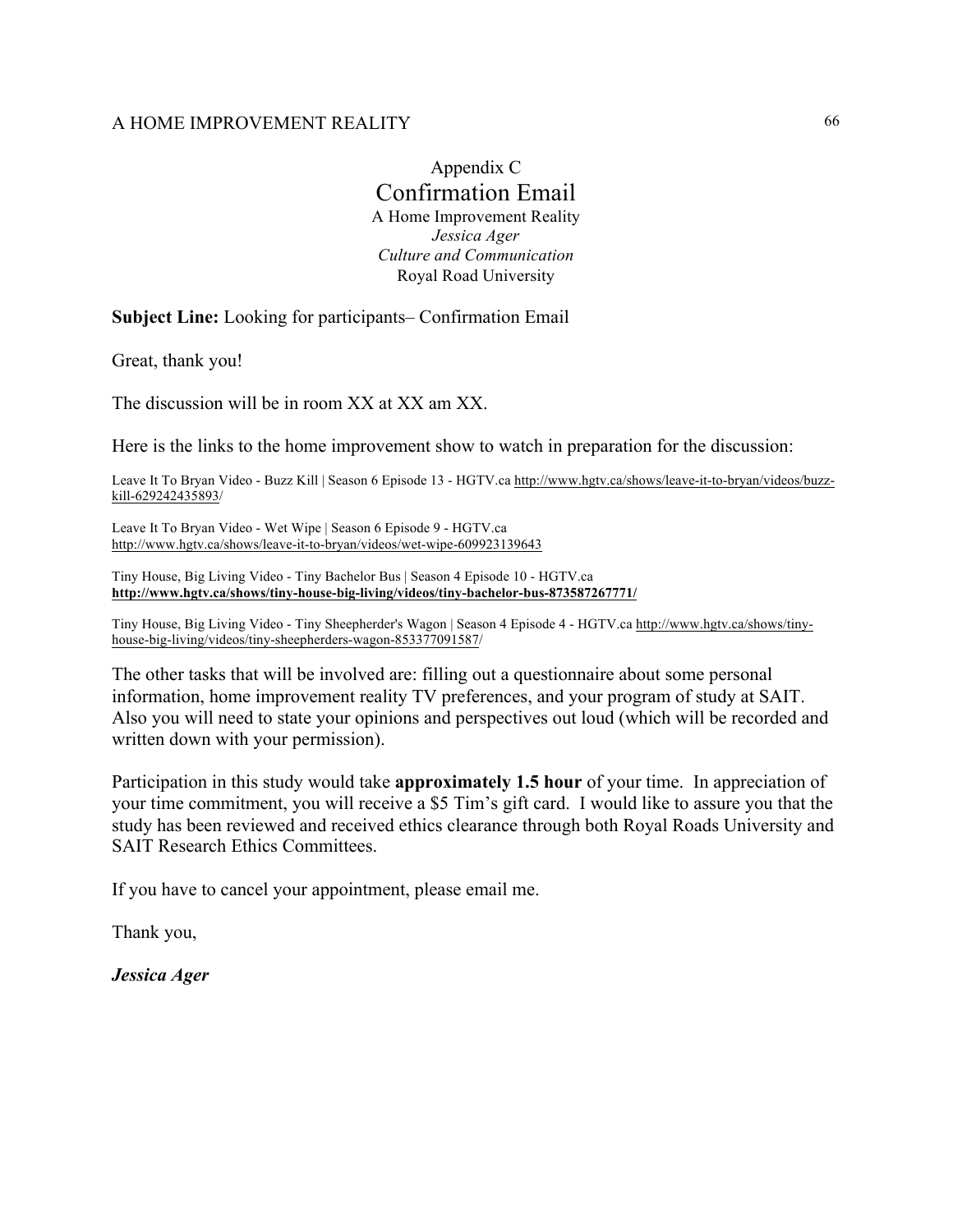# Appendix D Consent Form: Focus Groups A Home Improvement Reality *Jessica Ager Culture and Communication*

Royal Road University

I am a master's student in the Department of Culture and Communications at Royal Roads University. As part of my masters thesis I am conducting research under the supervision of Dr. Juana Du, I am inviting you to participate in my study. The purpose of the study is to examine the ideological and myths created by a few of the home improvement shows that audiences understand and believe to be truth.

This study involves a set of four focus groups comprised of 6-8 participants in each. The facilitator will be asking opened ended questions to allow for participants to express their thoughts and feelings around their interpretation of the home improvement show. Also allowing for participants to interact and comment to each other's response. The focus group session will last about an hour and a half. The focus groups will be audio recorded and I will be taking notes during the session for further data to be analyzed. Once the focus group is complete I will conduct an audience analysis to identify themes or patterns within the responses of participants. I will be looking for common perceptions or ideas of how the participants relate with the home improvement shows. After analysis is complete I will document findings and results of the purposed question and submit for approval from the University. In the future there is a possibility for this research to be published.

#### **Your participation is completely voluntary. You may withdraw from this study prior to the focus group session. However if you arrive to the session and give feedback you will be unable to withdraw any feedback given up to that point.**

Your attendance of the focus group as well as the information provided will remain confidential. This means that I will not tell other people that you participated, and I will not tell other people what your responses were, except to those who are part of my research team. I will however be reporting the results of my research findings through presentations, and possibly publications.

All participants are asked not to disclose anything said within the context of the discussion. By agreeing to participate, you agree to not disclose to others outside this event anything said within the context of the discussion. All identifying information will be removed from the collected materials, and all materials will stored on a secured personal computer. The information will be destroyed by, shredding of paper notes and permanently deleting digital files once the thesis has been approved and the course is completed.

By signing this consent wavier you also give permission to have the focus group session audio taped and notes can be taken of your ideas and perspectives for further analysis. It is my intention to NOT use any names and to NOT refer to individuals directly; to solve this a pseudonym nametag will be given to you at the beginning to the session. This will allow for you to remain anonymous on audio recordings and information gathered.

#### **Permission to Quote:**

I may wish to quote your words directly in reports and publications resulting from this. With regards to being quoted, please check yes or no for each of the following statements:

#### **By signing this consent form, you are indicating that you fully understand the above information and agree to participate in this study.**

| Researchers may publish documents that contain quotations by me under the following conditions: |                                                                                     |  |  |  |  |
|-------------------------------------------------------------------------------------------------|-------------------------------------------------------------------------------------|--|--|--|--|
| Yes<br>N <sub>0</sub>                                                                           | I agree to be quoted directly with Pseudo Name.                                     |  |  |  |  |
| Yes<br>No.                                                                                      | I agree to be quoted directly but wish to remain completely anonymous if published. |  |  |  |  |
| Yes 1   No                                                                                      | I do not want to be quoted directly at all.                                         |  |  |  |  |
| Participant's signature                                                                         | Date:                                                                               |  |  |  |  |
| Researcher's signature:                                                                         | Date:                                                                               |  |  |  |  |

If you have any questions about this study, please contact Jessica Ager or Dr. Juana Du. This research has been reviewed and approved by Royal Roads University and Southern Alberta Institute of Technology Research Ethics Board.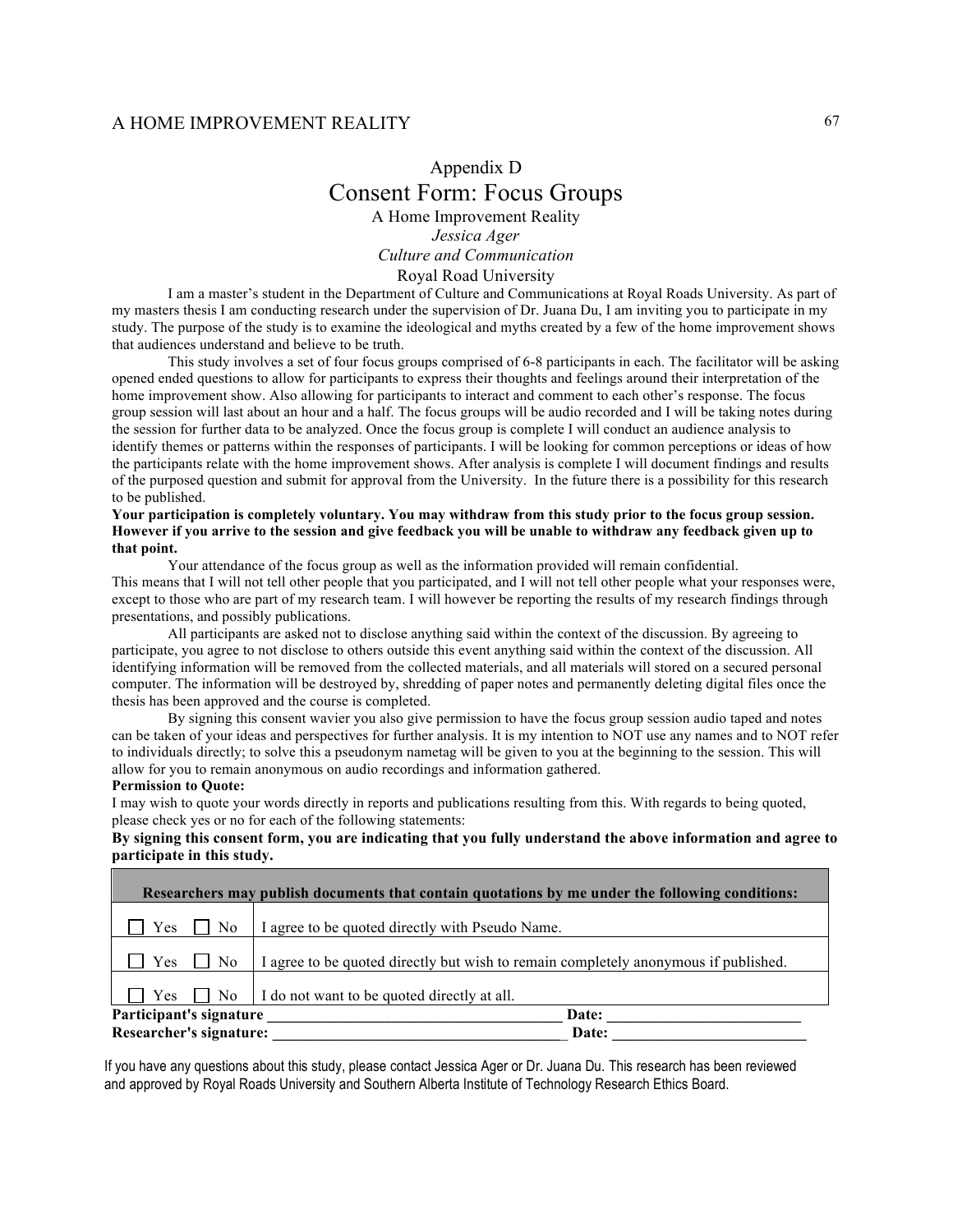# Appendix E Questions: Focus Groups A Home Improvement Reality *Jessica Ager Culture and Communication* Royal Road University

1. What did you think about the program?

2. When you think about home improvements shows what is the first thing that comes to mind? (Example they are cheesy, what they can do with a room or house is beautiful, etc.)

3. Why do you think you feel this way? (What is it about the show that makes you think that is the case?)

4. Can you tell me more about that?

5. That's really interesting, has any one else noticed that?

6. Is there anything else?

7. What specific element of the show impresses you? (Example How easy they make renovations look.)

8. What element of the show disappoints you? (Example there isn't a really cost break down.)

9. How likely are you to do a home renovation in a year?

10. If yes what type of renovation would you try to tackle? If no, why is that?

11. At some point if you were to renovate what do you think you would do?

12. Where do you buy your products?

13. Do you feel like any of the shows really promote a specific brand?

14. What is your preference for style home? (Traditional or Modern)

15. What colours would you paint inside your house? what colour is your house currently? What color was it before?

16. Is there any paint colours you would avoid or find tacky?

17. After watching the home improvement episode, how did you feel? (Example you wanted to create the feeling of new, De-clutter the house.)

18. Do you ever feel like these shows make you feel inadequate because of renting a home? Or not having a new home?

19. What is the reason you would watch these types of shows? (ie. get ideas, information, etc.)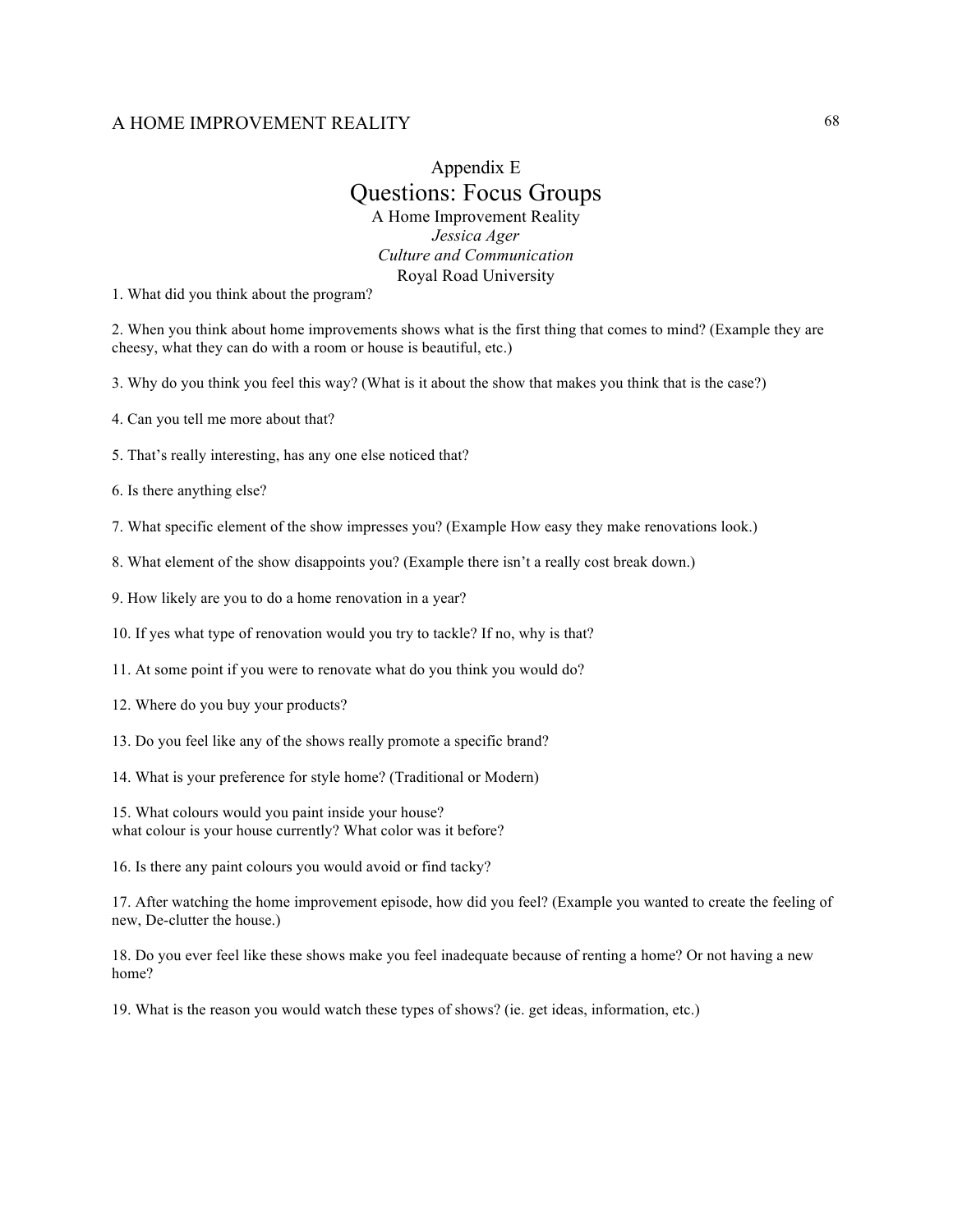# Appendix F Post Questions: Focus Groups

A Home Improvement Reality *Jessica Ager Culture and Communication* Royal Road University

### **Post Focus Group Questions**

Pseudo Name: Date<sup>-</sup> Time:

### **Personal Information**

Gender: Age: Program or Occupation at SAIT:

#### **Reality TV Programs**

Have you ever watched shows on HGTV or another network? If yes, how often do you watch?

Of the shows provided, which did you prefer, and why? (If you prefer a different Home Improvement show please list it).

Of the shows provided, which did you dislike the most, and why? (If you dislike a different Home Improvement show please list it).

Do you think that home improvement reality shows create a good sense of society? Example, they understand the economic environment and use that in their shows. Please explain your thought and reason.

Do you think home improvement shows that focused on the budgets; total costs and a more realistic timeframe would influence how audiences feel about the reality of home improvement shows? Please explain.

How interested would you be in watching such a show?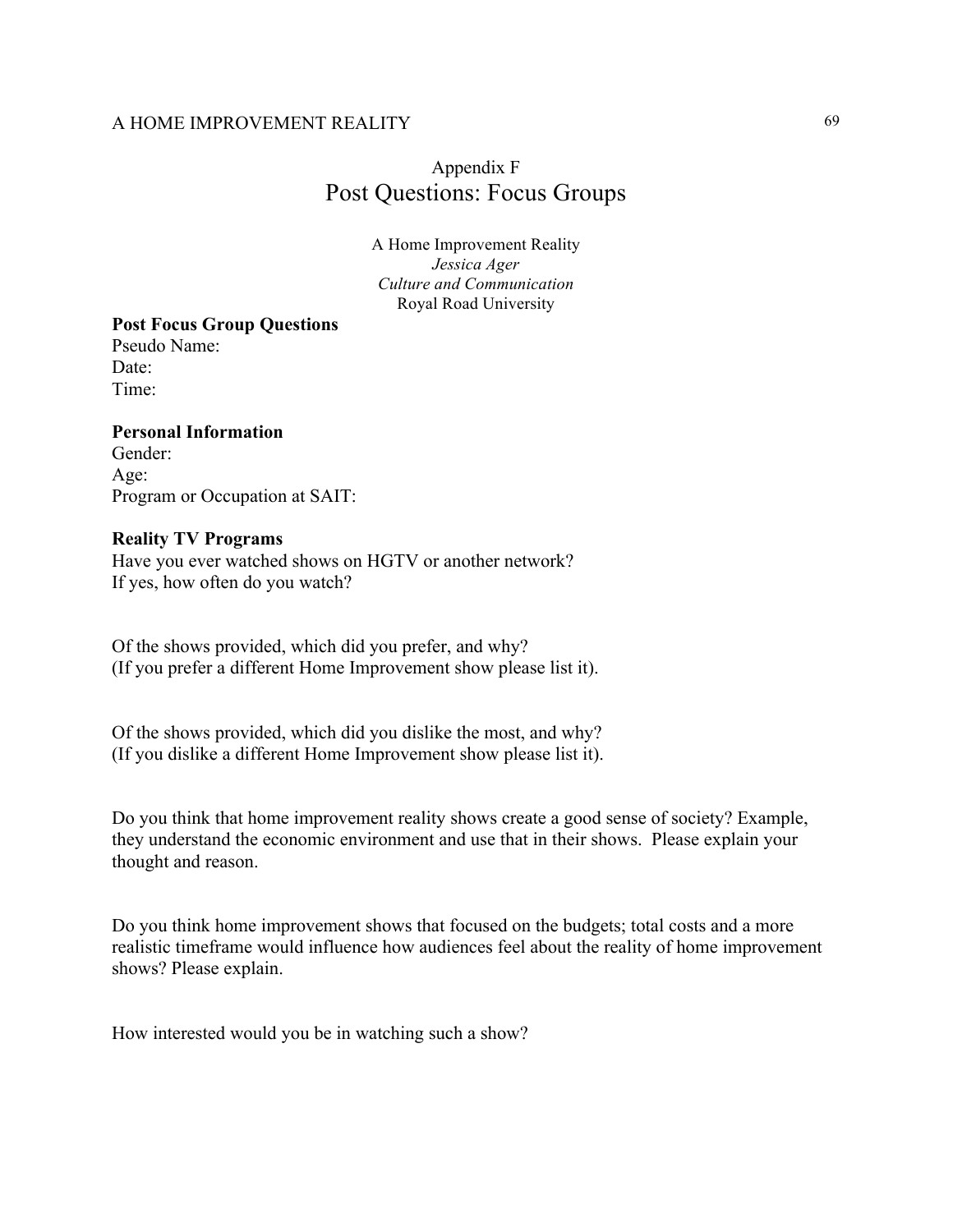| Appendix G |
|------------|
|------------|

| <b>Tiny House, Big Living</b>                                                                                                                                                         |                                                                      |                                                                                             |                                                               |                                                                      |                                                                                                                                                                                                        |  |  |
|---------------------------------------------------------------------------------------------------------------------------------------------------------------------------------------|----------------------------------------------------------------------|---------------------------------------------------------------------------------------------|---------------------------------------------------------------|----------------------------------------------------------------------|--------------------------------------------------------------------------------------------------------------------------------------------------------------------------------------------------------|--|--|
| Cost                                                                                                                                                                                  | Speed & Quality                                                      | Trendy                                                                                      | Reveal                                                        | Ouirky                                                               | <b>DIY</b>                                                                                                                                                                                             |  |  |
| -A estimated and<br>completed<br>project budget<br>and cost is<br>given.<br>-questions still<br>circle around the<br>extra cost of the<br>land, moving<br>costs and utility<br>costs. | -an estimated<br>time frame and<br>completed time<br>frame is given. | The style of the<br>house is very<br>specific to the<br>individual<br>creating the<br>home. | The house is<br>shown to family<br>and friends at<br>the end. | The individuals<br>building the<br>homes seem a<br>little eccentric. | They make it<br>look very easy to<br>build, since the<br>home owner is<br>building this on<br>their own or<br>with family.<br>-It is mentioned<br>that the family<br>or individual has<br>some type of |  |  |
|                                                                                                                                                                                       |                                                                      |                                                                                             |                                                               |                                                                      | building or                                                                                                                                                                                            |  |  |
|                                                                                                                                                                                       |                                                                      |                                                                                             |                                                               |                                                                      | construction                                                                                                                                                                                           |  |  |
|                                                                                                                                                                                       |                                                                      |                                                                                             |                                                               |                                                                      | background.                                                                                                                                                                                            |  |  |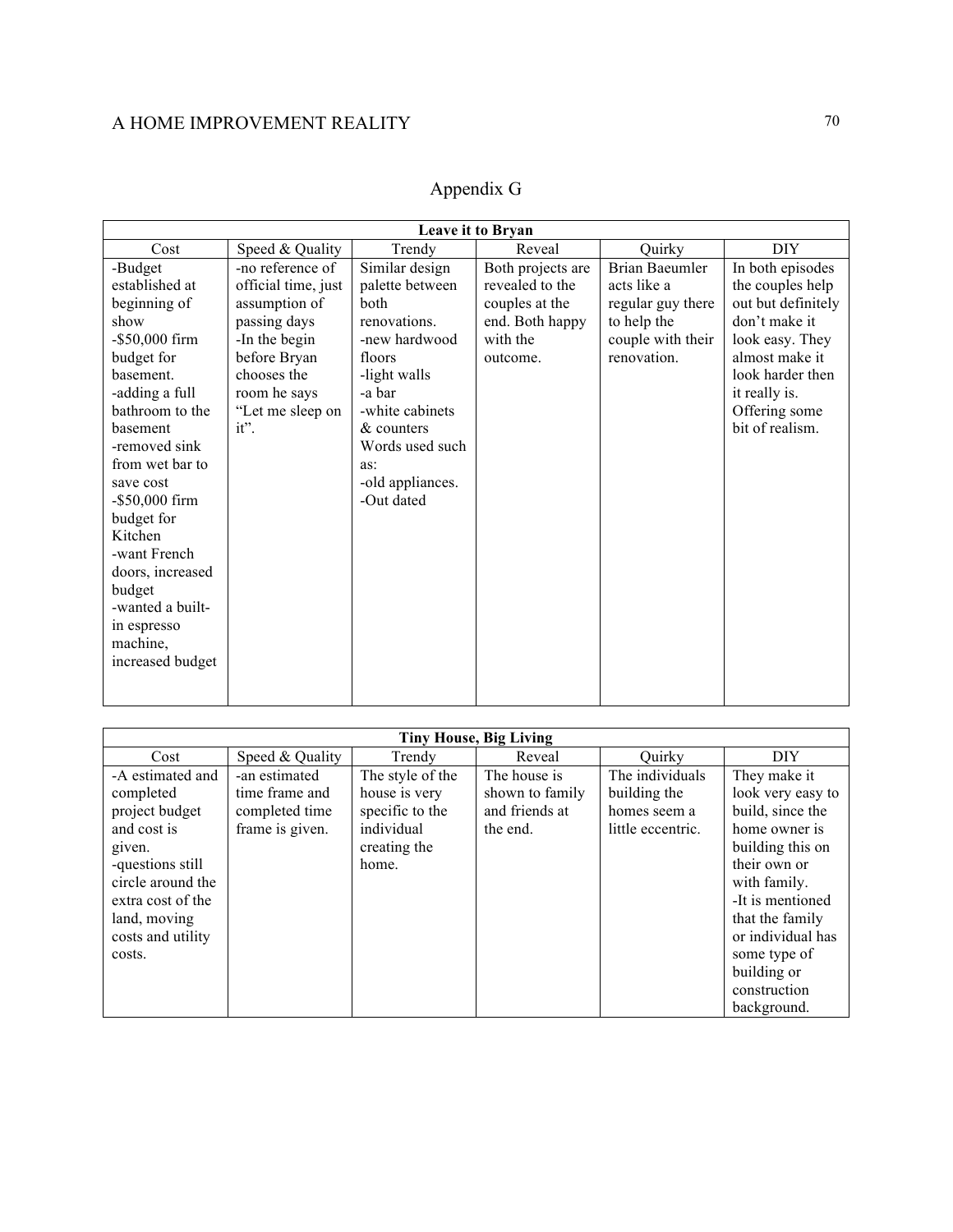# A HOME IMPROVEMENT REALITY  $$71\,$

# Appendix H

| Myth: Cost imbalance      |                                                  |                                             |  |  |  |  |
|---------------------------|--------------------------------------------------|---------------------------------------------|--|--|--|--|
| $+$                       |                                                  |                                             |  |  |  |  |
| August: It gives you      | Aspen: I think they lie about the cost of        | Addison: a lot of the things in home        |  |  |  |  |
| an idea of cost           | materials. he was using like antique fire        | improvement shows, like Leave it to         |  |  |  |  |
| Carter: I appreciate      | extinguishers to make a urinal. But ah, and      | Bryan for my generation are not likely      |  |  |  |  |
| that the shows we         | all these like antique acid batteries, he's just | attainable. Spending thousands od dollars   |  |  |  |  |
| watched and are           | finding them for free on the beach               | on a house and decorations isn't where I    |  |  |  |  |
| talking about that there  | somewhere. Like they are not free, this stuff    | currently want to spend my money. I like    |  |  |  |  |
| Canadian so when they     | costs money and he was given it by the           | just packing up the few things I have a     |  |  |  |  |
| talk about the dollar its | program and creators or something.               | traveling.                                  |  |  |  |  |
| relevant                  | Aaron: It's like awe that just doubled or        | Addison: The tiny homes one I kind of       |  |  |  |  |
| Carter: one of them       | tripled what it's going to cost. So I think it's | feel targeted a younger audience because    |  |  |  |  |
| talked about fifty        | disingenuous is a good word. Putting             | that's what a lot of the people are having  |  |  |  |  |
| thousand dollars for a    | cabinets in, you know like it's going to cost    | to do in larger cities is down size. And in |  |  |  |  |
| kitchen. Its a fair       | you a lot more then what their saying and        | a way they glorify having less money.       |  |  |  |  |
| amount of money           | you talk to a contractor and every time you      | Camden: and maybe that's what it is the     |  |  |  |  |
| Everest: I am always      | lift a finger it costs you money for time when   | demographic of what they had was            |  |  |  |  |
| fascinated at the price   | it costs them money.                             | people who only had massive homes and       |  |  |  |  |
| they buy everything at    | Camden: when they buy for a hundred              | so they were missing a market               |  |  |  |  |
| compared to their         | thousand and that wouldn't fly here              | Cameron: Good point some of them are        |  |  |  |  |
| initial budget.           | Carter: but um there was another one that        | <b>US</b>                                   |  |  |  |  |
| Echo: They get there      | was twenty five thousand dollars to do wiring    | Dakota: also that they have a whole crew    |  |  |  |  |
| supplies for the          | and upgrading different things and I don't       | behind the scenes and normally for your     |  |  |  |  |
| contractor price and      | know where you are? But that's unrealistic.      | money you only get one contractor           |  |  |  |  |
| then you don't know       | Dakota: and the cost of materials cause          |                                             |  |  |  |  |
| what they get for the     | people don't often realize that the cost of      |                                             |  |  |  |  |
| mark up                   | materials is really high. Yeah and you have      |                                             |  |  |  |  |
|                           | to factor that in to cost like a cost of time    |                                             |  |  |  |  |
|                           | and people involved and they don't talk about    |                                             |  |  |  |  |
|                           | skill. Like how long does it take to get those   |                                             |  |  |  |  |
|                           | skills                                           |                                             |  |  |  |  |
|                           | Elliott: if you watch the American shows         |                                             |  |  |  |  |
|                           | compared to the Canadian shows the budgets       |                                             |  |  |  |  |
|                           | are ridiculous As a Canadian it makes you        |                                             |  |  |  |  |
|                           | feel it would never be possible                  |                                             |  |  |  |  |
|                           | Ember: I agree and budget to me means            |                                             |  |  |  |  |
|                           | thats the ceiling and almost constantly they     |                                             |  |  |  |  |
|                           | need to go over budget.                          |                                             |  |  |  |  |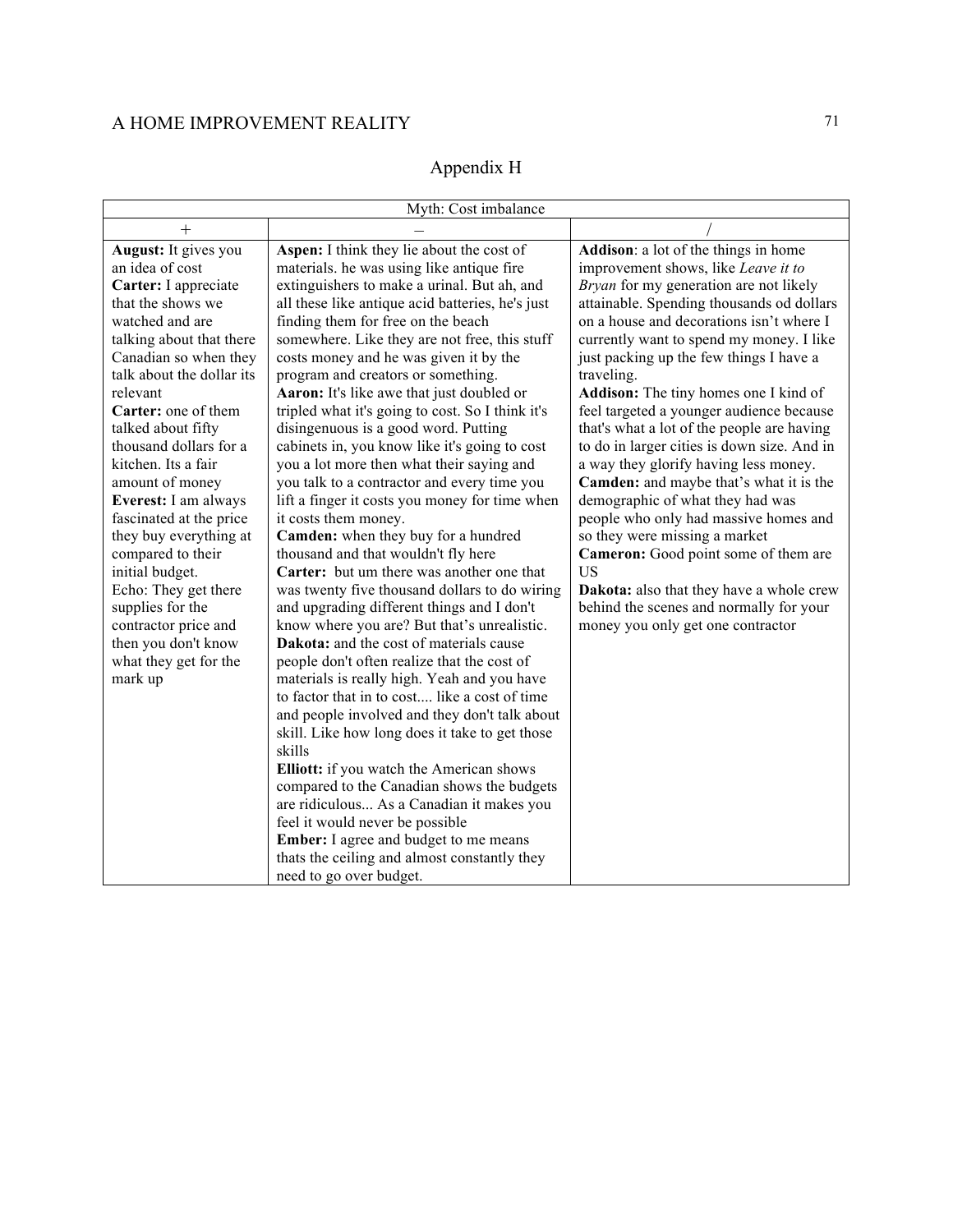# Appendix I

| Myth: Speed and quality are one in the same                                                                                                                                                                                                                                                                                                                                                  |                                                                                                                                                                                                                                                                                                                                                                                                                                                                                                                                                                                                                                                                                                                                                                                                                                                                                                                                                                                                                                                                                    |                                                                                                                                                                                                                                                                                                                                                                                                                                                                                                      |  |  |  |
|----------------------------------------------------------------------------------------------------------------------------------------------------------------------------------------------------------------------------------------------------------------------------------------------------------------------------------------------------------------------------------------------|------------------------------------------------------------------------------------------------------------------------------------------------------------------------------------------------------------------------------------------------------------------------------------------------------------------------------------------------------------------------------------------------------------------------------------------------------------------------------------------------------------------------------------------------------------------------------------------------------------------------------------------------------------------------------------------------------------------------------------------------------------------------------------------------------------------------------------------------------------------------------------------------------------------------------------------------------------------------------------------------------------------------------------------------------------------------------------|------------------------------------------------------------------------------------------------------------------------------------------------------------------------------------------------------------------------------------------------------------------------------------------------------------------------------------------------------------------------------------------------------------------------------------------------------------------------------------------------------|--|--|--|
| $\hspace{0.1mm} +$                                                                                                                                                                                                                                                                                                                                                                           |                                                                                                                                                                                                                                                                                                                                                                                                                                                                                                                                                                                                                                                                                                                                                                                                                                                                                                                                                                                                                                                                                    |                                                                                                                                                                                                                                                                                                                                                                                                                                                                                                      |  |  |  |
| Camden: I think they completed<br>it in three days.<br>Camden: I assume because it's a<br>ty show its done quick and they<br>can afford that.<br>Canan: Going on there point I<br>watch this and I go this is easy<br>Carmen: I agree all the time my<br>wife watch's these shows she<br>goes, you could do that!<br>Everest: no matter how much<br>little time they have its always<br>done | Aspen: disingenuous again, they<br>show like one screw going in and<br>they are like yup now theirs our<br>wall done, wait a minute that's a<br>week's worth of work, from when<br>you get home form work until<br>you cry yourself to sleep at night.<br>Aspen: Ya you would assume,<br>that looked really easy, is what<br>you are suppose to take away<br>from it.<br>Carmen: unrealistic<br>Carter: When I look at these<br>shows now I know having done it<br>that there is a whole lot of work<br>then the twenty-two minute show.<br>Dallas: yeah I think if you<br>understood how much work and<br>time and money is involved you<br>may think yeah thats not for me.<br>Dallas: If your working it takes<br>up all your time. Most of these<br>shows people are doing this full<br>time and thats great if you take<br>the time off but its a serious<br>commitment of time<br>Dallas: Yeah, thats my point<br>there is a common narrative ark<br>in them weather its a comedy or<br>reality shows that they follow the<br>same pattern<br>Echo: I agree cause they don't | Aaron: it was probably more<br>than just the host working on<br>projects<br><b>August:</b> The assumption is that<br>there's a crew of people doing<br>this. So it's not out of the realm of<br>possibility.<br>Bo: the likelihood is there is a<br>crew working on the project.<br>Carter: when we started doing<br>reno's we were completely<br>unrealistic about time frames and<br>what it would take<br>Camden: I always wonder about<br>workmanship then they have a<br>ton of work to do fast |  |  |  |
|                                                                                                                                                                                                                                                                                                                                                                                              | show a time line or how long it<br>takes<br>Echo: and in reality if your<br>paying someone they would need<br>a week or more and so you either<br>have quality speed or cost                                                                                                                                                                                                                                                                                                                                                                                                                                                                                                                                                                                                                                                                                                                                                                                                                                                                                                       |                                                                                                                                                                                                                                                                                                                                                                                                                                                                                                      |  |  |  |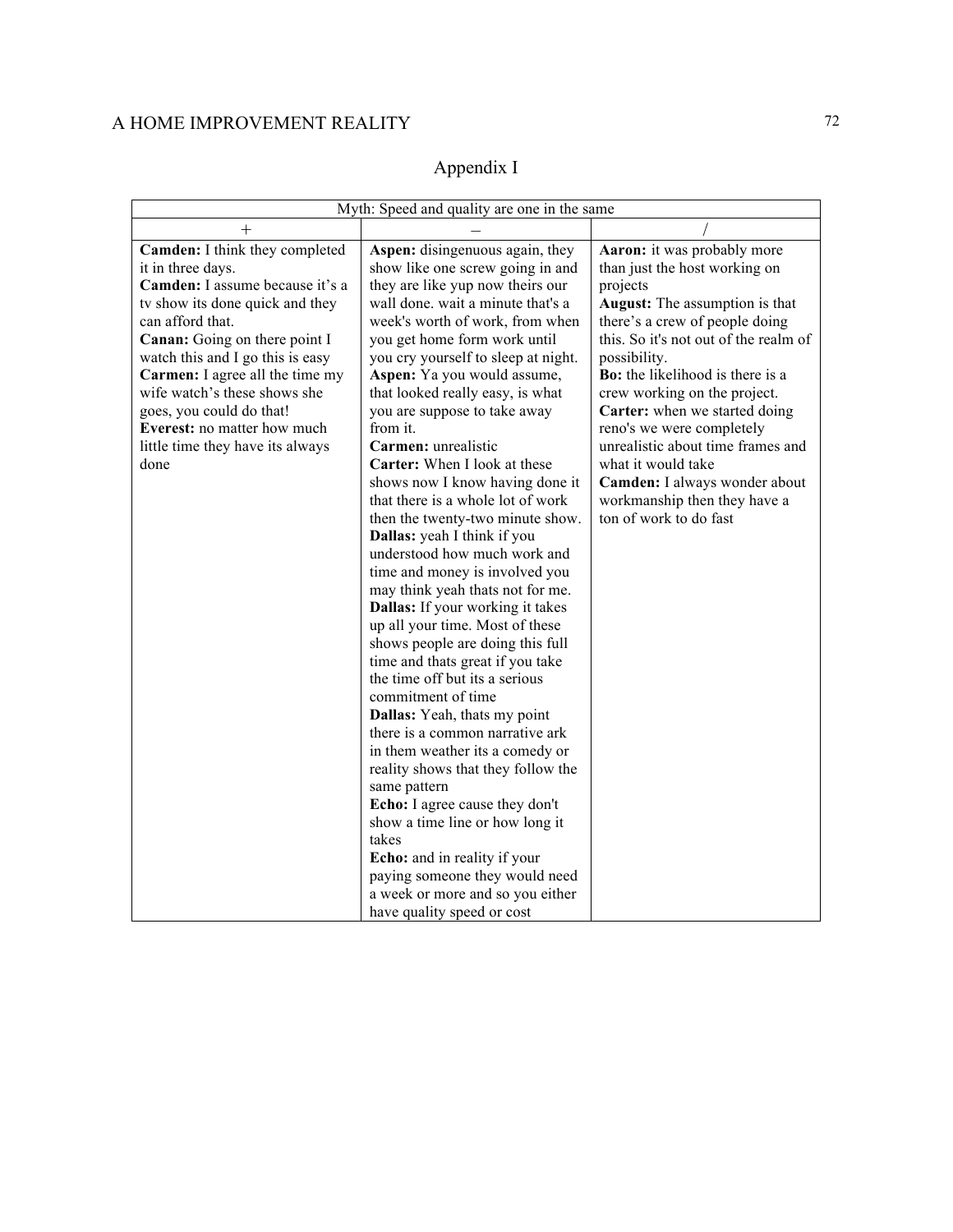## A HOME IMPROVEMENT REALITY 73

## Appendix J

| Myth: It needs to be trendy or eccentric design                                                                                                                                                                                                                                                                                                                                                                                                                                                                                                                                                                                                                                                                                                                                                                                                                                                                                                                                                                                                                                                                                                   |                                                                                                                                                                                                                                                                                                                                                                                                                                                                    |                                                                                                                                                                                                                                                                                                                                                                                                                                                                                                                                                                                                                           |
|---------------------------------------------------------------------------------------------------------------------------------------------------------------------------------------------------------------------------------------------------------------------------------------------------------------------------------------------------------------------------------------------------------------------------------------------------------------------------------------------------------------------------------------------------------------------------------------------------------------------------------------------------------------------------------------------------------------------------------------------------------------------------------------------------------------------------------------------------------------------------------------------------------------------------------------------------------------------------------------------------------------------------------------------------------------------------------------------------------------------------------------------------|--------------------------------------------------------------------------------------------------------------------------------------------------------------------------------------------------------------------------------------------------------------------------------------------------------------------------------------------------------------------------------------------------------------------------------------------------------------------|---------------------------------------------------------------------------------------------------------------------------------------------------------------------------------------------------------------------------------------------------------------------------------------------------------------------------------------------------------------------------------------------------------------------------------------------------------------------------------------------------------------------------------------------------------------------------------------------------------------------------|
| $^+$                                                                                                                                                                                                                                                                                                                                                                                                                                                                                                                                                                                                                                                                                                                                                                                                                                                                                                                                                                                                                                                                                                                                              |                                                                                                                                                                                                                                                                                                                                                                                                                                                                    |                                                                                                                                                                                                                                                                                                                                                                                                                                                                                                                                                                                                                           |
| August: they give you an idea of<br>what's out there.<br><b>BO:</b> Its fantastic to see what you<br>can do with your own living<br>space<br>Addison: Ya, I mean it more so<br>gives you ideas of what to do<br>with the space.<br>BILLY: yeah I makes me feel<br>like I should re design or move<br>something<br><b>Baily:</b> I think people imitate what<br>we see, we don't have the<br>imagination on our own cause<br>thats what they do cause thats<br>there job.<br>Canan: But now that we've gone<br>neutral its much more trendy<br>Dallas: yeah and if you do<br>outrageous colour schemes then<br>re-sale is hard to do.<br>Dylan: I like to learn new<br>techniques and how it costs and<br>the design aspect.<br>Everest: trends spark a idea of<br>your house like if you have shag<br>carpet and then thats not the trend<br>you think should I re-do that<br><b>Ember:</b> I think trends are wall<br>colors and things that can be<br>changed. Seems to me these<br>shows have brought in a different<br>mind set that you don't have to<br>sell your home to get what your<br>looking for you can accomplish<br>that yourself. | Darcy: Its not a realistic position<br>for the general economy its more<br>stimulating the economy for<br>renovations and partnerships with<br>a marketing plan.<br><b>BO:</b> This show just convinces<br>people they don't have what they<br>need.<br><b>Ember:</b> but its a transient type of<br>living cause things like water or<br>heating, minimalist ways of life<br>show, appeal to that lifestyle. I<br>would love to hear these people<br>in ten years | Addison: Although I think the<br>idea is cool in the tiny homes<br>show, design tips isn't likely<br>something I would directly take<br>from it. Its just not my style.<br>Caden: my house is all white or<br>tope except for a yellow office<br>that lets in all the light<br><b>Dallas:</b> yeah that philosophy<br>about simplifying your life and<br>lowering your carbon foot print<br>and proving sustainability and<br>only living on what you need but<br>that's direct contrast to a society<br>that says you always need more.<br>Its defiantly trying to change<br>peoples thinking about how they<br>consume. |